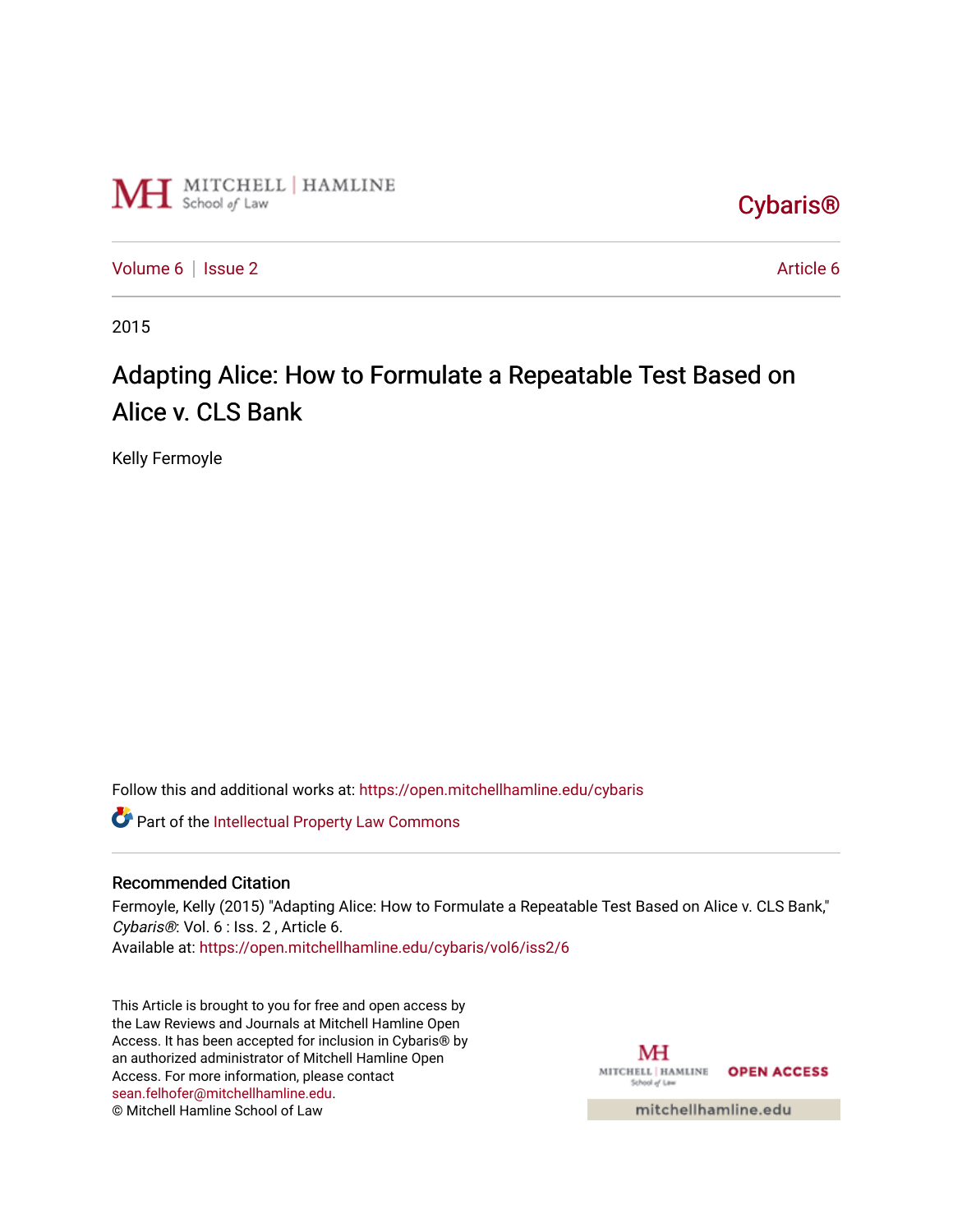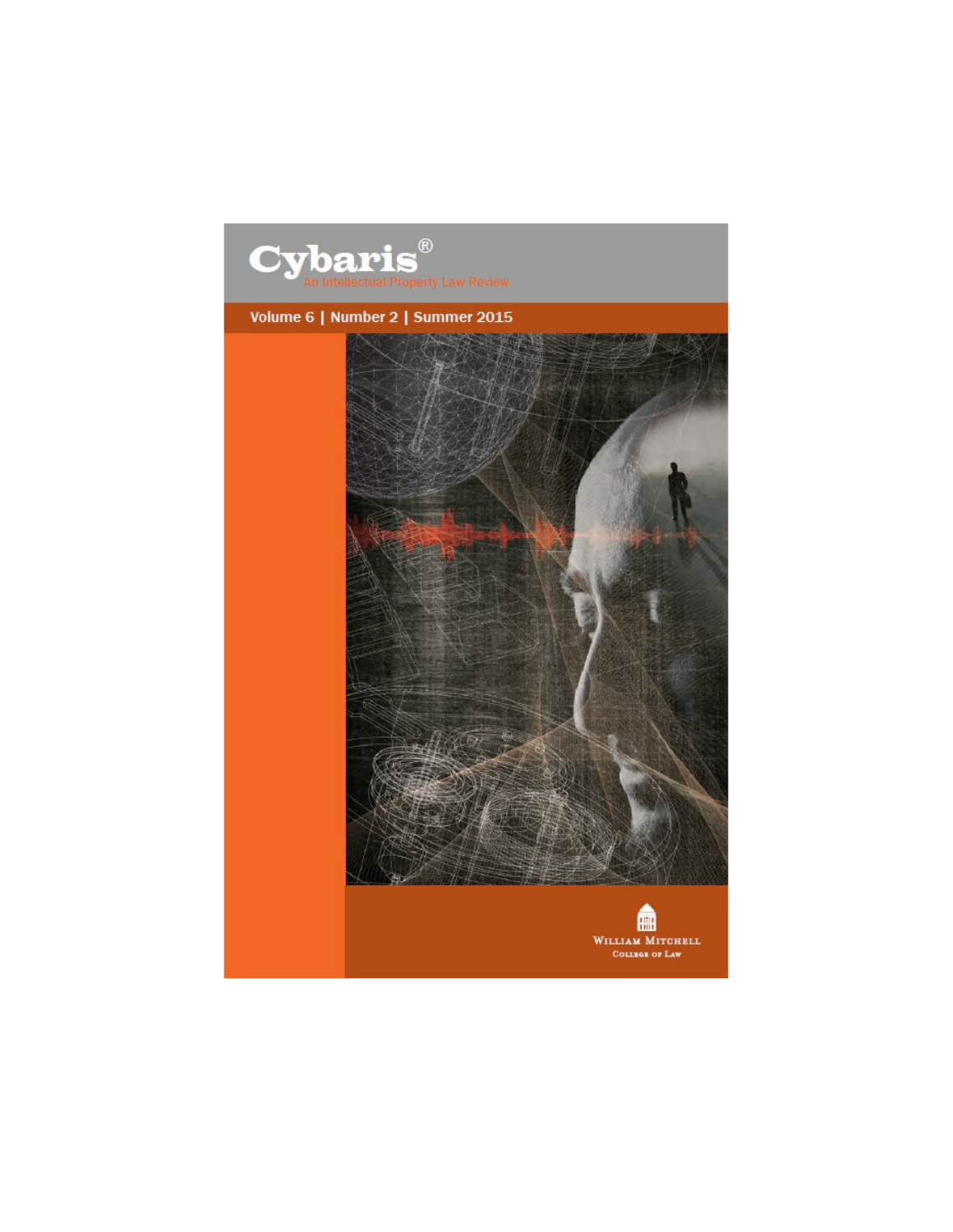# ADAPTING ALICE: HOW TO FORMULATE A REPEATABLE TEST BASED ON *ALICE V. CLS BANK*

# KELLY FERMOYLE†

| B. Strengths and weaknesses of the                              |  |
|-----------------------------------------------------------------|--|
|                                                                 |  |
|                                                                 |  |
|                                                                 |  |
|                                                                 |  |
|                                                                 |  |
|                                                                 |  |
| Iv. How the federal circuit can adapt the <i>Alice</i> test 221 |  |
|                                                                 |  |
|                                                                 |  |
|                                                                 |  |
|                                                                 |  |
|                                                                 |  |
|                                                                 |  |
|                                                                 |  |

† Kelly Fermoyle, J.D. Candidate 2016, William Mitchell College of Law.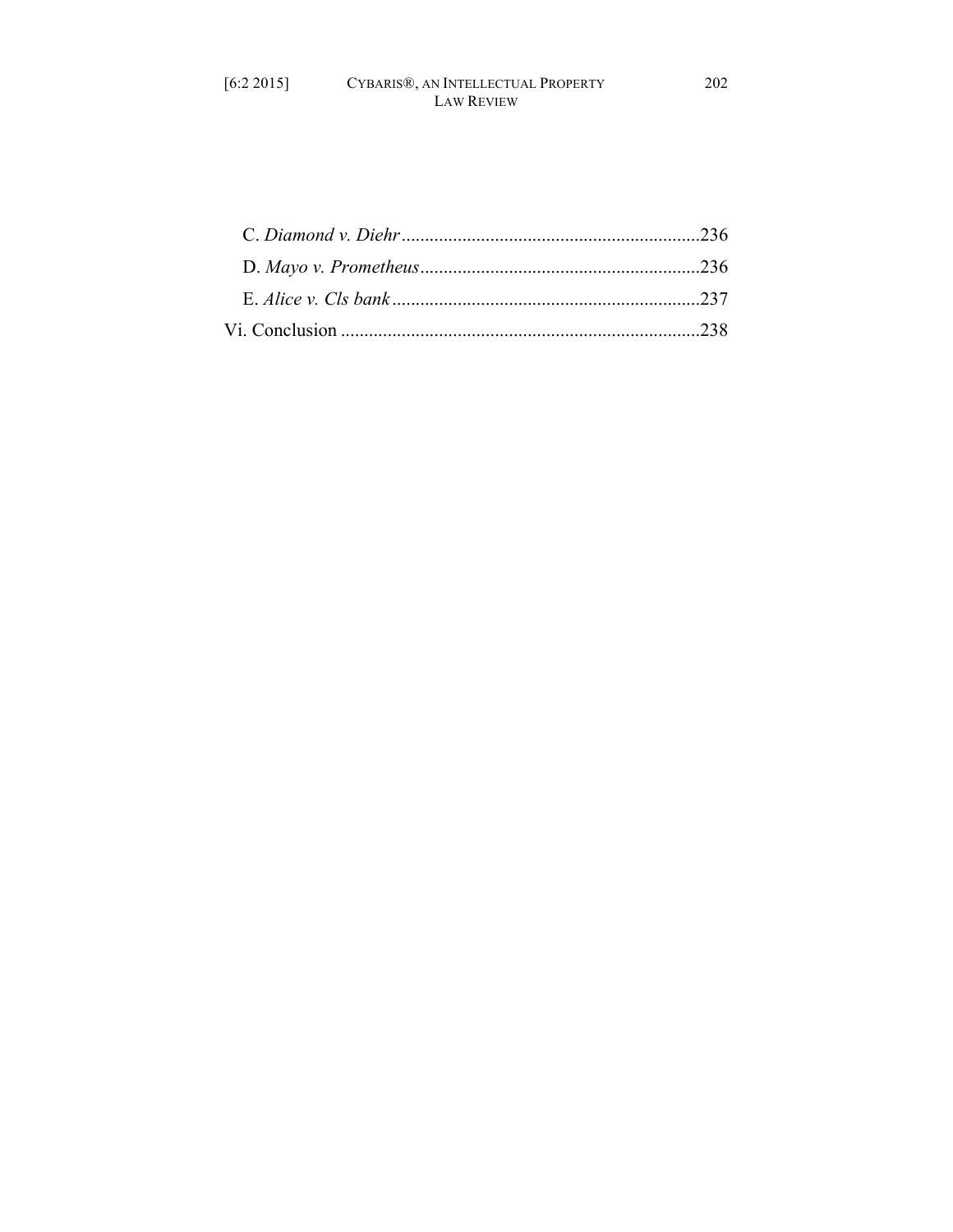#### I. INTRODUCTION

The Supreme Court's recent decision in *Alice Corp. v. CLS Bank International*<sup>1</sup> has received significant criticism.<sup>2</sup> Though the outcome the Court reached may be reasonable, the "framework" that the Court uses fails to guide future inquiries of fringe patents such as the claim in *Alice*. The test, originally created in *Mayo Collaborative Services v. Prometheus Laboratories, Inc.*, <sup>3</sup> essentially determines subject matter eligibility by first determining whether a claim is not subject-matter eligible, and, if it is not, then by determining if it actually is eligible.<sup>4</sup> That description may be a slight embellishment, but nevertheless, the guidance the test gives for future disputes is minimal.

Subject matter eligibility is broadly defined in 35 U.S.C. § 101 as "any new or useful process, machine, manufacture, or composition of matter, or any new and useful improvement thereof."<sup>5</sup> The Court has created implicit exceptions, found

<sup>1</sup> <sup>134</sup> S. Ct. <sup>2347</sup> (2014). <sup>2</sup> *See, e.g.*, McRO, Inc. v. Valve Corp., No. SACV 13–1874–GW(FFMx), <sup>2014</sup> WL 4772200, at \*5 (C.D. Cal. Sept. 22, 2014) (comparing the *Alice* test to Justice Stewart's infamous phrase: "I know it when I see it"); Eclipse IP, LLC v. McKinley Equip. Corp., No. SACV 14–742–GW(AJWx), 2014 WL 4407592, at \*3 (C.D. Cal. Sep. 4, 2014); Richard Lloyd, *Alice Decision Makes Software Innovation Landscape Bleaker, Rader Claims*, IAM Blog (Sep. 01, 2014), http://www.iam-magazine.com/Blog/Detail.aspx?g=32997d05-6cd8-49d9-af8d-4a4888a4fcf2 (quoting former Federal Circuit chief judge Rader, referring to *Mayo* and its application to *Alice*: "It causes me great pain to recognise the worst case in patent law history doesn't come out of India or Pakistan or Vietnam or China even, it comes from the United States as recently as <sup>a</sup> few years ago."). <sup>3</sup> <sup>132</sup> S. Ct. <sup>1289</sup> (2012). <sup>4</sup> *Alice*, <sup>134</sup> S. Ct. at <sup>2355</sup> (quoting *Mayo*, <sup>132</sup> S. Ct. at 1294) ("First, we

determine whether the claims at issue are directed to one of those patentineligible concepts . . . . [S]tep two of this analysis [is] a search for an 'inventive concept'—*i.e.*, an element or combination of elements that is 'sufficient to ensure that the patent in practice amounts to significantly more than a patent upon the [ineligible concept] itself."").  $5\,35\,$  U.S.C. § 101 (2012).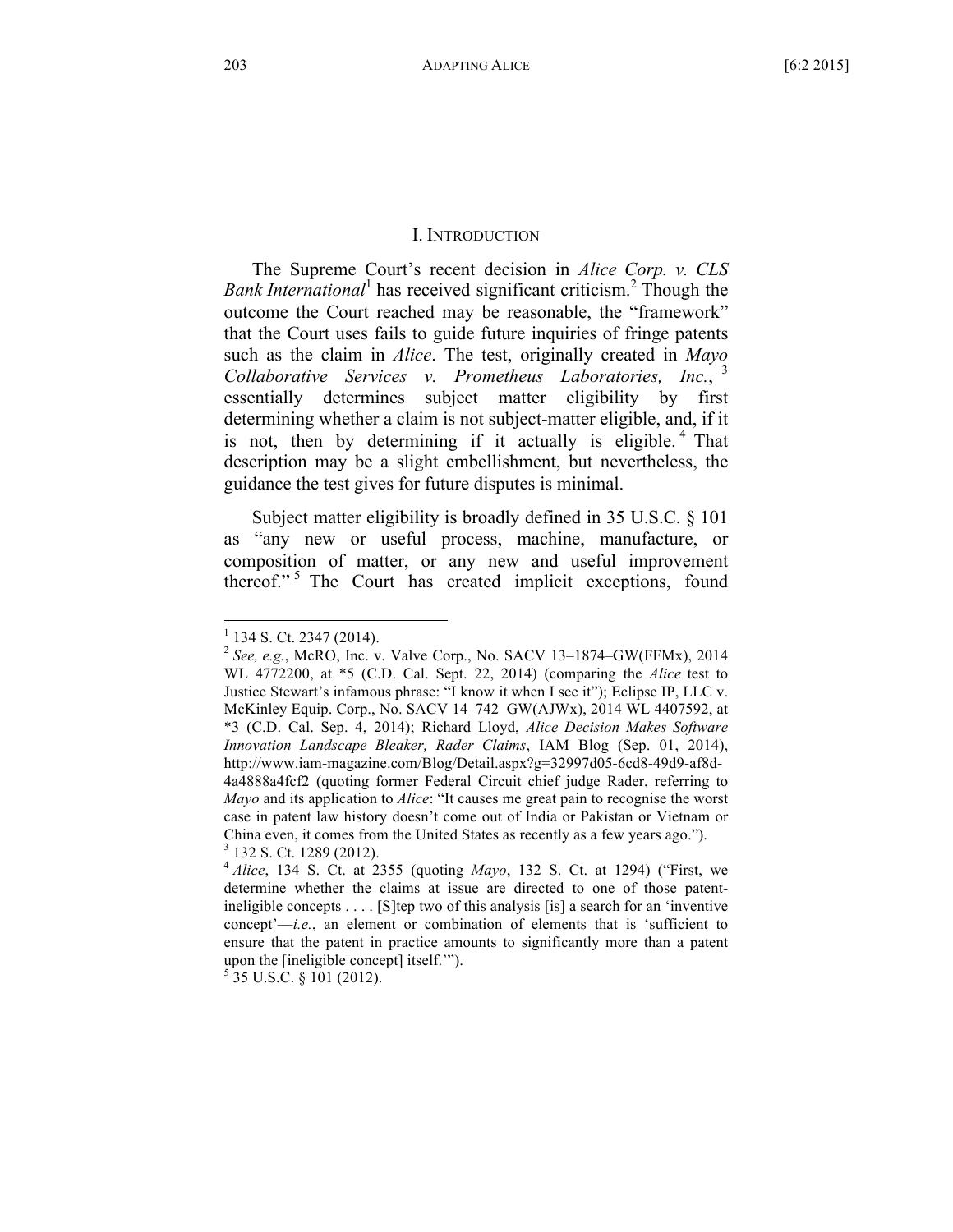nowhere in the statute, for "laws of nature, natural phenomena, and abstract ideas."<sup>6</sup> Since patent claims are composed of elements,<sup>7</sup> some of which may fall within the implicit exceptions while others may not, a claim that is part statutory and part non-statutory can be difficult to characterize. These claims are a hybrid mixture of statutory and non-statutory elements.<sup>8</sup> Much of the recent debate about the scope of  $\S$  101 involves these hybrid claims.<sup>9</sup> This article proposes a test to procedurally determine the patentability of a hybrid claim.

This article proceeds as follows. Part II describes the historical development of the law handling hybrid patent claims. Part III explains the current test as created in *Mayo* and *Alice*. Part IV argues that the current test is ambiguous, but also flexible and amenable to a proposed adapted test. In Part V, this article concludes that courts could use the proposed test in determining patentability of difficult hybrid patent claims.

#### II. HISTORICAL DEVELOPMENT

Since "[a]t some level, 'all inventions . . . embody, use, reflect, rest upon, or apply laws of nature, natural phenomena, or abstract ideas,"<sup>10</sup> examples of hybrid claims that consist of both statutory and non-statutory elements could likely be found throughout the

 <sup>6</sup> *Mayo*, <sup>132</sup> S. Ct. at <sup>1293</sup> (quoting Diamond v. Diehr, <sup>450</sup> U.S. 175, <sup>185</sup> (1981)).

<sup>7</sup> *See generally* MICHAEL D. SCOTT, SCOTT ON MULTIMEDIA LAW § 8.03 (3d ed. 2014).

<sup>8</sup> *See Ex parte* Lyell, No. 89-0461, 1990 WL 354583, at \*3 (B.P.A.I. Apr. 9, 1990) ("We however do recognize that certain types of claims which appear to be 'hybrid' are permitted in U.S. patent practice."). For a detailed discussion of hybrid claims, see 1 R. CARL MOY, MOY'S WALKER ON PATENTS §§ 5:65–85 (4th ed. 2013). <sup>9</sup> *See, e.g.*, *Alice*, <sup>134</sup> S. Ct. at 2354; *Mayo*, <sup>132</sup> S. Ct. at 1293; Bilski v. Kappos,

<sup>561</sup> U.S. 593, 597–99 (2010); Jacob S. Sherkow, *The Natural Complexity of Patent Eligibility,* 99 IOWA L. REV. 1137, 1139 (2014).<br><sup>10</sup> *Alice*, 134 S. Ct. at 2354 (2014) (quoting *Mayo*, 132 S. Ct. at 1289 (2012)).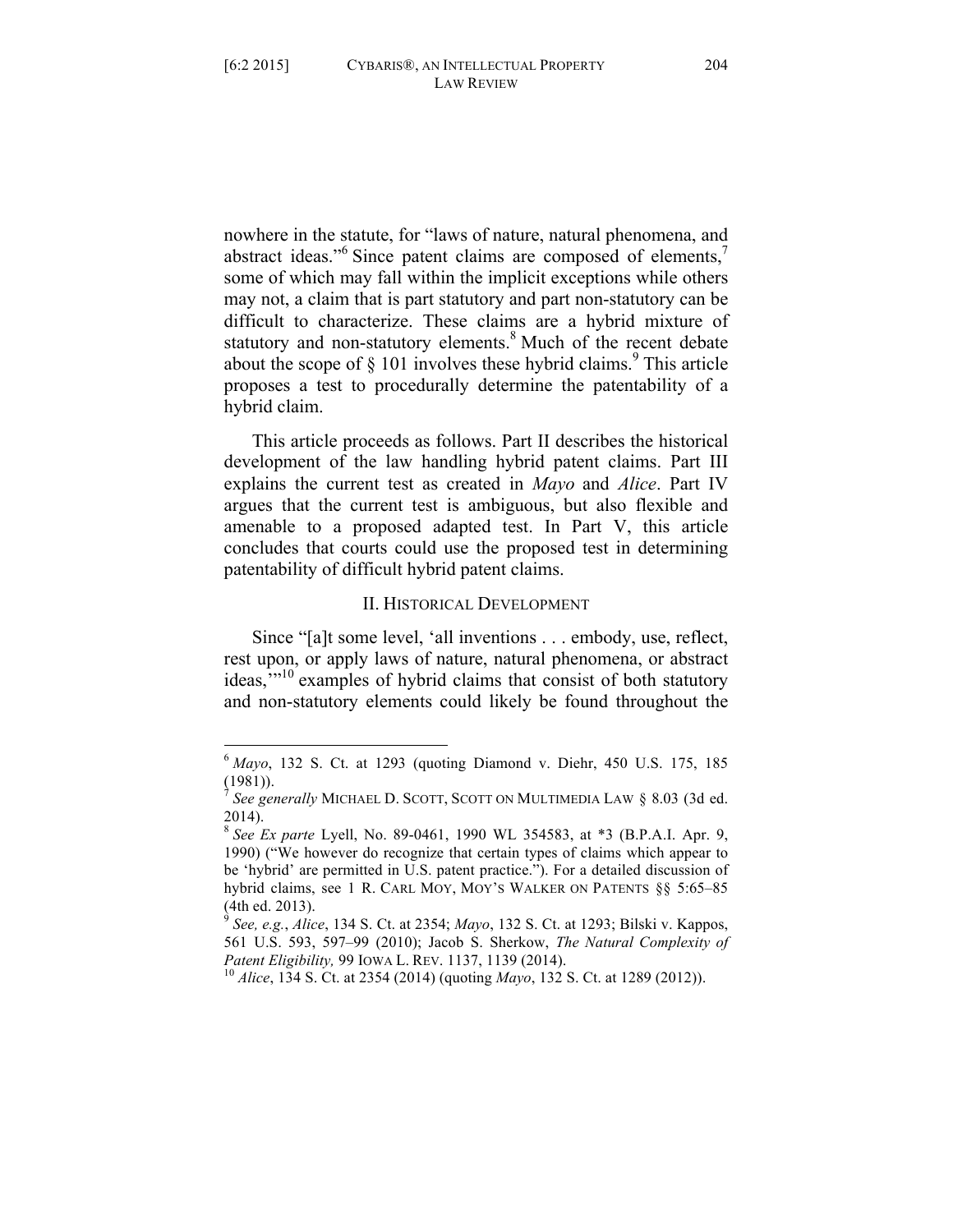patent system's history.<sup>11</sup> Formal discussion on this topic began in the early 1950s with the judiciary responding to these types of claims by creating the "point-of-novelty" test.<sup>12</sup> This section will explain this test and then examine the later cases of *Parker v. Flook* and *Diamond v. Diehr* and the conflict of law that began to build. $13$ 

# *A. In re Abrams: Point of Novelty*

The United States Court of Customs and Patent Appeals (CCPA), the predecessor to the Federal Circuit, issued the clearest opinion articulating the point-of-novelty test. *In re Abrams* <sup>14</sup> involved claims "for Petroleum Prospecting Method."<sup>15</sup> In this case, the non-statutory elements of the claim were objected to as "purely mental in character."<sup>16</sup> The illustrative claim four recites "a method of prospecting for petroliferous deposits" with six steps; the court determined the last three were "mental steps."<sup>17</sup> The first three steps were determined to be statutory elements: "*sinking* a number of boreholes," "*sealing* off each said boreholes from the atmosphere," and "*reducing* the pressure."<sup>18</sup> The three mental steps involved "*measuring* the rate of pressure rise," "*determining* the rate . . . at a standard reference," and "*comparing* the rates . . . to detect anomalies."<sup>19</sup>

Abrams asserted that analyzing mental-step claims such as this needed a logical rule to follow.20 Abrams's brief proposed a rule, which the court appeared to adopt implicitly, that determines

<sup>&</sup>lt;sup>11</sup> See MOY, supra note 8, § 5:65.<br><sup>12</sup> See infra Parts II.A–B.<br><sup>13</sup> See infra Parts II.C–D.<br><sup>14</sup> 188 F.2d 165 (C.C.P.A. 1951).<br><sup>15</sup> Id. at 165.<br><sup>17</sup> See id.<br><sup>17</sup> See id.<br><sup>18</sup> Id. (emphasis added).<br><sup>19</sup> Id. (emphasis add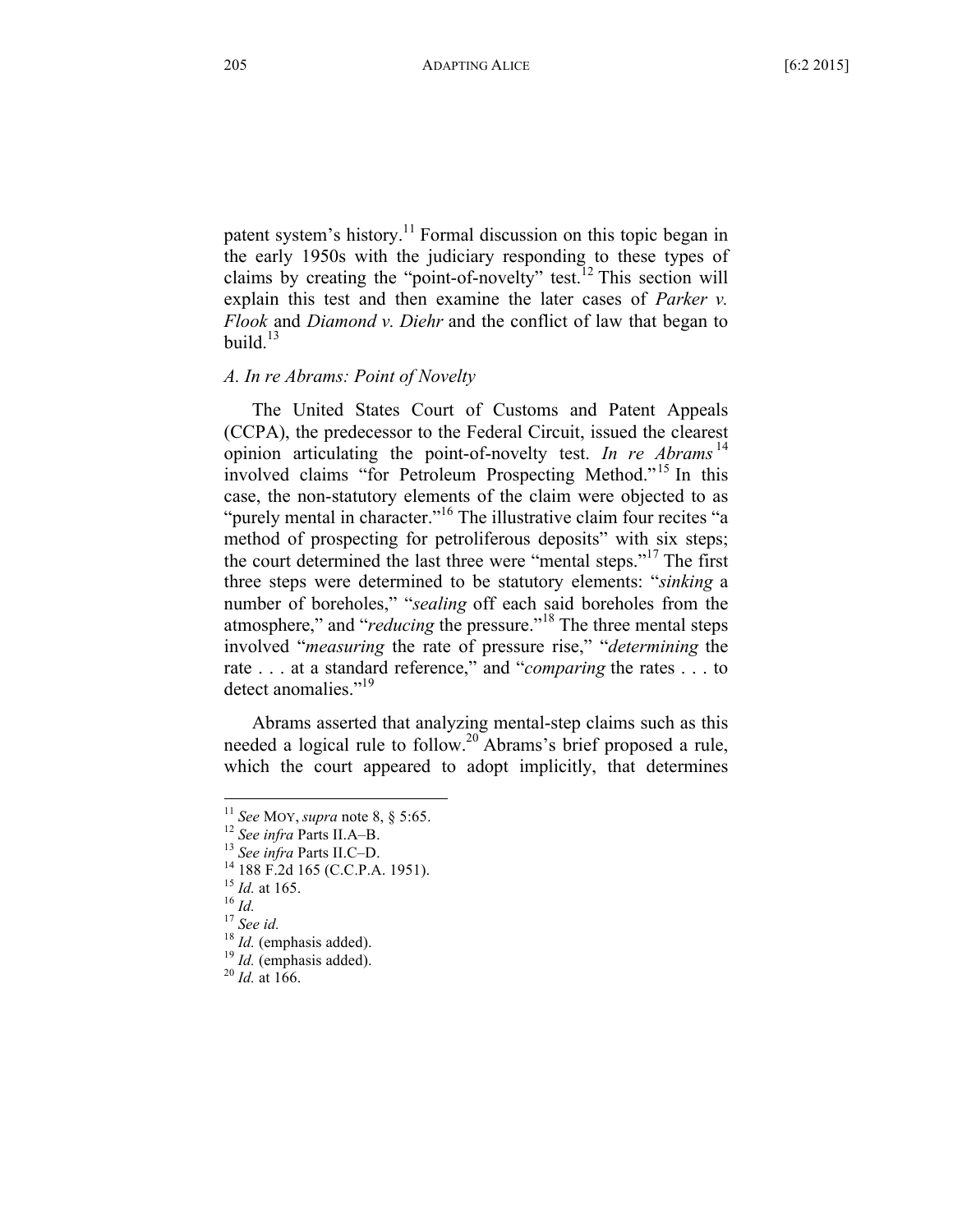patentability by sorting claims into one of three categories.<sup>21</sup> The first category is where all method steps "are purely mental in character," $^{22}$  which would clearly not be patentable. The second and third are the difficult ones. The second category is where "a method claim embodies both positive and physical steps as well as so-called mental steps," but the novelty is in the mental steps; "then the claim is considered unpatentable for the same reason that it would be if all the steps were purely mental in character. $123$  The last category is where the novelty "resides in one or more of the positive and physical steps," and contains patentable subject matter.<sup>24</sup>

Though the court did not disagree with Abrams's proposed rule in *Abrams*, it nevertheless found that the claim fell within the second category of claims.<sup>25</sup> The court found steps "involving" therein such purely mental terms as 'determining', 'registering', 'counting', 'observing', 'measuring', 'comparing', 'recording', and 'computing'" to be non-statutory.<sup>26</sup> Since the first two steps were determined to be "old for the purposes of the present application," the novelty was in the final three steps, which involved measuring, determining, and comparing respectively.<sup>27</sup> Since the court determined that these terms were non-statutory, the claim failed the test. $^{28}$ 

 <sup>21</sup> *See id.* The court does not expressly state its approval of the test, but the court simply applies the test in making its determination. *See id.* at 167.<br><sup>22</sup> *Id.* at 166.<br><sup>23</sup> *Id.* at 170 ("[I]t seems to us that they are eliminated from the applicability of  $\frac{25 \text{ } \text{ } Id.$  at 170 ("[I]t seems to us

appellant's proposed rule 3, and fall within No. 2.").<br><sup>26</sup> *Id.* at 167.<br><sup>27</sup> *Id.* at 168.<br><sup>28</sup> *Id*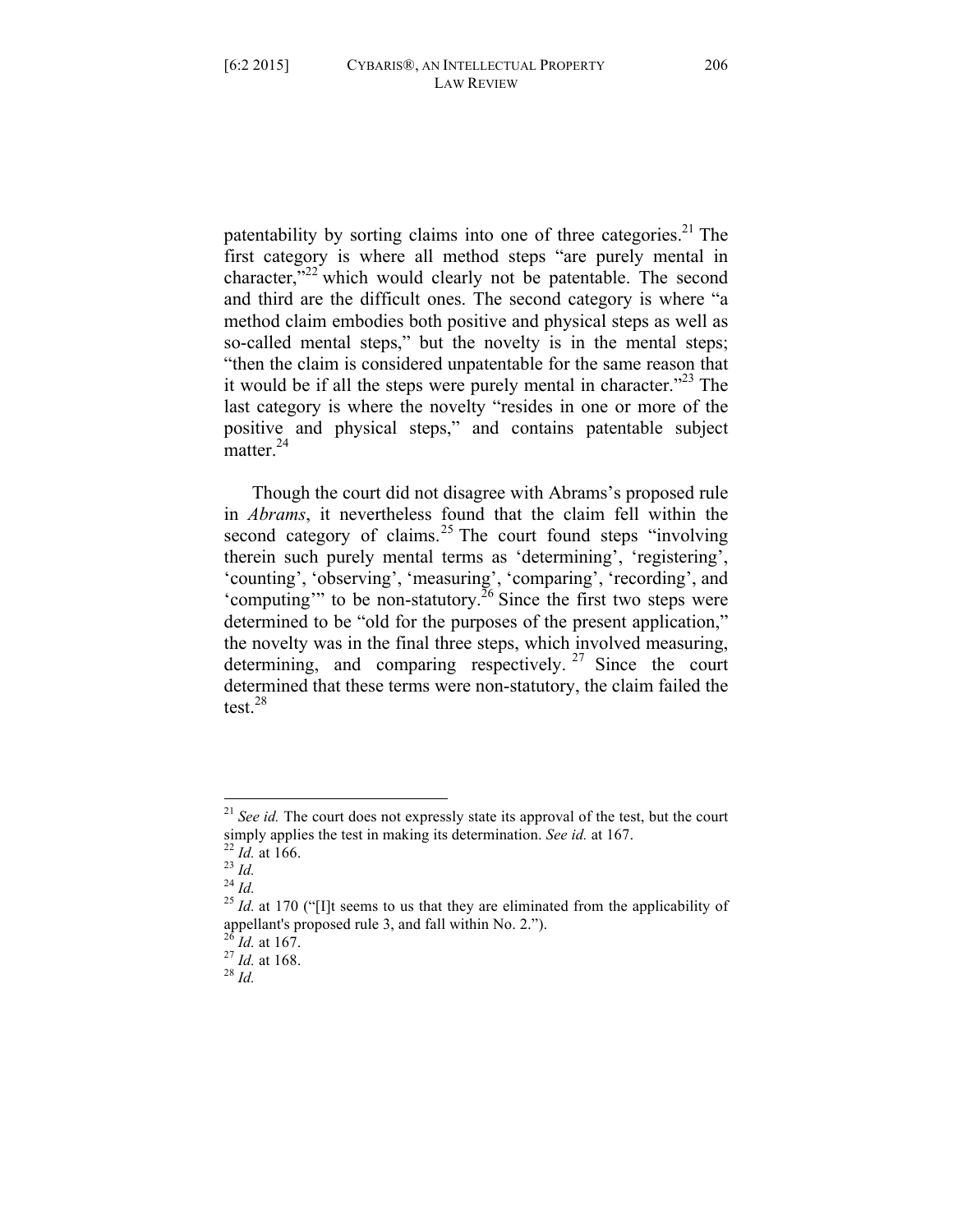# *B. Strengths and Weaknesses of the Point-of-Novelty Test*

The point-of-novelty test articulated in *In re Abrams* was prominent in the U.S. Patent and Trademark Office for about two decades before it began to fall out of favor from the courts.<sup>29</sup> The strengths of the point-of-novelty test are that it is based on articulated rules and that the required novelty had to be in "both positive and physical steps."<sup>30</sup> But the test suffers from some significant weaknesses. First, it does not evaluate the claim as a whole.<sup>31</sup> Second, there is some ambiguity about how to handle a claim when there is more than one single point of novelty.<sup>32</sup> Third, when "the novelty does rest in the physical steps, the invention can properly be claimed by truncating the claim language to recite only the physical steps."<sup>33</sup> Largely in response to these shortcomings, the point-of-novelty test gradually fell out of favor.<sup>34</sup>

In 1972, the Supreme Court decided *Gottschalk v. Benson,* one of its first decisions to establish guidelines for patentability of computer programs. <sup>35</sup> The patent at issue was a method for "converting binary-coded decimal numerals into pure binary numerals."<sup>36</sup> The Court found the claims far too broad to be eligible for patent protection.<sup>37</sup> The Court declined to use the

 <sup>29</sup> *See* Application of Musgrave, <sup>431</sup> F.2d 882, <sup>889</sup> (C.C.P.A. 1970) ("It remains our view that we need not be encumbered in our reasoning by the 'Rules' of Abrams for the reason that they have never enjoyed the approval of this court."); MOY, *supra* note 8, § 5:66.<br><sup>30</sup> *In re Abrams*, 188 F.2d at 166.<br><sup>31</sup> *See, e.g.*, Diamond v. Diehr, 450 U.S. 175, 188 (1981) (holding that the claim

should be viewed as a whole to determine patentability).<br><sup>32</sup> Clearly if there is no novelty, the claim should not be considered valid, but it

is unclear how the claim should be rejected. Alternatively, if there is more than one point of novelty, the test does not indicate how it should be handled.<br><sup>33</sup> 1 DONALD S. CHISUM, CHISUM ON PATENTS § 1.03 (2014).<br><sup>34</sup> See Application of Musgrave, 431 F.2d 882, 889–92 (C.C.P.A. 1970).<br><sup>35</sup> Gottschalk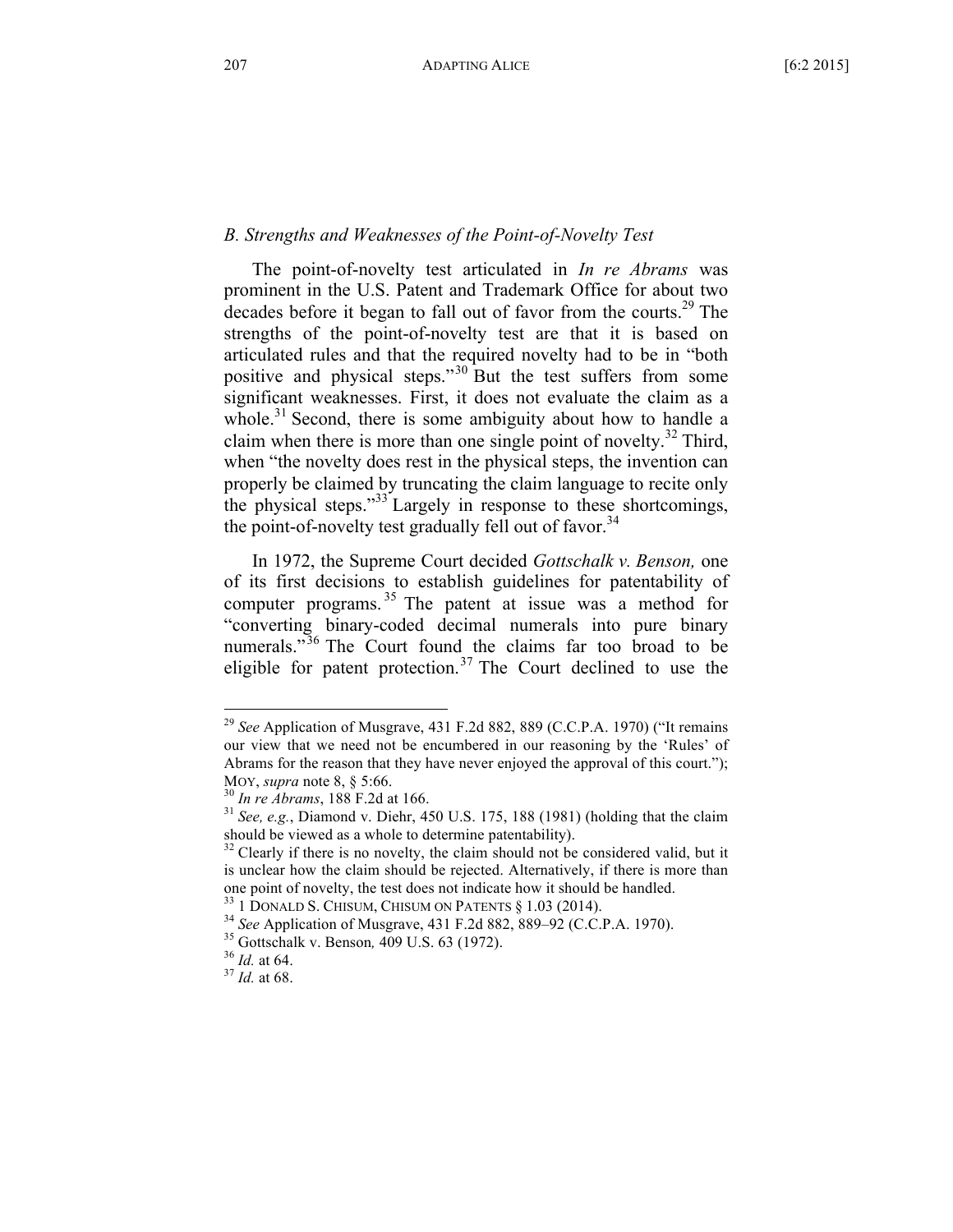point-of-novelty test, $38$  though it could be argued that the claim falls within the first category of *In re Abrams* because all the steps are "purely mental in character."<sup>39</sup> The Court left open the question of patentability of computer programs in general, but said the debate "indicate[s] to [the Court] that considered action by the Congress is needed."<sup>40</sup>

# *C. Parker v. Flook*

The Supreme Court's next computer program case came six years later in *Parker v. Flook*. <sup>41</sup> Flook applied for a patent for a method of updating alarm limits during catalytic conversion.<sup>42</sup> According to the majority opinion, "[t]he only novel feature of the method is a mathematical formula," which is used to calculate the alarm limit that signals the "presence of an abnormal condition indicating either inefficiency or perhaps danger. $143$ 

The examiner rejected Flook's application because "a patent on this method 'would in practical effect be a patent on the formula or mathematics itself."<sup>44</sup> The examiner concluded that it was not eligible subject matter.<sup>45</sup> On appeal, the Board of Appeals of the Patent and Trademark Office (PTAB) determined the application failed the point-of-novelty test<sup>46</sup> because the novelty was in the non-statutory portion, specifically the algorithm.<sup>47</sup> The Court of

<sup>38</sup> *See* CHISUM, *supra* note 33, § 1.03. <sup>39</sup> *In re Abrams*, <sup>188</sup> F.2d 165, <sup>166</sup> (C.C.P.A. 1951). The steps are not purely mental in the sense that they are performed on a computer, but "[t]he mathematical formula involved here has no substantial practical application except in connection with a digital computer." *Benson*, 409 U.S. at 71.<br>
<sup>40</sup> *Benson*, 409 U.S. at 73.<br>
<sup>41</sup> 437 U.S. 584 (1978).<br>
<sup>42</sup> *See id.* at 585.<br>
<sup>43</sup> *Id.*<br>
<sup>44</sup> *Id.* at 587.<br>
<sup>45</sup> *See id.*<br>
<sup>46</sup> *See id.*<br>

method' lay in the formula or algorithm described in the claims.").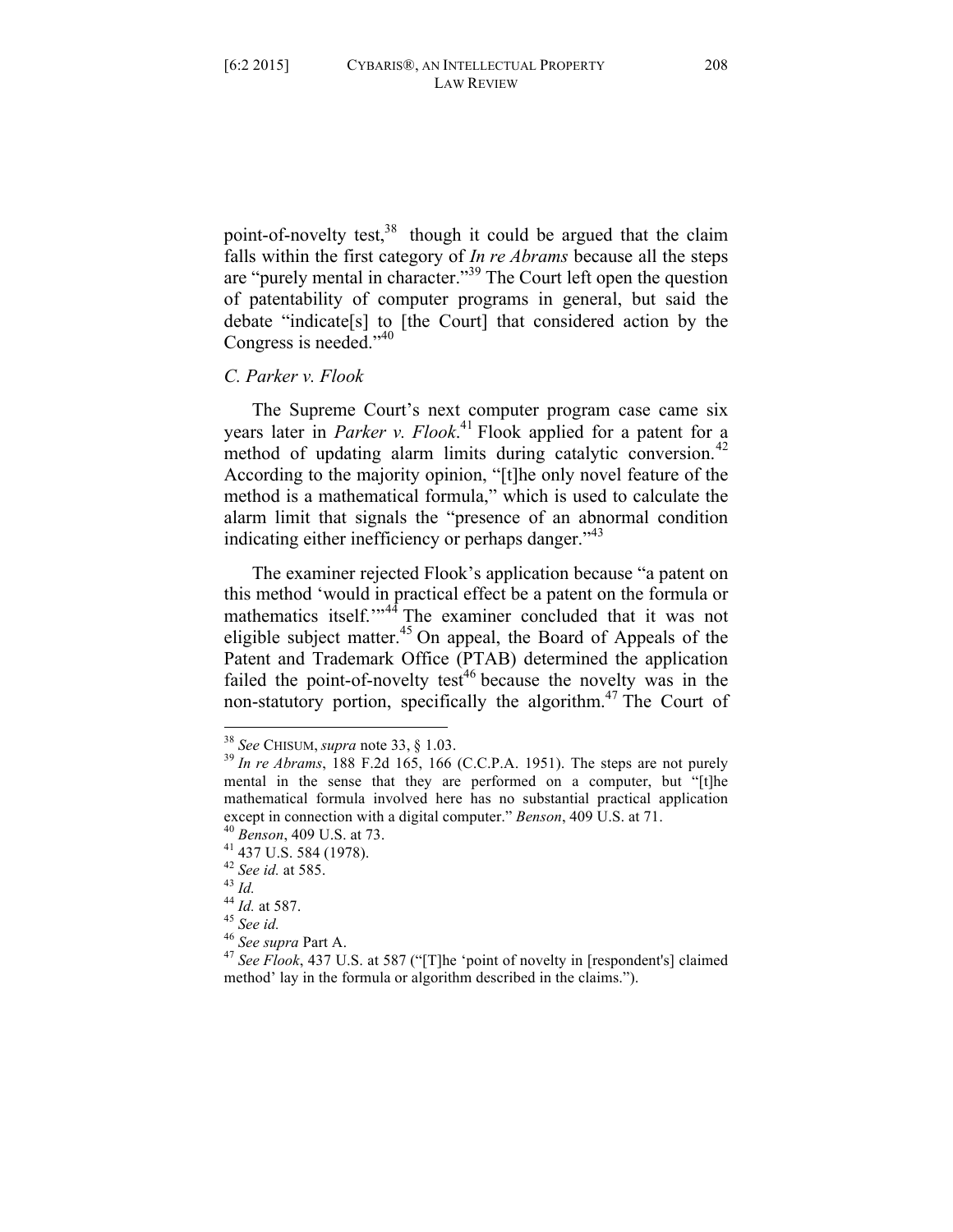Customs and Patent Appeals (CCPA) reversed, deciding that the claim's limitation to use only in catalytic conversion would not allow the patent to preempt all uses of the formula.<sup>48</sup> Parker, the Acting Commissioner of Patents and Trademarks filed a petition for writ of certiorari.<sup>49</sup> Parker expressed concern about the number of additional applications that would be filed because of the explosion of the software industry. $50$ 

The Supreme Court explicitly said that the case turned on subject matter eligibility, and "[did] not involve the familiar issues of novelty and obviousness that routinely arise under §§ 102 and 103."<sup>51</sup> The Court even assumed that Flook's formula was "novel" and useful and that he discovered it."<sup>52</sup> Though the method was clearly a process in the ordinary meaning of the word, the concern was that "[t]he line between a patentable 'process' and an unpatentable 'principle' is not always clear."<sup>53</sup> Flook argued that the presence of a "post-solution activity" distinguished his case from cases in which only the algorithm is patented.<sup>54</sup> In particular, the post-solution activity was the "adjustment of the alarm limit to the figure computed according to the formula." <sup>55</sup> The Court rejected the notion that post-solution activity alone could distinguish this case from previous decisions.<sup>56</sup> The problem, said the majority, was that allowing post-solution activity to establish

 <sup>48</sup> *See* Application of Flook, <sup>559</sup> F.2d 21, <sup>23</sup> (C.C.P.A. 1977), *rev'd sub nom. Flook*, 437 U.S. 584 ("The present claims do not preempt the formula or algorithm contained therein, because solution of the algorithm, per se, would not infringe the claims.").<br>
<sup>49</sup> *Flook*, 437 U.S. at 587.<br>
<sup>50</sup> *See id.* at 587–88.<br>
<sup>51</sup> *Id.* at 588.<br>
<sup>53</sup> *Id.* at 589.<br>
<sup>54</sup> *Id.* at 589–90.<br>
<sup>55</sup> *Id.* at 590.<br>
<sup>56</sup> *See id.*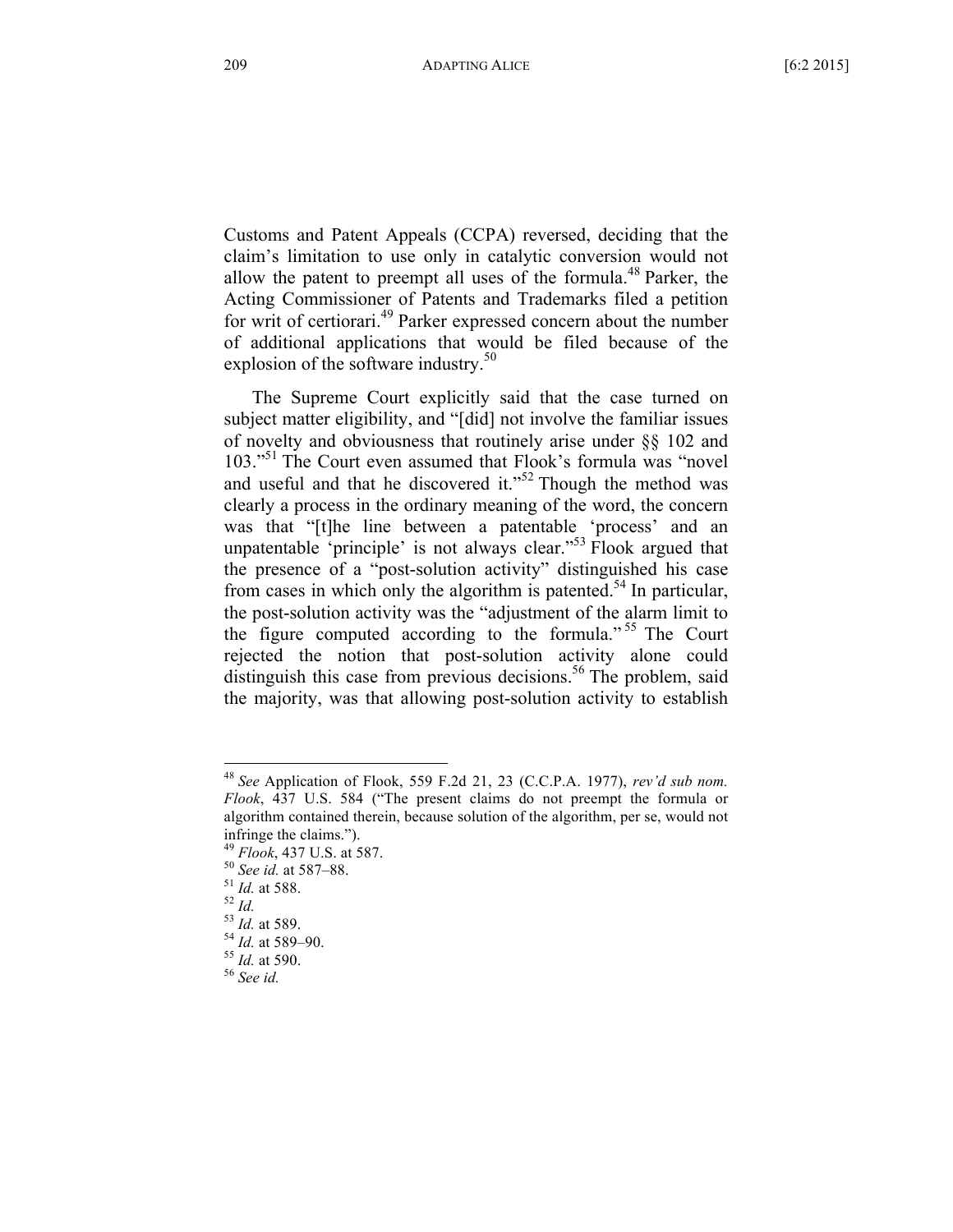patentability creates an incentive to append the broadest limitation after the formula. $57$ 

In a six-to-three decision, the majority opinion held that "it is absolutely clear that respondent's application contains no claim of patentable invention."<sup>58</sup> The majority determined that every element of the claim besides the formula was well-known in the art, and therefore "the claimed method [was] nonstatutory."<sup>59</sup> The opinion rejected the argument that the determination could be made under §§ 102 and 103, stating that these were not "the kind of 'discoveries' that the statute was enacted to protect."<sup>60</sup> Though the Court said the conclusion was "based on reasoning derived from opinions written before the modern business of developing programs for computers was conceived,"<sup>61</sup> it appears they felt compelled to prevent this type of claim from entering the patent system.

The dissent acknowledged that although "it may well be that under the criteria of §§ 102 and 103 no patent should issue on the process claimed in this case," the method did fit under the process requirement of  $\S$  101.<sup>62</sup> According to the dissent, the problem with the majority's formulation was that "it strikes what seems to me an equally damaging blow at basic principles of patent law by importing into its inquiry under 35 U.S.C. § 101 the criteria of novelty and inventiveness."<sup>63</sup> The dissent was referring to the

<sup>&</sup>lt;sup>57</sup> See id.<br>
<sup>58</sup> Id. at 594.<br>
<sup>59</sup> Id. at 595 (quoting *In re Richman*, 563 F.2d 1026, 1030 (C.C.P.A. 1977)).<br>
<sup>60</sup> Id. at 593.<br>
<sup>61</sup> Id. at 595.<br>
<sup>62</sup> Id. at 600 (Stewart, J., dissenting).<br>
<sup>63</sup> Id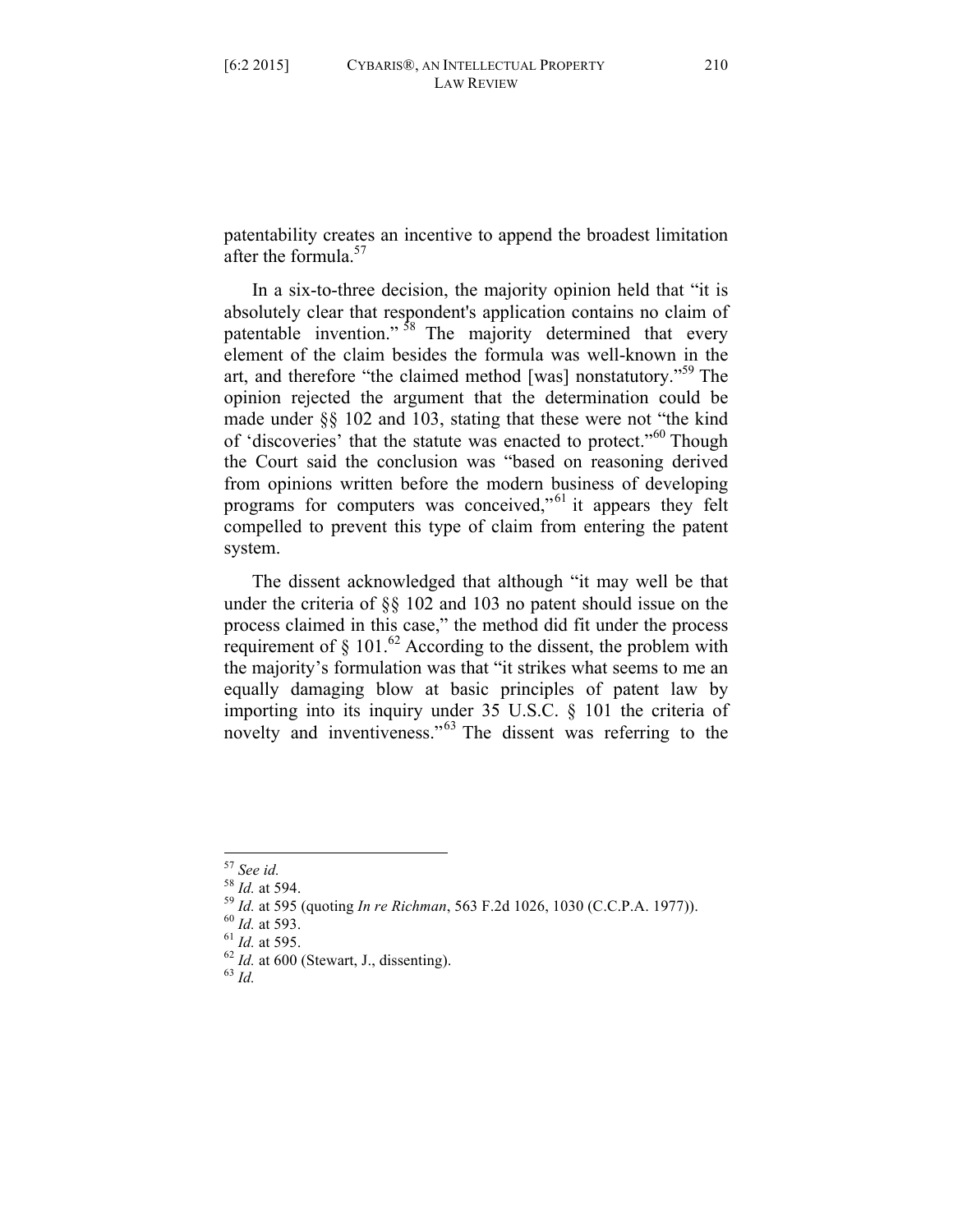concept that determining whether the claim is novel must wait until later consideration under  $\S$  102.<sup>64</sup>

# *D. Diamond v. Diehr*

Less than three years after *Flook*, the Supreme Court addressed subject matter eligibility again in *Diamond v. Diehr*. <sup>65</sup> The Court, in a five-to-four decision, seemingly reached the opposite outcome as *Flook*. 66

*Diehr* addressed subject matter eligibility for "a process for curing synthetic rubber which includes in several of its steps the use of a mathematical formula and a programmed digital computer."<sup>67</sup> Rather than updating an alarm limit as in *Flook*, <sup>68</sup> the formula in Diehr's method was used to calculate the appropriate cure time for the rubber.<sup>69</sup> Also unlike *Flook*, the formula was well-known in the art.<sup>70</sup> The procedural posture in *Diehr* was

 <sup>64</sup> Jeffrey A. Simenauer, Note, *Patentability of Computer-Related Inventions: <sup>A</sup> Criticism of the PTO's View on Algorithms*, 54 GEO. WASH. L. REV. 871, 902 (1986).<br><sup>65</sup> Diamond v. Diehr, 450 U.S. 175 (1981).

<sup>&</sup>lt;sup>66</sup> Compare Diehr, 450 U.S. at 190 ("The question therefore of whether a particular invention is novel is 'wholly apart from whether the invention falls into a category of statutory subject matter.'" (quoting *In re* Bergy, 596 F.2d 952, 961 (C.C.P.A. 1979))), *with Flook*, 437 U.S. at 594 ("Here it is absolutely clear that respondent's application contains no claim of patentable invention. The chemical processes involved in catalytic conversion of hydrocarbons are well known, as are the practice of monitoring the chemical process variables, the use of alarm limits to trigger alarms, the notion that alarm limit values must be recomputed and readjusted, and the use of computers for automatic monitoringalarming.'").

<sup>&</sup>lt;sup>67</sup> *Diehr*, 450 U.S. at 177.<br><sup>68</sup> *Flook*, 437 U.S. at 587.<br><sup>69</sup> *Diehr*, 450 U.S. at 177.<br><sup>70</sup> *Id* at 177 n.2. The method used the Arrhenius' equation expresses the dependence of the rate constant of a reaction on temperature. JULIA BURDGE & JASON OVERBY, CHEMISTRY: ATOMS FIRST 576 (2nd ed., 2011).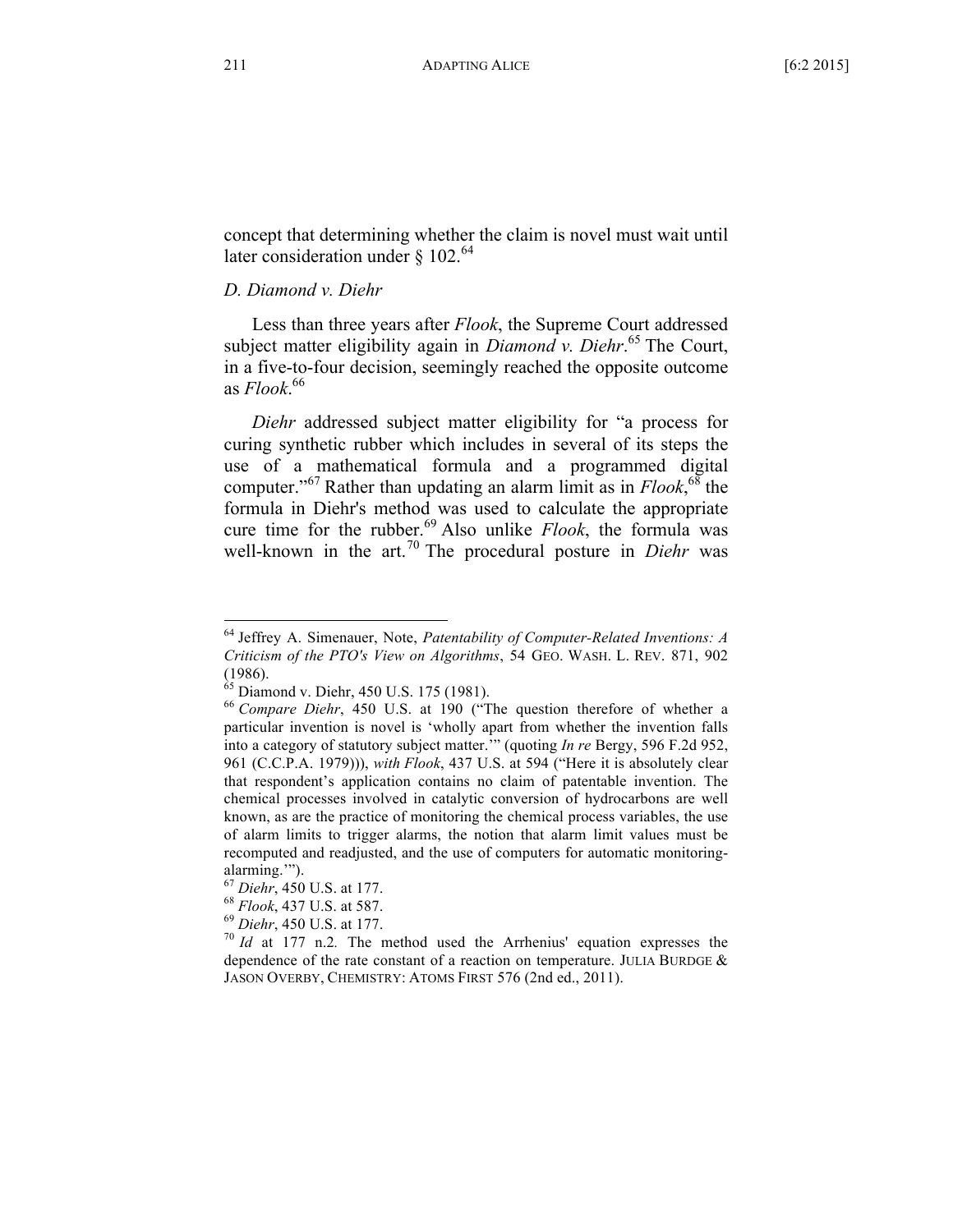almost identical to *Flook*. <sup>71</sup> The patent examiner rejected the claims on the grounds they were drawn to nonstatutory subject matter.72 The PTAB, relying on *Flook*, affirmed the examiner's decision.73 Noting that "[n]ovelty considerations have no bearing on whether claims define statutory subject matter under § 101," the CCPA reversed.<sup>74</sup> Diamond, the Commissioner of Patents and Trademarks, sought certiorari from the Supreme Court.<sup>75</sup>

Despite the glaring similarities, the majority opinion explained that the difference between this case and *Flook* was that the Court did not view the claims "as an attempt to patent a mathematical formula, but rather to be drawn to an industrial process for the molding of rubber products."<sup>76</sup> The limitations in the claim other than the formula (e.g., "installing rubber in a press," "closing the mold," and "automatically opening the press at the appropriate time") were significant enough to compel the majority that the patent was for the entire process, not just the formula.<sup>77</sup>

In dissent, Justice Stevens, author of the majority opinion in *Flook*, <sup>78</sup> believed the patent was truly for an "improved method of

 $71$  In both cases, the patent examiner rejected the application, which was affirmed by the PTAB and later reversed by the CCPA. This was followed by a petition for certiorari from the commissioner of Patents and Trademarks.

*Compare Diehr*, 450 U.S. at 180, *with Flook*, 437 U.S. at 587.<br><sup>72</sup> Application of Diehr, 602 F.2d 982, 984 (C.C.P.A. 1979) *aff'd sub nom.*<br>Diamond v. Diehr, 450 U.S. 175 (1981).

 $^{73}$  *Id.* ("It is our view that the only difference between the conventional methods of operating a molding press and that claimed in appellants' application rests in those steps of the claims which related to the calculation incident to the solution of the mathematical problem or formula used to control the mold heater and the automatic opening of the press.").<br>
<sup>74</sup> *Id.* at 989.<br>
<sup>75</sup> *Diehr*, 450 U.S. at 181.<br>
<sup>76</sup> *Id.* at 192.<br>
<sup>77</sup> *See id.* at 191-92.<br>
<sup>77</sup> *See id.* at 191-92.<br>
<sup>78</sup> *Flook*, 437 U.S. at 585. The four dissenters, Stevens

J., Blackmun, J. were all in the majority opinion of *Flook*. *Compare id.* at 585, 598 (dissenting opinion), *with Diehr*, 450 U.S. at 193 (dissenting opinion).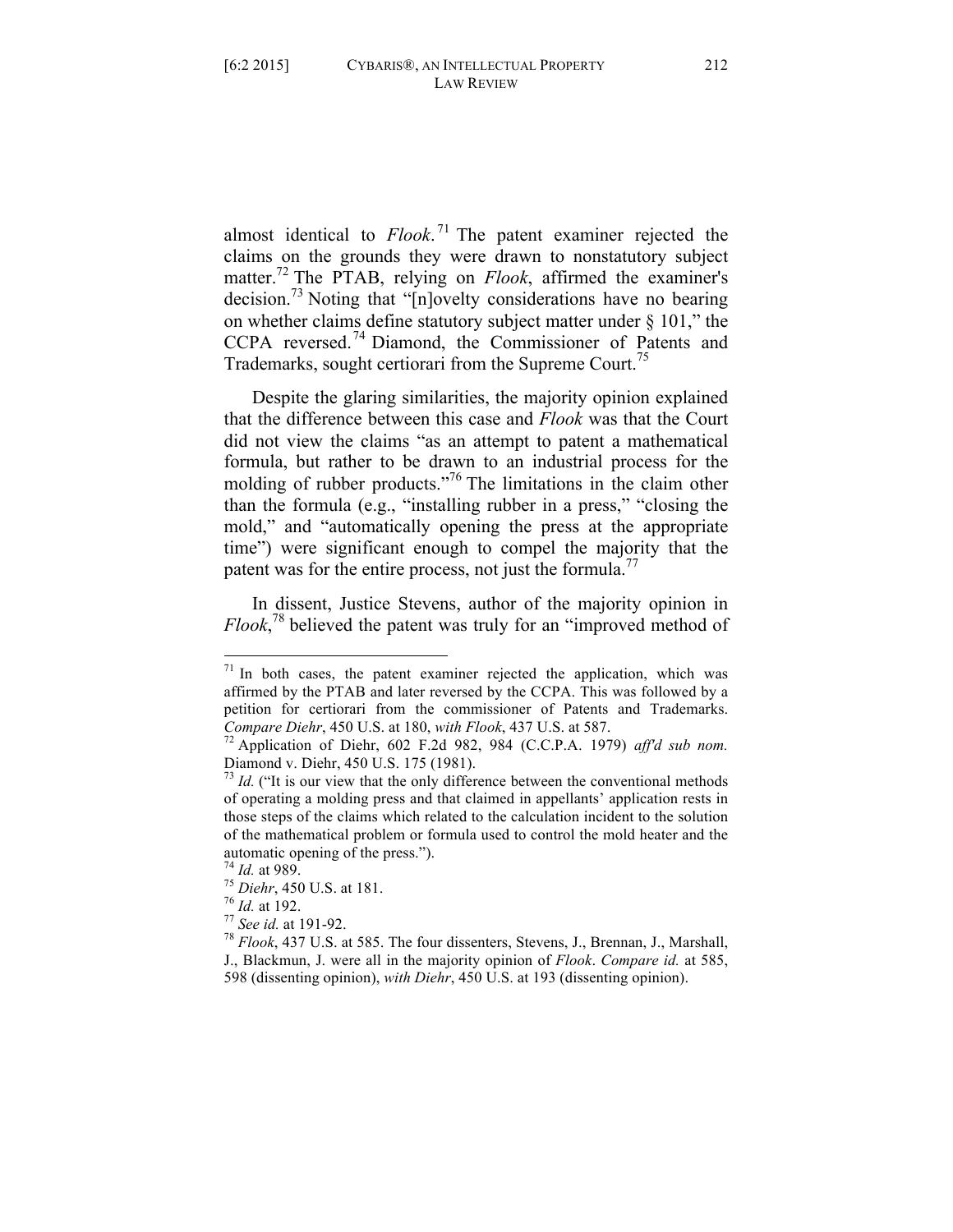calculating the time that the mold should remain closed during the curing process."79 As such, he believed that it was non-statutory for the same reasons as *Flook*.<sup>80</sup> In dissent, Stevens went even further by proposing "an unequivocal holding that no programrelated invention is a patentable process under § 101 unless it makes a contribution to the art that is not dependent entirely on the utilization of a computer."<sup>81</sup>

# III. CURRENT STATE OF THE LAW: MAYO AND ALICE

Though *Mayo*<sup>82</sup> did not involve a computer-related invention, a discussion of the framework used by the Court in *Mayo* is necessary because this framework was explicitly adopted in *Alice*. <sup>83</sup> It appears that the Supreme Court has chosen to use the following test in *Mayo* for all inventions involving "laws of nature, natural phenomena, and abstract idea[s]."<sup>84</sup>

# *A. Mayo v. Prometheus*

The patent at issue in *Mayo* claimed a process for determining whether a given dosage level of thiopurine drugs is too low or too high for patients with autoimmune diseases. $85$  The representative patent claim consists of steps of (1) "administering" the drug, (2) "determining" the level of the drug present in the patient's body, and then using the level to "indicate" if it is too low or too high.<sup>86</sup>

<sup>&</sup>lt;sup>79</sup> *Diehr*, 450 U.S. at 206–07 (Stevens, J., dissenting).<br><sup>80</sup> *See id.* at 219.<br><sup>81</sup> *Id.* 82 Mayo Collaborative Services v. Prometheus Laboratories, Inc., 132 S. Ct. <sup>1289</sup> (2012). <sup>83</sup> Alice Corp. v. CLS Bank Int'l, <sup>134</sup> S. Ct. 2347, <sup>2355</sup> (2014) ("In [*Mayo*] we

set forth a framework for distinguishing patents that claim laws of nature, natural phenomena, and abstract ideas from those that claim patent-eligible applications of those concepts.").<br>
<sup>84</sup> Compare Mayo, 132 S. Ct. 1289 with Alice, 134 S. Ct. 2347.<br>
<sup>85</sup> Mayo, 132 S. Ct. at 1294.<br>
<sup>86</sup> The Federal Circuit and the Supreme Court took claim 1 as representative.

U.S. Patent No. 6,355,623 (filed Apr. 8, 1999) ("A method of optimizing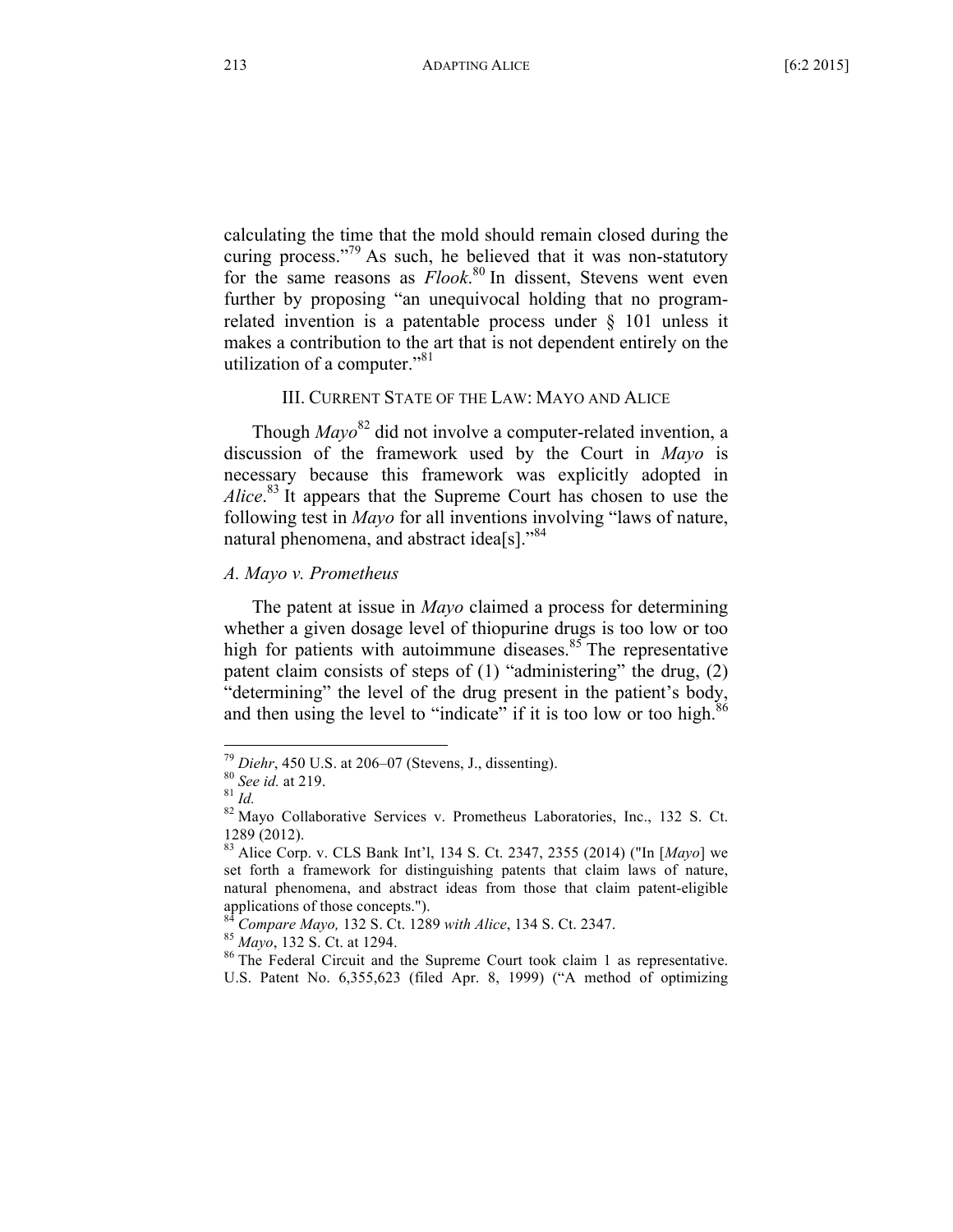Prometheus Laboratories was the sole and exclusive licensee of the patent.<sup>87</sup> Prometheus sold diagnostic tests utilizing the patented claim to Mayo, but Mayo stopped purchasing from Prometheus and decided to make its own tests.<sup>88</sup>

In a unanimous opinion, the Court reiterated a concern about "upholding patents that claim processes that too broadly preempt the use of a natural law."<sup>89</sup> Rather, the Court would only uphold those patents that have "transformed these unpatentable natural laws into patent-eligible applications of those laws."<sup>90</sup> The Court first determined that the patent describes a law of nature, specifically the relationship between the concentration of the drug and the likelihood that the drug administration is appropriate.<sup>91</sup> The Court then asked, do the "claims add *enough* to their statements of the correlations to allow the processes they describe to qualify as patent-eligible processes that *apply* natural laws?"<sup>92</sup>

In answering the foregoing question in the negative, the Court looked to the content outside the elements that claimed a law of nature.<sup>93</sup> The patent claim was separated into the "administering" step, the "determining" step, and the "wherein" clause that tells

to said subject.").<br>
<sup>87</sup> Mayo, 132 S. Ct. at 1295.<br>
<sup>88</sup> Id. at 1295–96.<br>
<sup>89</sup> Id. at 1294 (citing O'Reilly v. Morse, 56 U.S. 62 (1853)).<br>
<sup>90</sup> Id.<br>
<sup>91</sup> Id. at 1296.<br>
<sup>92</sup> Id. at 1297.<br>
<sup>93</sup> See id. at 1297–1305.

 $\overline{a}$ 

- 
- 
- 

therapeutic efficacy for treatment of an immune-mediated gastrointestinal disorder, comprising: (a) administering a drug providing 6–thioguanine to a subject having said immune-mediated gastrointestinal disorder; and (b) determining the level of 6–thioguanine in said subject having said immunemediated gastrointestinal disorder, wherein the level of 6–thioguanine less than about 230 pmol per  $8x10<sup>8</sup>$  red blood cells indicates a need to increase the amount of said drug subsequently administered to said subject and wherein the level of 6–thioguanine greater than about 400 pmol per  $8x10<sup>8</sup>$  red blood cells indicates a need to decrease the amount of said drug subsequently administered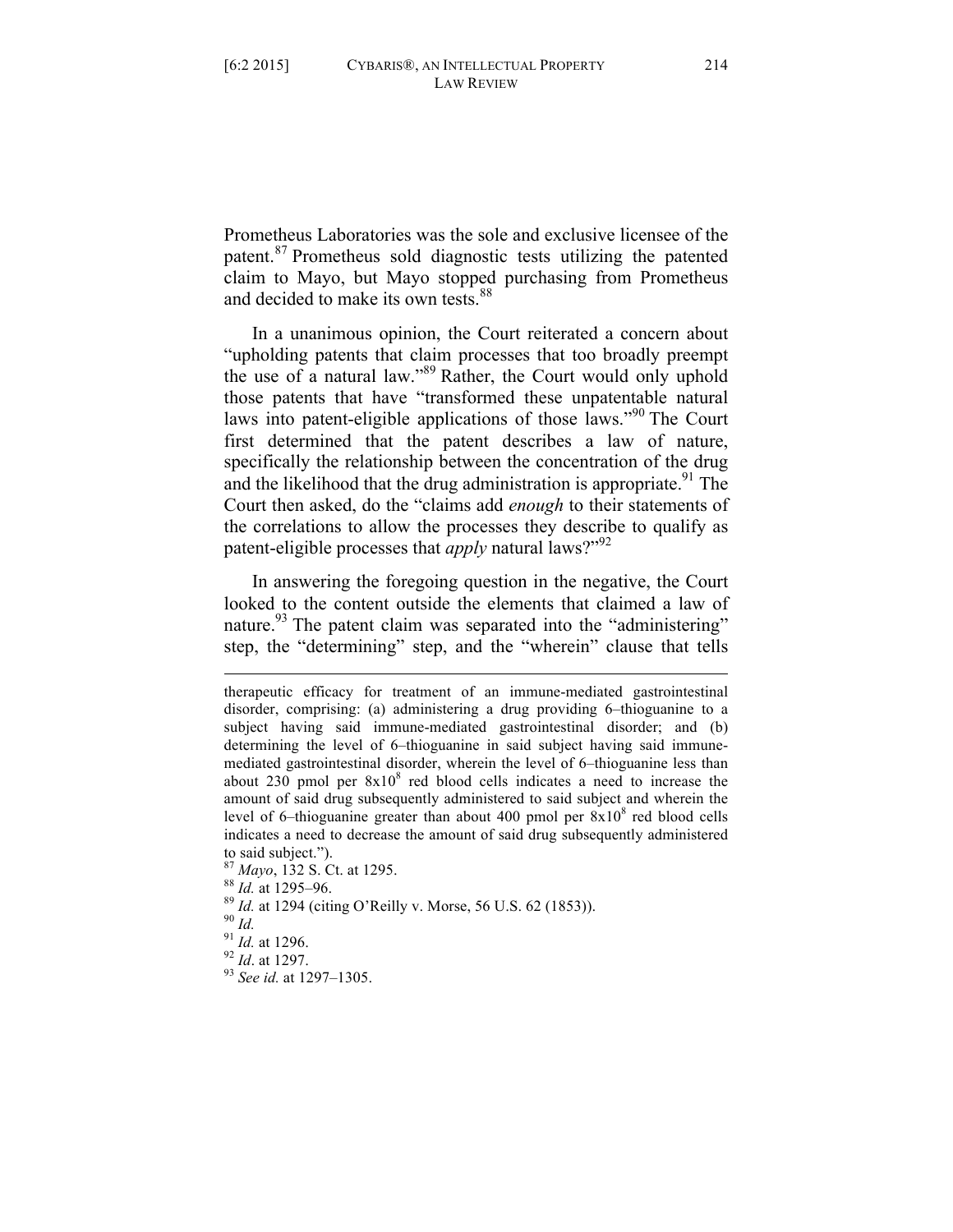what the test "indicates."<sup>94</sup> The Court gave no weight to the physical process of administering, instead saying it "simply refers to the relevant audience."<sup>95</sup> The opinion further said that the relevant audience was already familiar with administering the particular drug and compared the administering step to a claim element that limits the scope to a particular technological environment<sup>96</sup>

Similar to the administering step, the Court did not consider "determining" to be anything more than a mental process. $97$  Again, the Court said the step was already practiced.<sup>98</sup> Comparing the determining step to the post-solution activity of *Parker*,<sup>99</sup> this presolution activity was not significant enough to make the concept patentable.<sup>100</sup> Finally, the "indicates" clause was said to merely "tell the relevant audience about the laws."<sup>101</sup> It did not apply the law of nature in a way that went beyond the law itself. Accordingly, the Court held that the patent claims were invalid because they "effectively claim[ed] the underlying laws of nature themselves."<sup>102</sup>

Following *Mayo*, it was unclear whether this new two-part test applied just to claims involving "laws of nature" or to more than that.103 In fact, following the Supreme Court's decision in *Mayo*,

<sup>&</sup>lt;sup>94</sup> The third step includes the two "wherein" clauses that describe the relationship between the level obtained and what should be done. *See id.* at 1297–98.<br><sup>95</sup> *Id.* at 1297.<br><sup>96</sup> *Id.* (quoting Bilski v. Kappos, 130 S. Ct. 3218, 3230 (2010)).<br><sup>97</sup> *Id.* at 1297–98.<br><sup>98</sup> *Id.* at 1297.<br><sup>99</sup> *See supra* note 50 and related text.<br><sup>100</sup> *See Mayo*, 132 S. Ct. at 1298.

his basic law and then trusting them to use it where relevant.").<br><sup>102</sup> Id. at 1305.<br><sup>103</sup> See Joshua A. Kresh, *Patent Eligibility After Mayo: How Did We Get Here* 

*and Where Do We Go?*, 22 FED. CIR. B.J. 521, 521–22 (2013).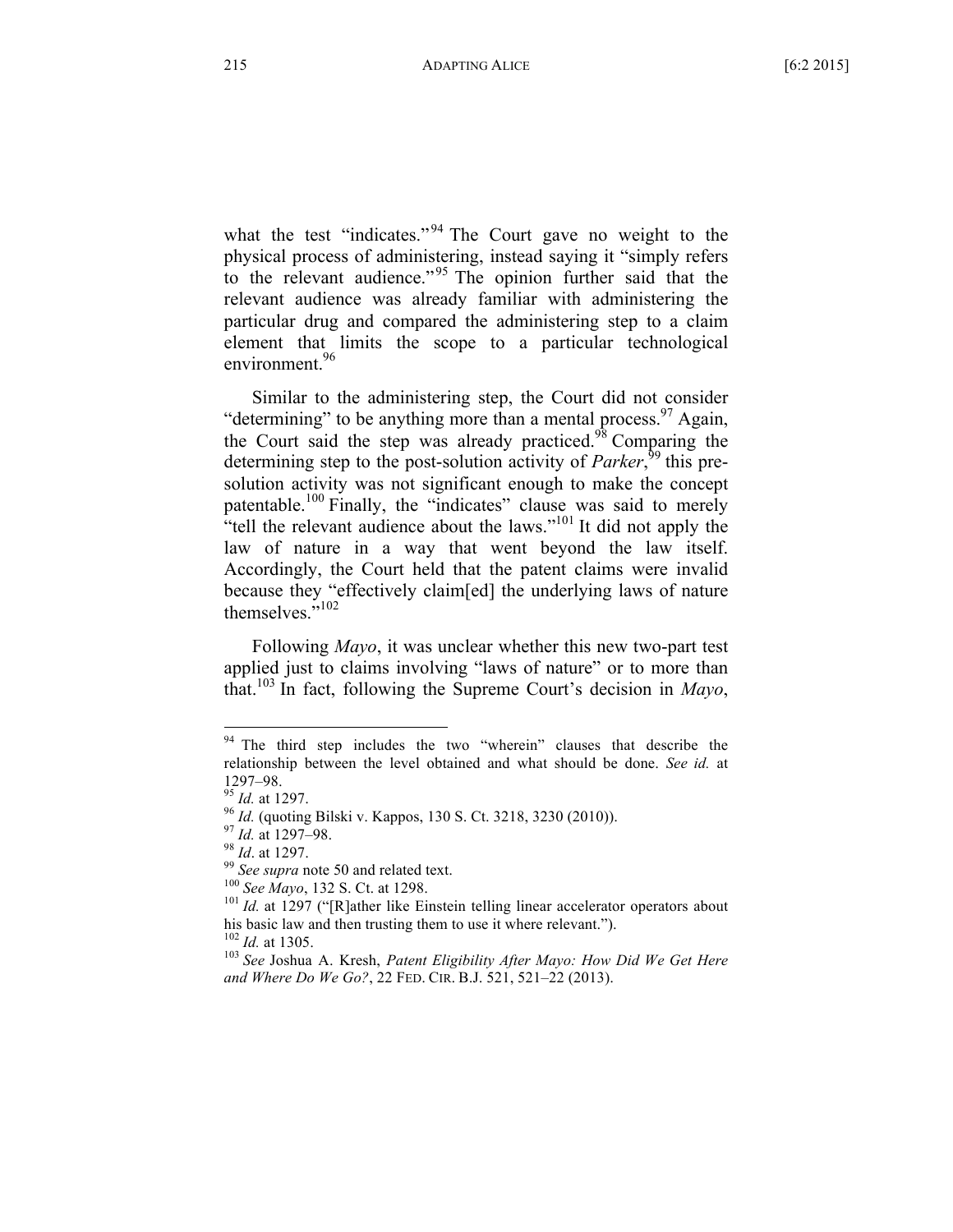the USPTO created a test for determining subject eligibility for methods that use natural laws and did not consider computer programs to be affected.<sup>104</sup> This uncertainty remained for more than two years until the Supreme Court again addressed software patentability.

# *B. Alice v. CLS Bank*

In 2014, the Supreme Court granted certiorari on a patent involving computer programs to explain that the *Mayo* framework should be used to determine subject matter eligibility.<sup>105</sup> Alice was the assignee of several patents that disclose schemes to manage certain forms of financial risk.<sup>106</sup> Put simply, the patents claim

33. A method of exchanging obligations as between parties, each party holding a credit record and a debit record with an exchange institution, the credit records and debit records for exchange of predetermined obligations, the method comprising the steps of:

(a) creating a shadow credit record and a shadow debit record for each stakeholder party to be held independently by a supervisory institution from the exchange institutions;

(b) obtaining from each exchange institution a start-of-day balance for each shadow credit record and shadow debit record;

 <sup>104</sup> MPEP § 2106.01 (8th ed. Rev. 9, Aug. 2012); *see* Bryan Wisecup, *Mayo v. Prometheus: Reorganizing the Toolbox for Patent Eligible Subject Matter and Uses of Natural Laws*, 81 U. CIN. L. REV. 1651, 1666 (2013).<br><sup>105</sup> Alice Corp. v. CLS Bank Int'l, 134 S. Ct. 2347, 2354 (2014).<br><sup>106</sup> Id. at 2352. The patents at issue were U. S. Patent Nos. 5,970,479 ('479

patent), 6,912,510, 7,149,720, and 7,725,375. The parties agreed that claim 33 of the '479 patent was representative of the method claim.

<sup>(</sup>c) for every transaction resulting in an exchange obligation, the supervisory institution adjusting each respective party's shadow credit record or shadow debit record, allowing only these transactions that do not result in the value of the shadow debit record being less than the value of the shadow credit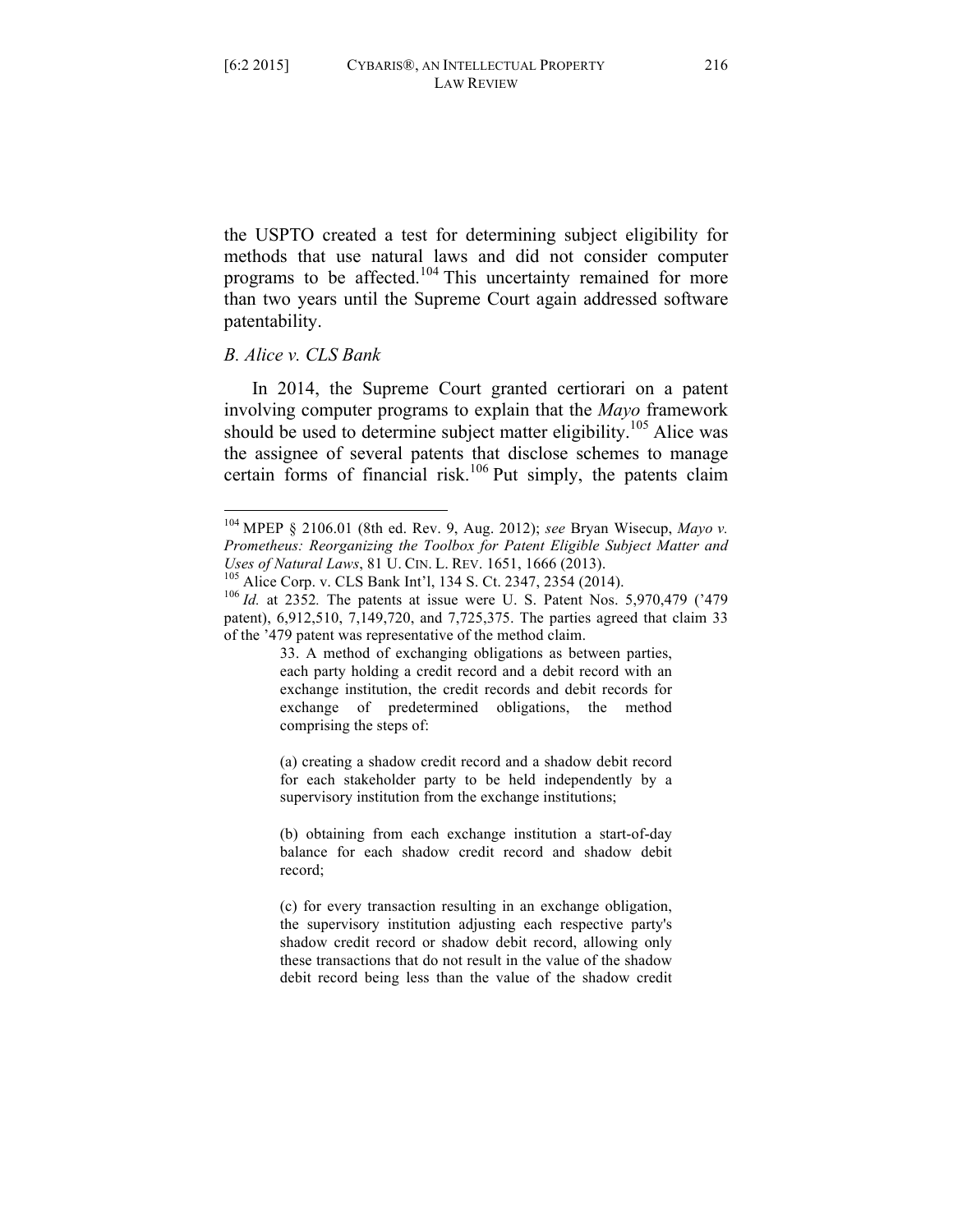using a computer to track financial data of two parties to determine if the parties would fulfill their obligations. The claims were drafted as method, system, and computer-readable medium claims, but Alice conceded that the "media claims rise or fall with [the] method claims,"<sup>107</sup> and the Court gave no extra weight to the system claims.<sup>108</sup> The dispute began in 2007, when CLS Bank filed suit against Alice seeking declaratory judgment that the claims in four of Alice's patents were invalid, unenforceable, or not infringed.<sup>109</sup> Alice counterclaimed, alleging infringement.<sup>110</sup>

In 2011, shortly after the Supreme Court decided *Bilski*,<sup>111</sup> the district court granted CLS Bank's motion for summary judgment, holding that claims were not patentable because they were directed to an abstract concept.<sup>112</sup> A divided panel of the Federal Circuit

> record at any time, each said adjustment taking place in chronological order; and

> (d) at the end-of-day, the supervisory institution instructing ones of the exchange institutions to exchange credits or debits to the credit record and debit record of the respective parties in accordance with the adjustments of the said permitted transactions, the credits and debits being irrevocable, time invariant obligations placed on the exchange institutions.

*Id.* at n.2. <sup>107</sup> *Id.* at 2360. <sup>108</sup> *Id.* ("Put another way, the system claims are no different from the method claims in substance.").

claims in substance."). <sup>109</sup> *Id.* at 2353. <sup>110</sup> *Id.* <sup>111</sup> Bilski v. Kappos, <sup>130</sup> S. Ct. <sup>3218</sup> (2010). In *Bilski*, the Court held that applicants' business method patent was an unpatentable abstract idea, "just like the algorithms in *Benson* and *Flook.*" *Id.* at 3231.<br><sup>112</sup> CLS Bank Int'l v. Alice Corp. Pty., 768 F. Supp. 2d 221, 255 (D.D.C. 2011)

("The Court finds claims 33 and 34 of the '479 Patent and each claim of the '510 Patent, '720 Patent, and '375 Patent to be directed to an abstract idea under the *Benson, Flook, Diehr,* and *Bilski* Supreme Court line of precedent. Accordingly, these claims are invalid as being directed to patent-ineligible subject matter under § 101 of the Patent Act.").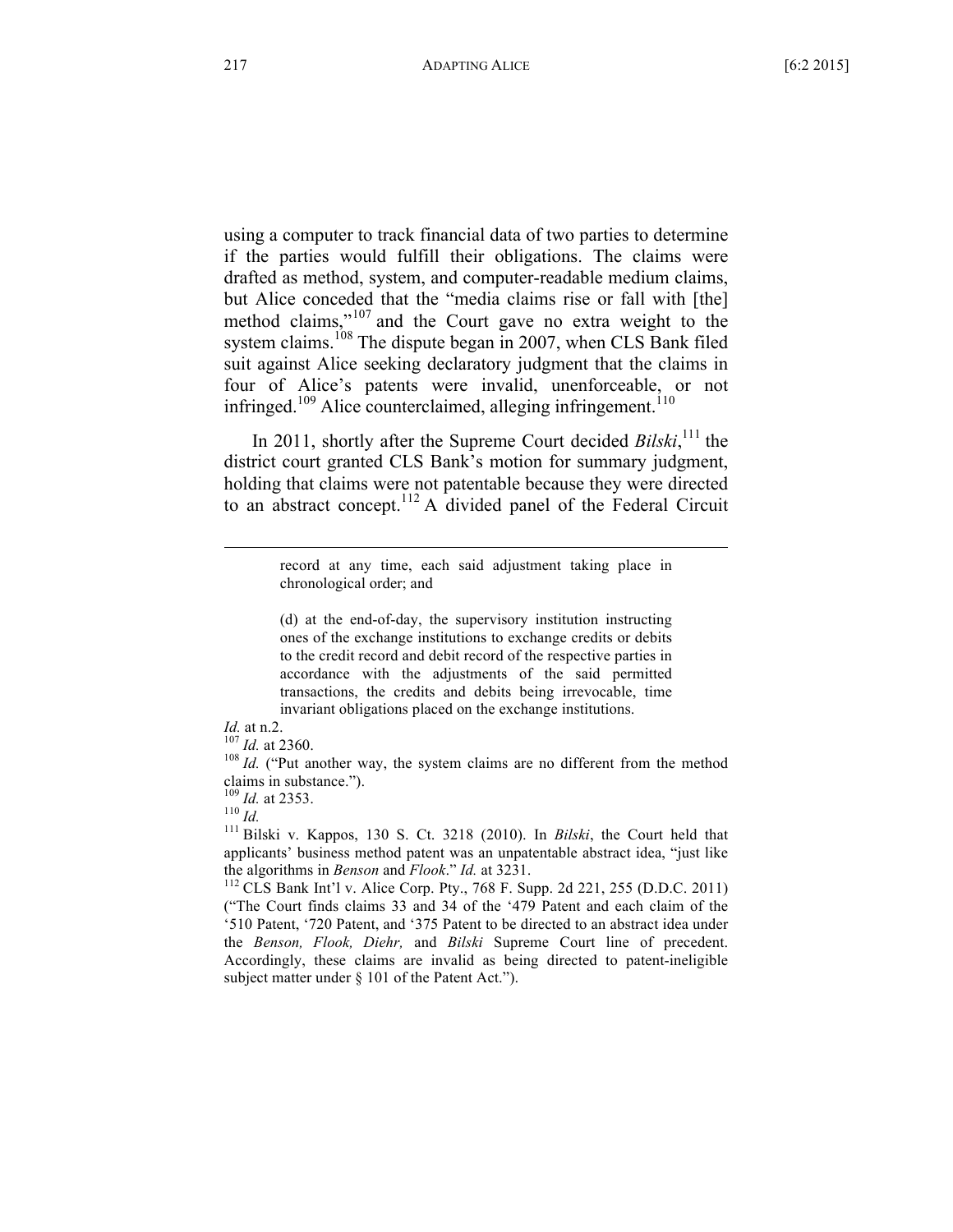reversed, holding that it was not "manifestly evident" that Alice's claims were directed to an abstract idea.<sup>113</sup> The Federal Circuit then granted rehearing en banc, vacated the opinion,  $114$  and affirmed the judgment of the district court.<sup>115</sup> Seven of the ten Federal Circuit judges concluded that Alice's "method and computer-readable medium claims are patent ineligible."<sup>116</sup> Five judges concluded that the system claims are patent ineligible.<sup>117</sup> The Supreme Court granted certiorari and affirmed.<sup>118</sup> Justice Thomas delivered the opinion of the Court  $119$  and Justice Sotomayor wrote a concurring opinion joined by Justice Ginsburg and Justice Breyer.<sup>120</sup>

Justice Thomas declared that the *Mayo* two-part test distinguishes "patents that claim laws of nature, natural phenomena, and abstract ideas from those that claim patenteligible applications of those concepts."<sup>121</sup> The *Mayo* test first establishes whether or not the claims are directed to a patentineligible concept.122 Part two of the *Mayo* test requires that the

 <sup>113</sup> Alice Corp. v. CLS Bank Int'l, <sup>685</sup> F.3d 1341, <sup>1352</sup> (2012) ("In light of the foregoing, this court holds that when—after taking all of the claim recitations into consideration—it is not manifestly evident that a claim is directed to a patent ineligible abstract idea, that claim must not be deemed for that reason to be inadequate under § 101.") *vacated en banc*, 484 Fed. Appx. 559 (Fed. Cir.

<sup>2012).&</sup>lt;br><sup>114</sup> Alice Corp. v. CLS Bank Int'l, 484 Fed. Appx. 559, 559 (Fed. Cir. 2012).

<sup>&</sup>lt;sup>115</sup> Alice Corp. v. CLS Bank Int<sup>'</sup>l, 717 F.3d 1269, 1273 (Fed. Cir. 2013) cert. *granted*, <sup>134</sup> S. Ct. <sup>734</sup> (2013) *and aff'd*, <sup>134</sup> S. Ct. <sup>2347</sup> (2014). <sup>116</sup> *Alice*, <sup>134</sup> S. Ct. at <sup>2353</sup> (citing Alice Corp. v. CLS Bank Int'l, <sup>717</sup> F.3d

<sup>1269, 1273 (</sup>Fed. Cir. 2013)).<br><sup>117</sup> *Id.*<br><sup>118</sup> *Id.* at 2354.<br><sup>120</sup> *Id.* at 2351.<br><sup>121</sup> *Id.* at 2360–61.<br><sup>121</sup> *Id.* at 2355.<br><sup>122</sup> *Id*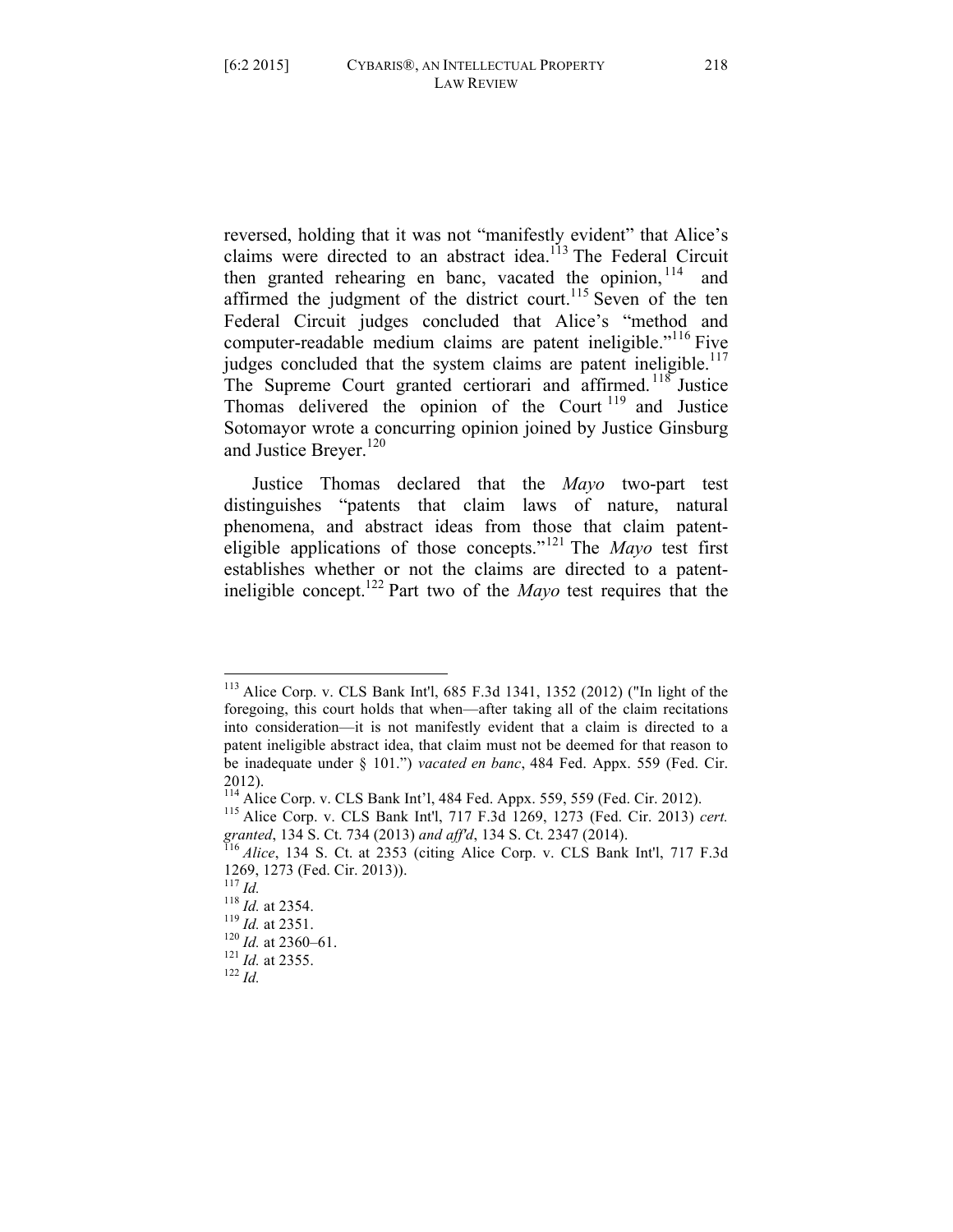claims "contain[] an 'inventive concept' sufficient to 'transform' the claimed abstract idea into a patent-eligible application."<sup>123</sup>

Thomas applied part one of the *Mayo* test to Alice's claims and determined that they were "drawn to the abstract idea of intermediated settlement."124 Thomas compared the claims at issue to the risk hedging claims in *Bilski* and determined that "intermediated settlement, like hedging [in *Bilski*], is an 'abstract idea' beyond the scope of  $\S$  101."<sup>125</sup> The opinion, however, does not elaborate on a definition of abstract concept<sup>126</sup>:

> In any event, we need not labor to delimit the precise contours of the "abstract ideas" category in this case. It is enough to recognize that there is no meaningful distinction between the concept of risk hedging in *Bilski* and the concept of intermediated settlement at issue here. Both are squarely within the realm of "abstract ideas" as we have used that term. $127$

Regarding part two of the test, which requires an inventive concept, the majority held that "the claims at issue amount to 'nothing significantly more' than an instruction to apply the abstract idea of intermediated settlement using some unspecified, generic computer."<sup>128</sup> The opinion describes previous applications of part two of the *Mayo* test, in which *Mayo*, <sup>129</sup> *Benson*, <sup>130</sup> and *Flook*<sup>131</sup> claims failed because they did not have an inventive

 $123$  *Id.* at 2357 (quoting Mayo Collaborative Servs. v. Prometheus Labs., Inc., 132 S. Ct. 1289, 1298 (2012)).

<sup>&</sup>lt;sup>124</sup> *Id.* at 2355.<br>
<sup>125</sup> *Id.* at 2356.<br>
<sup>126</sup> *Id.* at 2357.<br>
<sup>127</sup> *Id.*<br>
<sup>128</sup> *Id.* at 2360 (quoting *Mayo*, 132 S. Ct. at 1298).<br>
<sup>129</sup> *Mayo*, 132 S. Ct. at 1298.<br>
<sup>130</sup> Gottschalk v. Benson, 409 U.S. 63 (1972).<br>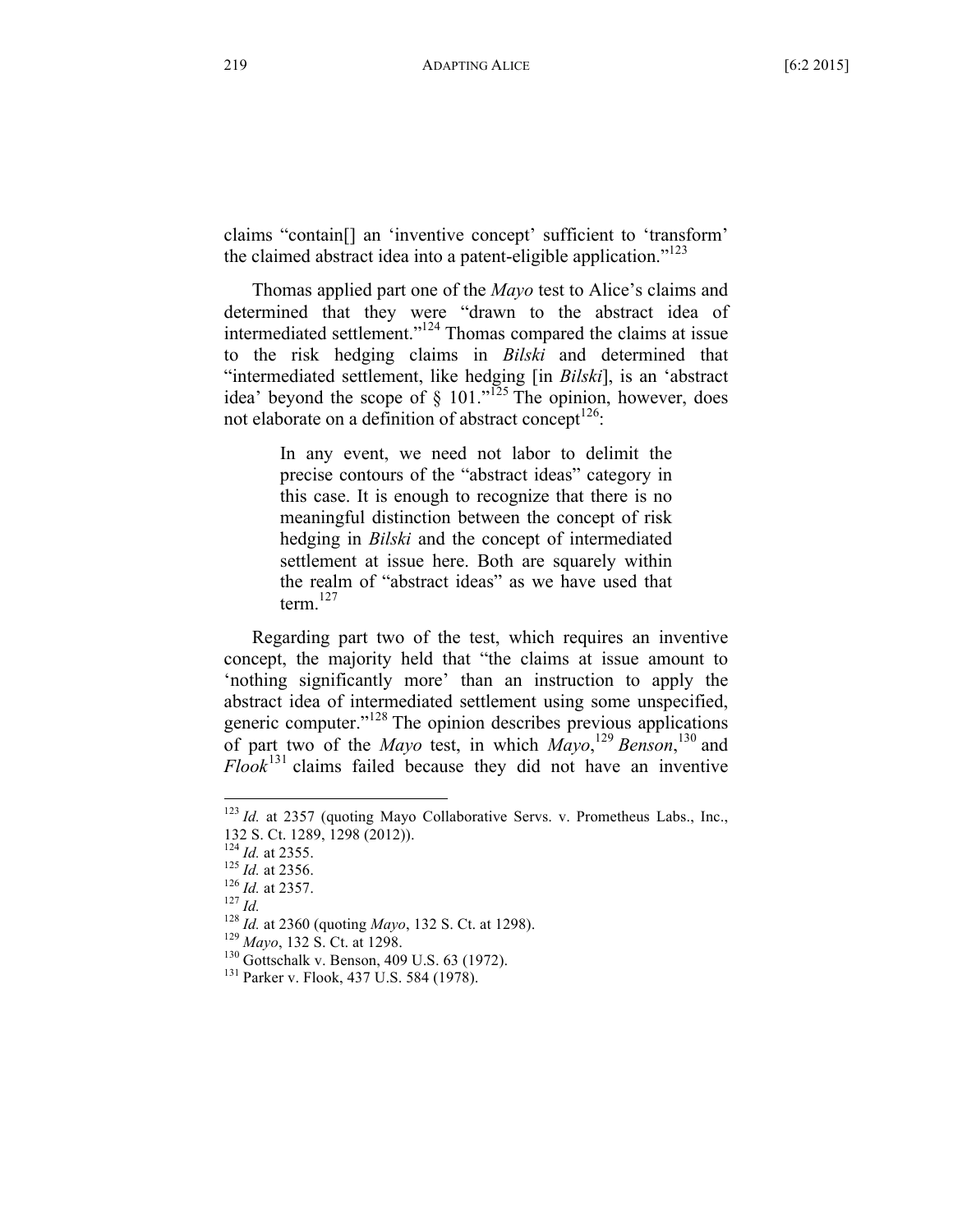concept.<sup>132</sup> The exception was the inventive application of an abstract concept in *Diehr*. <sup>133</sup> Thomas asserts that the claims that failed part two merely say "apply it with a computer,"<sup>134</sup> or limit the use of an abstract idea "to a particular technological environment."<sup>135</sup> He concluded that the claims at issue were no different.<sup>136</sup>

After determining that the method claims failed the *Mayo* test, the Court stated that the computer-readable medium and system claims were also unpatentable subject matter for "substantially the same reasons."<sup>137</sup> Alice conceded that its media claims rose and fell with its method claims.<sup>138</sup> As for the system claims, the Court held that "none of the hardware recited by the system claims 'offer[ed] a meaningful limitation beyond generally linking the use of the method to a particular technological environment."<sup>139</sup> Accordingly, the Court held that these claims were also patentineligible subject matter under  $\delta$  101.<sup>140</sup>

In a one-paragraph concurrence, Justice Sotomayor, joined by Justice Ginsburg and Justice Breyer, said that "any 'claim that merely describes a method of doing business" is not a "process"

<sup>132</sup> *Alice*, 134 S. Ct. at 2357–58.<br><sup>133</sup> Diamond v. Diehr, 450 U.S. 175 (1981); *Alice*, 134 S. Ct. at 2358 ("The temperature measurements were then fed into a computer, which repeatedly recalculated the remaining cure time by using the mathematical equation. These additional steps, we recently explained, 'transformed the process into into an inventive application of the formula." (internal citations omitted)).<br>
<sup>134</sup> *Alice*, 134 S. Ct. at 2350.<br>
<sup>135</sup> *Id.* (quoting Bilski v. Kappos 130 S. Ct. 3218, 3230 (2010)).<br>
<sup>136</sup> *Id.* at 2351.<br>
<sup>137</sup> *Id.* at 2360.<br>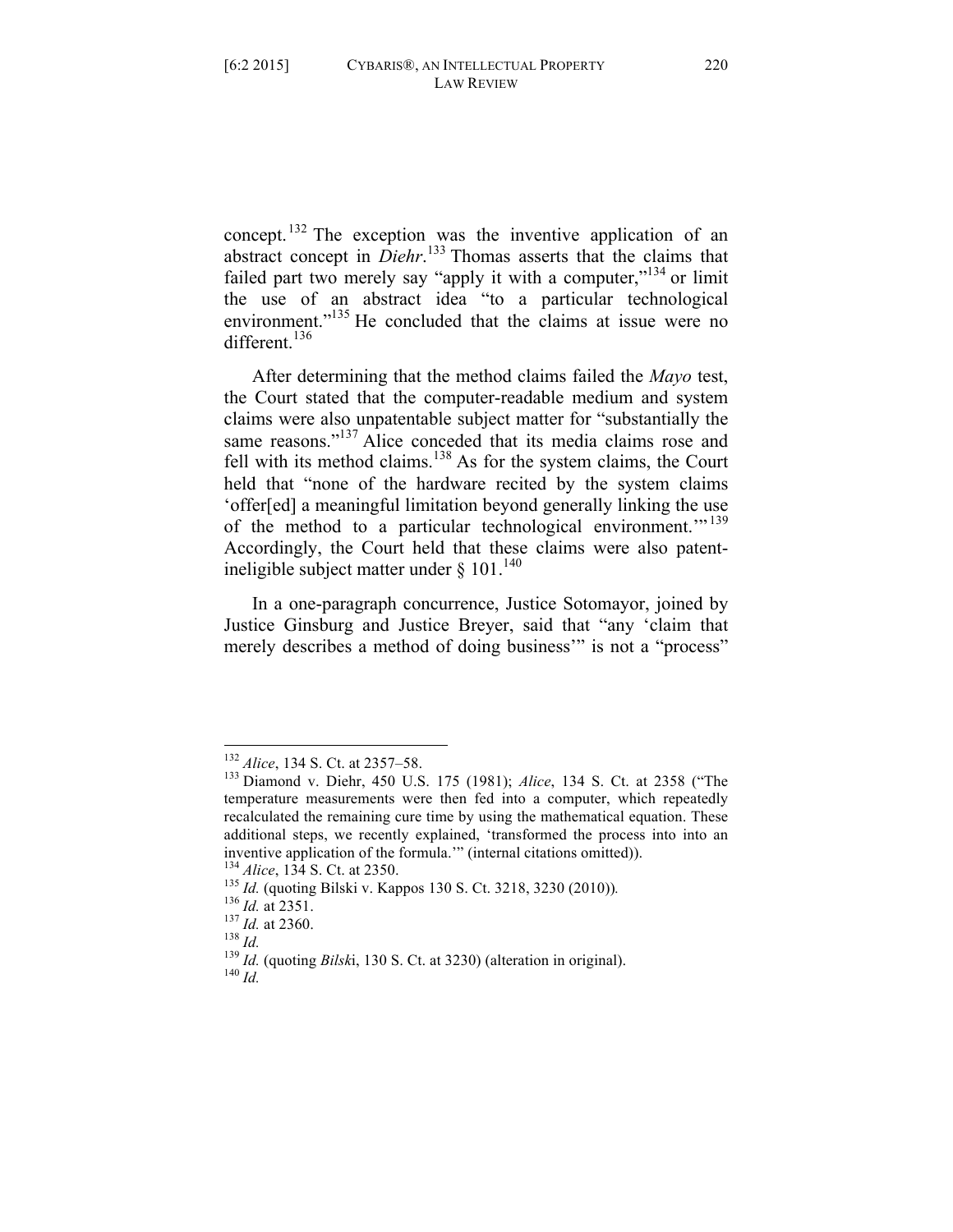under  $§$  101.<sup>141</sup> Accordingly, they too consider the claims at issue patent ineligible under § 101.<sup>142</sup>

# IV. HOW THE FEDERAL CIRCUIT CAN ADAPT THE ALICE TEST

Though the Supreme Court left some uncertainty in *how* to apply the test,<sup>143</sup> the Court was clear *when* it should be followed.<sup>144</sup> The Federal Circuit is bound by stare decisis principles<sup>145</sup> to apply the "framework" articulated in *Mayo* and *Alice* to cases involving "laws of nature, natural phenomena, and abstract ideas."<sup>146</sup> While commentators may protest the *Alice* and *Mayo* opinions, the reality is that courts must follow the Court's analysis. However, because of the ambiguity in the framework articulated by the Supreme Court, the Federal Circuit can formulate a new test as long as it still contains the principles laid out in *Alice*; the new test should be administrable by both lower courts and the patent office.

## *A. Objective of the Alice Test*

In the *Alice* and *Mayo* opinions, the Court repeatedly reiterated concern about allowing patents to claim the "building blocks of

 <sup>141</sup> *Id.* at 2360–61 (Sotomayor, J., concurring) (quoting *Bilski*, <sup>130</sup> S. Ct. at  $3222$ ).<br> $^{142}$  *Id.* 

<sup>142</sup> *Id.* <sup>143</sup> *See, e.g.*, McRO, Inc. v. Valve Corp., No. SACV 13-1874-GW(FFMx), <sup>2014</sup> WL 4772200, at \*5 (C.D. Cal. Sept. 22, 2014) ("So, the two-step test may be more like a one step test evocative of Justice Stewart's most famous phrase. . . . 'I shall not today attempt further to define the kinds of material I understand to be embraced within that shorthand description; and perhaps I could never succeed in intelligibly doing so. But I know it when I see it  $\dots$  " (quoting Jacobellis v. State of Ohio, <sup>378</sup> U.S. 184, <sup>197</sup> (1964) (Stewart, J., concurring)). <sup>144</sup> *Id.* ("[B]efore *Alice*, it was unclear to some, including the USPTO, that the

framework set forth in *Mayo* applied to abstract ideas as well as to the law of nature/natural phenomena at issue in *Mayo*.").<br><sup>145</sup> *See, e.g.*, Lighting Ballast Control, LLC v. Philips Elecs. N. Am. Corp., 744

F.3d 1272, 1288 (Fed. Cir. 2014) ("Federal Circuit review, and in particular this Court's application of *stare decisis*, is critical to such uniformity."). 146 *Alice*, <sup>134</sup> S. Ct. at 2355.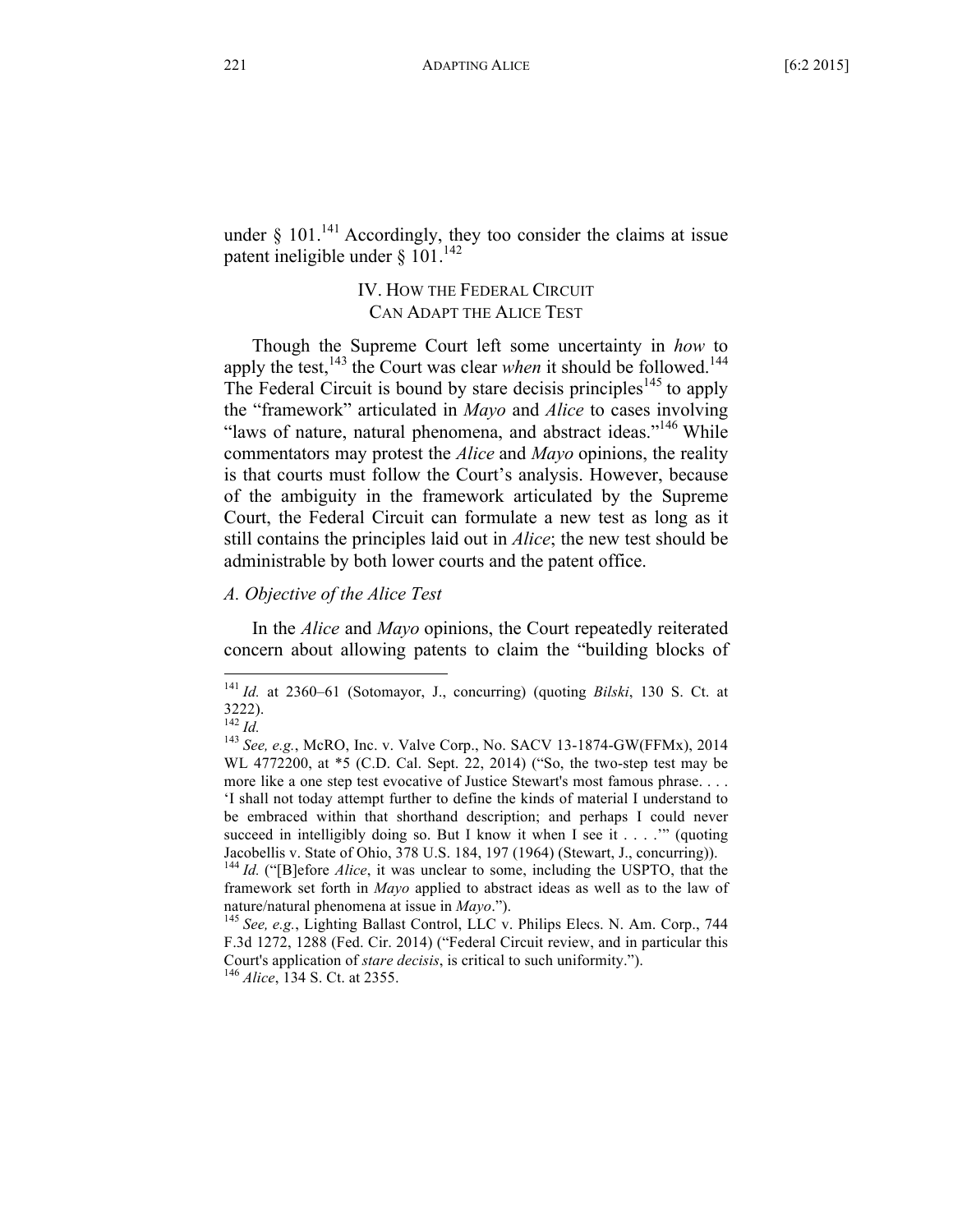human ingenuity."<sup>147</sup> Therefore, when evaluating claims involving algorithms like those described previously, the Court has declared the claims unpatentable according to § 101, <sup>148</sup> rather than invalidating the claims for lack of novelty or obviousness. It may be that the patent claims at issue in each of the cases detailed in depth are invalid due to lack of novelty or obviousness.<sup>149</sup> However, the Court's grant of the writ of certiorari in these cases limited to the issue to the scope of patentable subject matter.<sup>150</sup> The question presented to the Court limits its holding<sup>151</sup> to  $\S$  101 and delays the question of  $\S$  102 and  $\S$  103 to remand. Though that is a possible explanation, it seems more likely that the Court chose to use § 101 subject matter eligibility to rein in the boundaries of the patent system.<sup>152</sup>

<sup>&</sup>lt;sup>147</sup> *See Alice*, 134 S. Ct. at 2354; Mayo, 132 S. Ct. at 1301.<br><sup>148</sup> *See, e.g.*, Parker v. Flook, 98 S. Ct. 2522, 2524 (1978) ("This case turns entirely on the proper construction of § 101 of the Patent Act, which describes the subject matter that is eligible for patent protection."); Diamond v. Diehr, 450 U.S. 175, 210–11 (1981) ("What I believe does explain today's holding is a misunderstanding of the applicants' claimed invention and a failure to recognize the critical difference between the 'discovery' requirement in § 101 and the 'novelty' requirement in § 102."). <sup>149</sup> *See, e.g.*, *Diehr*, <sup>450</sup> U.S. at <sup>191</sup> ("[I]t may later be determined that the

respondents' process is not deserving of patent protection because it fails to satisfy the statutory conditions of novelty under  $\S$  102 or nonobviousness under

<sup>§</sup> 103."). <sup>150</sup> *See, e.g.*, *Alice*, <sup>134</sup> S. Ct. at <sup>2352</sup> ("The question presented is whether these

<sup>&</sup>lt;sup>151</sup> See Mazer v. Stein, 347 U.S. 201, 208 (1954) ("The Court's consideration will be limited to the question presented by the petition for the writ of certiorari.").

<sup>152</sup> *See* Bilski v. Kappos, 561 U.S. 593, 650 (2010) (Stevens, J., concurring) ("[T]he functional case that patents promote progress generally is stronger for subject matter that has 'historically been eligible to receive the protection of our patent laws' than for methods of doing business.") (quoting *Diehr*, 450 U.S. at 184); George R. McGuire & Blaine T. Bettinger, *How the Supreme Court Got It Right in* Mayo v. Prometheus, 10 NO. 1 ABA SCITECH LAW. 12, 15 (2013).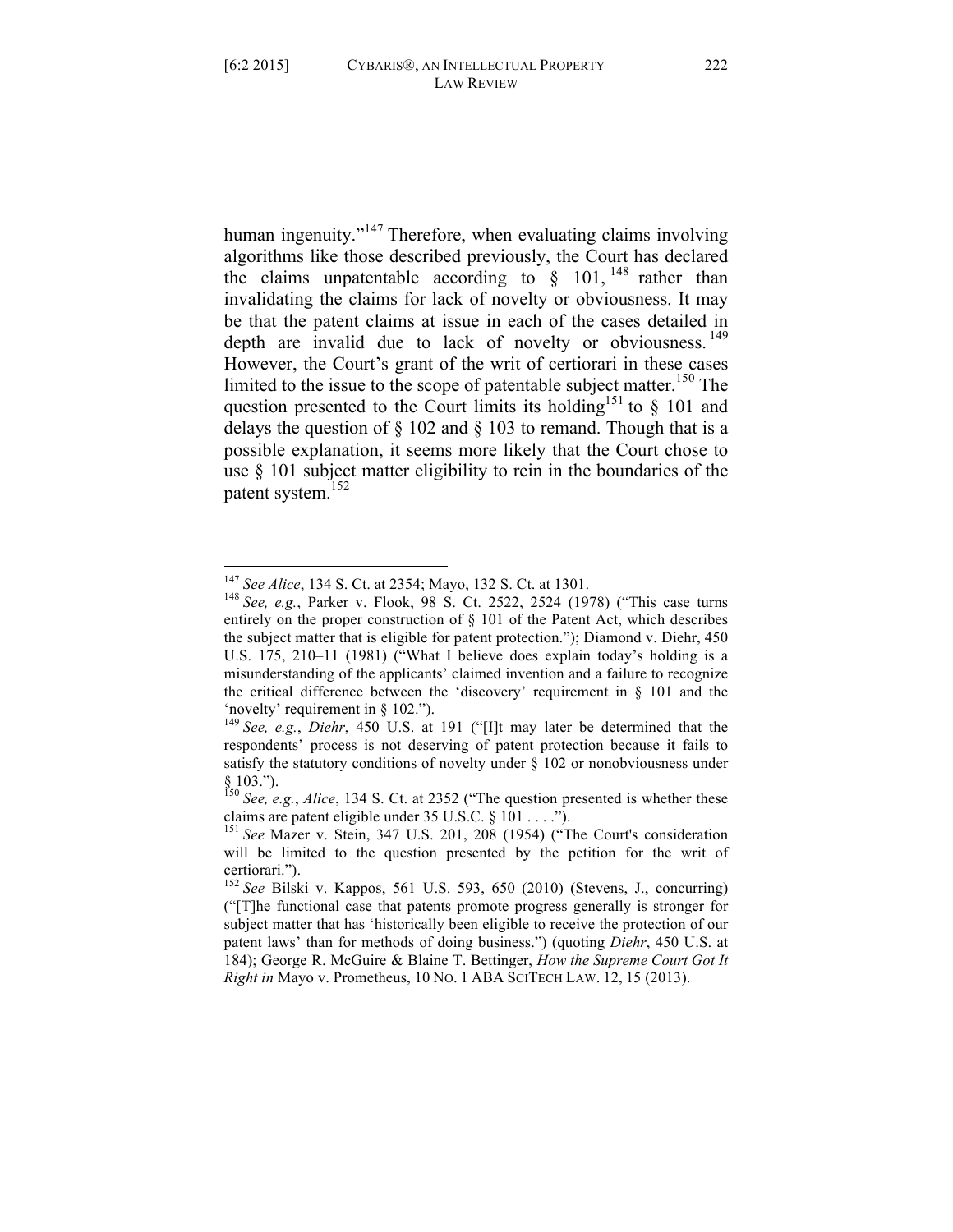The Constitution grants Congress the authority to develop patent and copyright laws.<sup>153</sup> Congress has passed legislation directing what is patentable.<sup>154</sup> The statute for subject matter eligibility lists only certain categories that can be patented.<sup>155</sup> The remaining things and concepts in the universe that are not included in Congress's choice of subject matter eligibility consequently are not eligible for patent protection.<sup>156</sup> The categories designated by Congress have been further limited by judicial interpretation.<sup>157</sup> Though Congress did not make the "implicit exceptions," <sup>158</sup> Congress also has not overruled the continuing precedent of the Supreme Court.<sup>159</sup>

The goal of these exceptions to patentability is to stop those who try to acquire exclusive rights over more than they have

<sup>&</sup>lt;sup>153</sup> U.S. CONST. art. I, § 8, cl. 8 ("The Congress shall have Power . . . [t]o promote the Progress of Science and useful Arts, by securing for limited Times to Authors and Inventors the exclusive Right to their respective Writings and

Discoveries.").<br><sup>154</sup> See 35 U.S.C. § 101 (2012).

<sup>&</sup>lt;sup>155</sup> See id. ("[A]ny new and useful process, machine, manufacture, or composition of matter.").<br><sup>156</sup> *See* Bonito Boats, Inc. v. Thunder Craft Boats, Inc., 489 U.S. 141, 151 (1989)

<sup>(&</sup>quot;To a limited extent, the federal patent laws must determine not only what is protected, but also what is free for all to use."). *See generally* MOY, *supra* note 8, § 5:1. <sup>157</sup> *See e.g.,* Le Roy v. Tatham, <sup>55</sup> U.S. 156, <sup>175</sup> (1852) ("A principle, in the

abstract, is a fundamental truth; an original cause; a motive; these cannot be

patented, as no one can claim in either of them an exclusive right."). <sup>158</sup> *See* Wesley D. Markham, *How to Explain the "Implicit Exceptions" to*

<sup>&</sup>lt;sup>159</sup> *See, e.g., CHISUM, supra* note 33, § 1.01 ("Despite the controversies at that time [of the America Invents Act] concerning the 'exceptions' to Section 101 for abstract ideas and natural phenomena as applied to subject matter such as business methods, computer software, and isolated DNA, including human genes, Congress chose not to address directly questions regarding patent eligible subject matter.").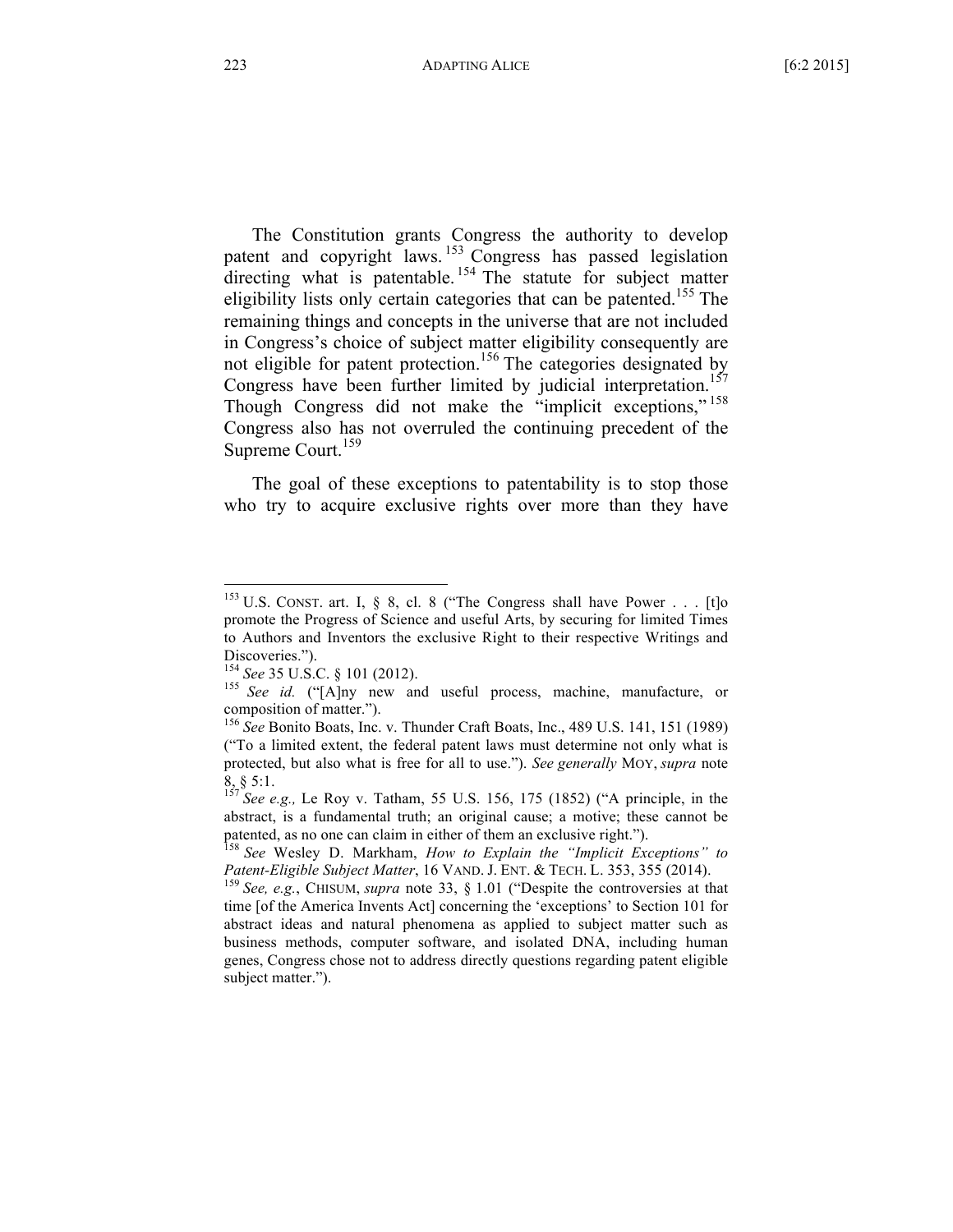actually invented.<sup>160</sup> This occurs when patents are granted for a law of nature, for example. The Court, in multiple opinions, has used Einstein's discovery of  $E = MC^2$  as an example of an unpatentable abstract idea.<sup>161</sup> If Einstein could obtain a patent on the formula, simply because he discovered the laws that it obeys, it could be used to stop any innovation that harnesses those laws.<sup>162</sup> This outcome would have a deleterious effect on innovation.<sup>163</sup>

# Harmful outcomes like this are also why the Supreme Court has articulated the implicit exceptions to  $\S 101$ .<sup>164</sup>

# *B. How to Square Diehr with Alice*

The holding in *Diehr* seems directly contrary to *Alice*, <sup>165</sup> yet the majority opinion in *Alice* took the stance that the outcome of

 <sup>160</sup> *See* Gottschalk v. Benson, <sup>409</sup> U.S. 63, <sup>67</sup> (1972) ("If there is to be invention from . . . a discovery, it must come from the application of the law of nature to a new and useful end." (quoting Funk Bros. Seed Co. v. Kalo Inoculant Co., 333

U.S. 127, 130 (1948))).<br><sup>161</sup> *See, e.g.*, Mayo Collaborative Servs. v. Prometheus Labs., Inc., 132 S. Ct.<br>1289, 1293 (2012); Diamond v. Chakrabarty, 447 U.S. 303, 309 (1980).

 $162$  See Mayo, 132 S. Ct. at 1297.<br> $163$  See generally The Federal Trade Commission, To Promote Innovation: The *Proper Balance of Competition and Patent Law and Policy Executive Summary*, 19 BERKELEY TECH. L.J. 861, 864 (2004) ("[I]f patent law were to allow patent on 'obvious' inventions, it could thwart competition that might have developed based on the obvious technology."). <sup>164</sup> *See* Alice Corp. v. CLS Bank Int'l, <sup>134</sup> S. Ct. 2347, 2354-55 ("[Claiming]

the building blocks of human ingenuity . . . would risk disproportionately tying up the use of the underlying ideas, and [is] therefore ineligible for patent protection." (quoting *Mayo*, 132 S. Ct. at 1294) (internal quotation marks omitted)).

<sup>165</sup> *Compare* Diamond v. Diehr, 450 U.S. 175, 182 (1981) ("It is ['process'] which we confront today, and in order to determine its meaning we may not be unmindful of the Committee Reports accompanying the 1952 Act which inform us that Congress intended statutory subject matter to 'include anything under the sun that is made by man.'"(quoting S. Rep. No. 82-1979, at 2399 (1952)), *with Alice*, 134 S. Ct. at 2352 ("We hold that . . . merely requiring generic computer implementation fails to transform that abstract idea into a patent-eligible invention.").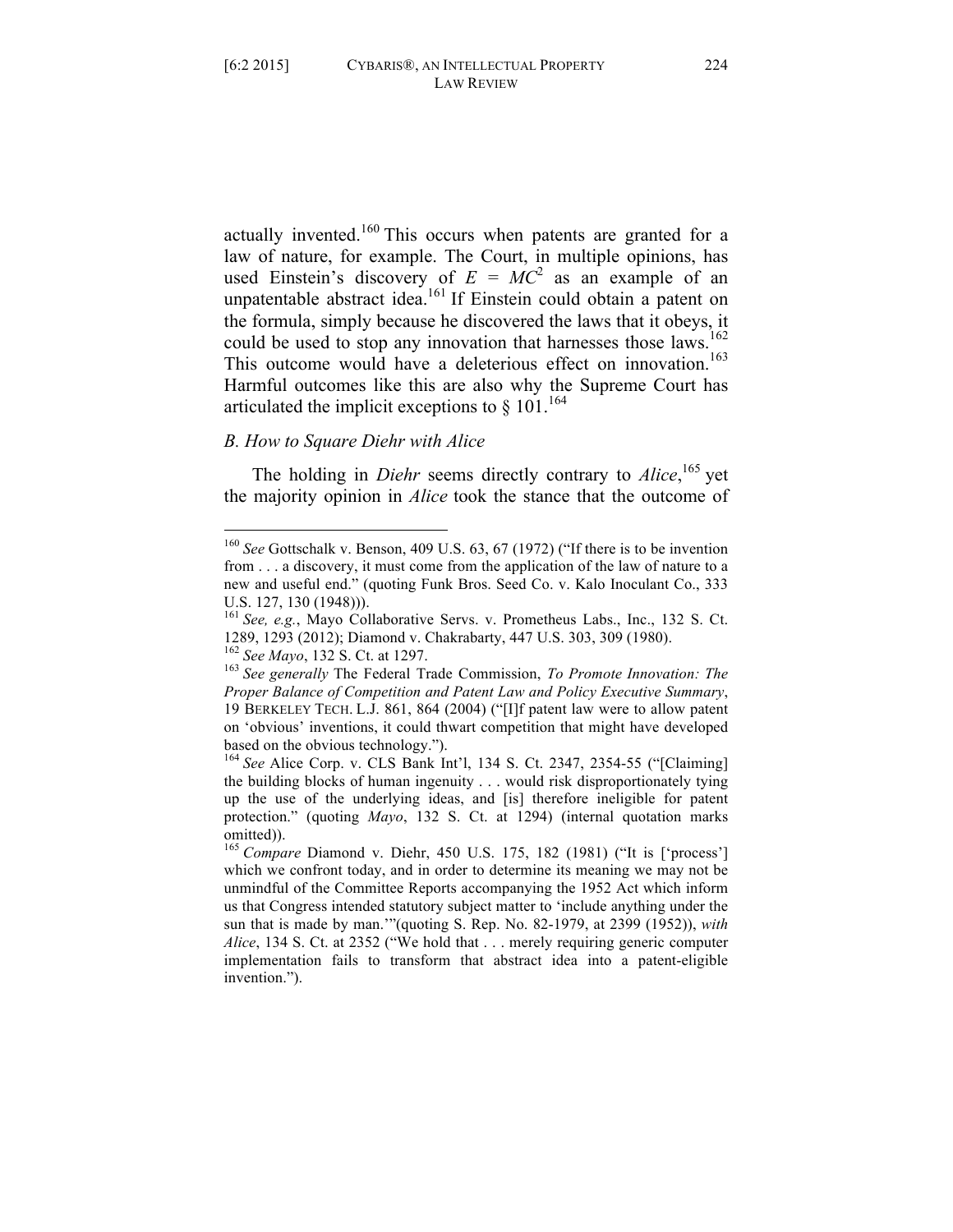*Diehr* is consistent.<sup>166</sup> A closer look at the language of *Diehr* shows that it actually succeeds on the first step of the framework in *Alice* because, as characterized by the majority, it is not directed to an abstract idea.167 The *Alice* majority said "[f]irst, we determine whether the claims at issue are *directed to* [a] patent-ineligible concept."168 According to the Court, the claims in *Diehr* are not directed to a patent-ineligible concept.<sup>169</sup> In *Diehr*, the opinion states the claims are a "process of curing synthetic rubber."<sup>170</sup> Curing synthetic rubber, though probably well-known in the  $art<sub>1</sub><sup>171</sup>$ is certainly a patent eligible concept.172 Since step one of the *Alice* test is concerned with the "concept" the claim is "directed to,"<sup>173</sup> the adjudicator need not move on to step two of the framework, which searches for an inventive concept for the process in *Diehr*. Indeed, the opinion in *Diehr* even says it considers the claim "to be drawn to an industrial process." $174$  However, according to the dissent's formulation of the claim in *Diehr*, an "improved method of calculating the time that the mold should remain closed during the curing process," the subject matter is likely *directed to* a patent-ineligible concept, specifically calculating time.  $175$  The

<sup>&</sup>lt;sup>166</sup> *Alice*, 134 S. Ct. at 2358 ("These additional steps, we recently explained, 'transformed the process into an inventive application of the formula.'") (quoting *Mayo*, <sup>132</sup> S. Ct. at 1299). <sup>167</sup> *See generally* Robert R. Sachs, *How to Correctly Apply the Alice*

*Examination Guidance*, BILSKI BLOG (Sept. 5, 2014), http://www.bilskiblog.com/blog/2014/09/applying-alice-guidelines.html.<br><sup>168</sup> *Alice*, 134 S. Ct. at 2355 (emphasis added).<br><sup>169</sup> *See Diehr*, 450 U.S. at 187.<br><sup>170</sup> *Id.*<br><sup>171</sup> The majority conceded that the claims may la

*Diehr*, 450 U.S. at 191 ("[I]t may later be determined that the respondents' process is not deserving of patent protection because it fails to satisfy the statutory conditions of novelty under § <sup>102</sup> or nonobviousness under § 103."). <sup>172</sup> *See, e.g.*, Self-Curing Synthetic Rubber, U.S. Patent No. 2,776,269 (filed

Dec. 19, 1952). <sup>173</sup> *Alice*, <sup>134</sup> S. Ct. at 2355. <sup>174</sup> *Diehr*, <sup>450</sup> U.S. at 192. <sup>175</sup> *Id*. at <sup>207</sup> (Stevens, J., dissenting).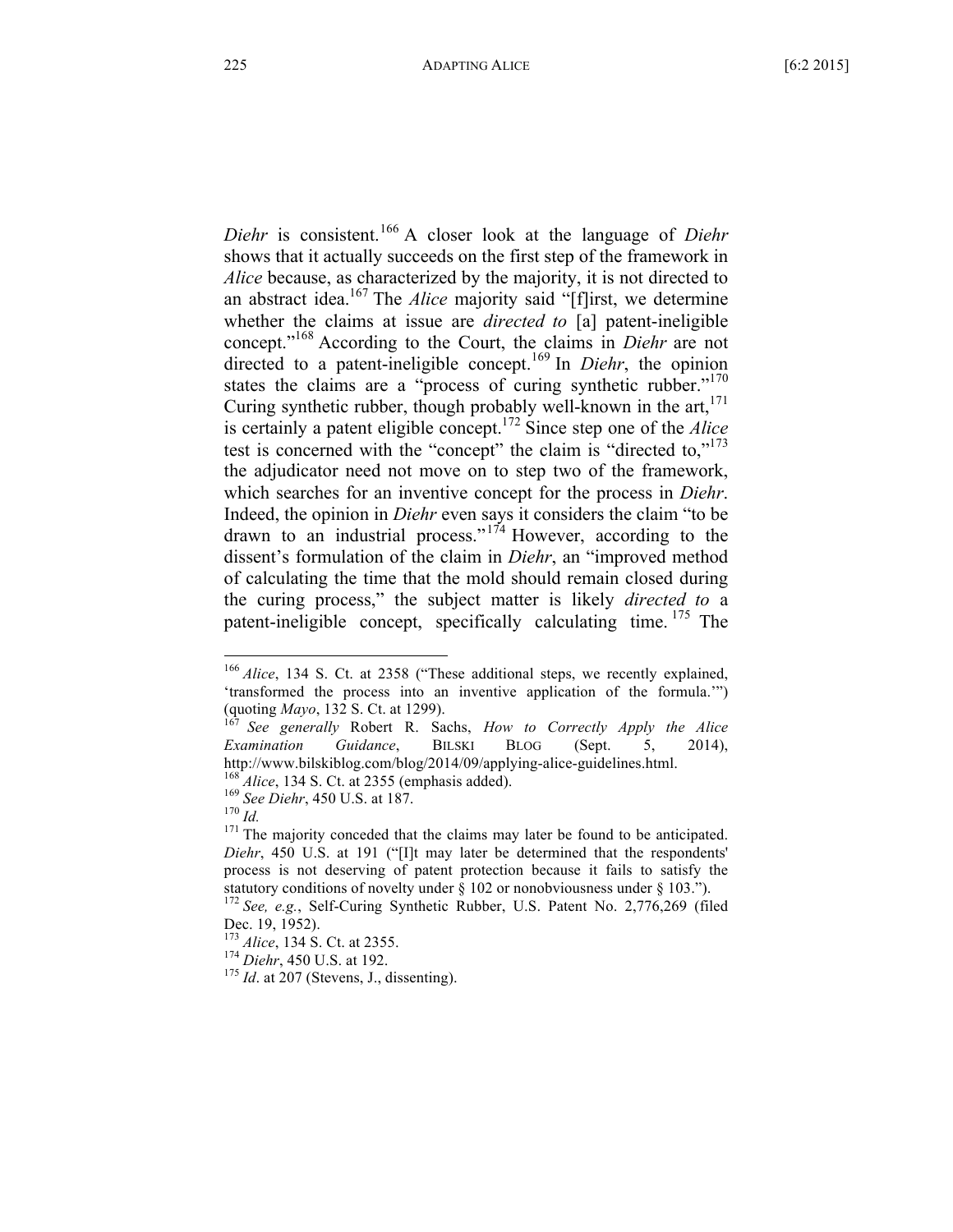*Diehr* claim is a prime example of the ambiguity associated with the first inquiry of the *Alice* test. Additionally, once an adjudicator determines what the claim is directed toward, the adjudicator may ignore potential claim limitations.<sup>176</sup>

# *C. Why the Alice Test is Flexible*

The framework handed down in *Mayo* and *Alice* leaves significant room for interpretation.<sup>177</sup> The ambiguity of the test's first step, to "determine whether the claims at issue are directed to a patent-ineligible concept ,"178 creates two questions. First, what is the claim *directed to*? And second, is that concept patent ineligible? The previous discussion regarding *Diehr*<sup>179</sup> illustrates an issue with the first question: the same claim could be interpreted in multiple ways.<sup>180</sup> To determine the second question of this first step, one must know which patent concepts are ineligible. The *Alice* opinion itself gives some guidance on ineligible concepts,<sup>181</sup> but declines to "delimit the precise contours of the 'abstract ideas' category."<sup>182</sup>

The second step of the *Alice* test, "a search for an inventive concept—i.e., an element or combination of elements that is

 <sup>176</sup> *See generally* Markman v. Westview Instruments, Inc., <sup>52</sup> F.3d <sup>967</sup> (Fed. Cir. 1995) *aff'd* 517 U.S. 370 (1996) (describing claim construction and the use of claim limitations). <sup>177</sup> *See generally* Eric W. Guttag, *The Broken Patent-Eligibility Test of Alice and*

*Mayo: Why We Urgently Need to Return to Principles of Diehr and Chakrabarty*, IP WATCHDOG (Sept. 25, 2014), http://www.ipwatchdog.com/2014/9/25/broken-patent-eligibility-test-of-alice-

and-mayo/id=51370/; Kresh, *supra* note 103.<br><sup>178</sup> *Alice*, 134 S. Ct. at 2355.<br><sup>179</sup> *See supra* Part IV.B.<br><sup>180</sup> With the result that the characterization of the claim is outcome determinative.

<sup>181</sup> *See Alice*, 134 S. Ct. at 2355–57 (holding computing alarm limits, and hedging risk, intermediated settlement as abstract ideas outside the scope of 35 U.S.C. § 101). <sup>182</sup> *Id.* at 2357.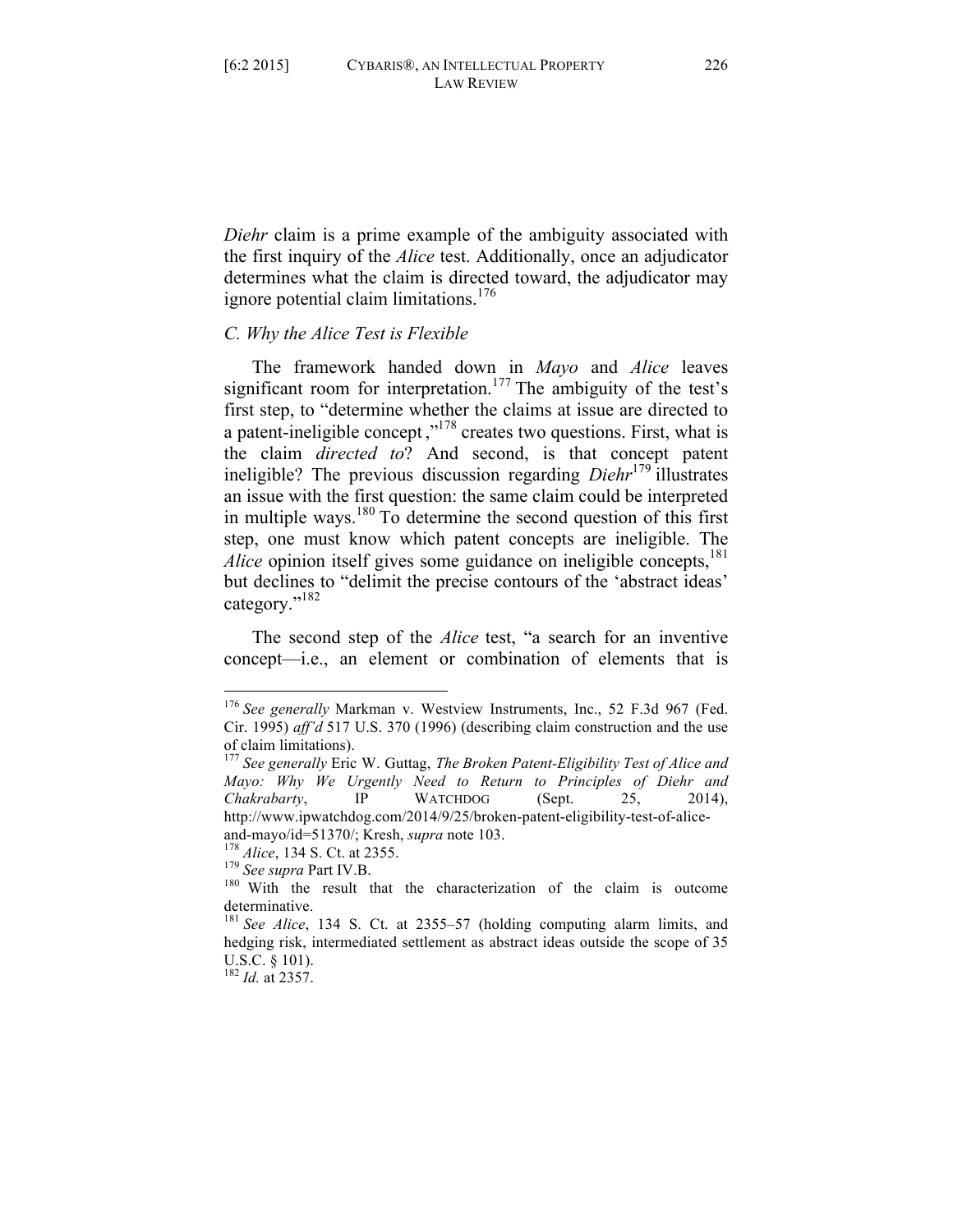sufficient to ensure that the patent in practice amounts to significantly more than a patent upon the ineligible concept itself"—leaves open the inquiry about what constitutes "significantly more."<sup>183</sup> The guidance for step two lies in  $Mayo$ ,<sup>184</sup> *Benson*, <sup>185</sup> *Flook*, <sup>186</sup> *Diehr*, <sup>187</sup> and *Alice*. <sup>188</sup> Of these five representative cases, only *Diehr* can illustrate what the Supreme Court considers "significantly more" because *Diehr* was the only case that the Court says succeeded in the second step.<sup>189</sup> Further confounding the problem, the claims in *Diehr* could be considered outside the scope of step two of the *Alice* test since they are directed to curing rubber.<sup>190</sup> Accordingly, the guidance to be gained from *Alice* amounts to "'apply it' [on a computer] is not enough" and "limiting the use . . . 'to a particular technological environment" is not enough.<sup>191</sup> What is enough? Based on the guidance *Alice* provided, perhaps anything more than "apply it on a computer" or limitation "to a particular technological environment" would be enough.<sup>192</sup>

The ambiguity illustrated by the foregoing analysis of the *Alice* framework presents an opportunity for the judiciary to adapt the existing test for statutory subject matter based on interpretation.<sup>193</sup> According to basic patent law principles, claim evaluation should

<sup>&</sup>lt;sup>183</sup> *Id.* at 2355 (internal punctuation omitted) (quoting Mayo Collaborative Servs. v. Prometheus Labs., Inc., 132 S. Ct. 1289, 1294 (2011)).

<sup>&</sup>lt;sup>184</sup> *Mayo*, 132 S. Ct. 1289 (treatment of autoimmune diseases). <sup>185</sup> Gottschalk v. Benson, 409 U.S. 63 (1972) (computer implementation of algorithm).<br><sup>186</sup> Parker v. Flook, 437 U.S. 584 (1978) (updating alarm limits).

<sup>&</sup>lt;sup>187</sup> Diamond v. Diehr, 450 U.S. 175 (1981) (curing synthetic rubber). <sup>188</sup> *Alice*, 134 S. Ct. 2347 (intermediated settlement performed by a generic computer).

<sup>&</sup>lt;sup>189</sup> *See id.* at 2358.<br><sup>190</sup> *See Diehr*, 450 U.S. at 192. (discussion in step one defining the method as directed to an industrial process versus calculating time for curing rubber).<br><sup>191</sup> *Alice*, 134 S. Ct. at 2358 (citations omitted).<br><sup>192</sup> *See generally* Kresh, *supra* note 103.<br><sup>193</sup> *See infra* Part IV.D.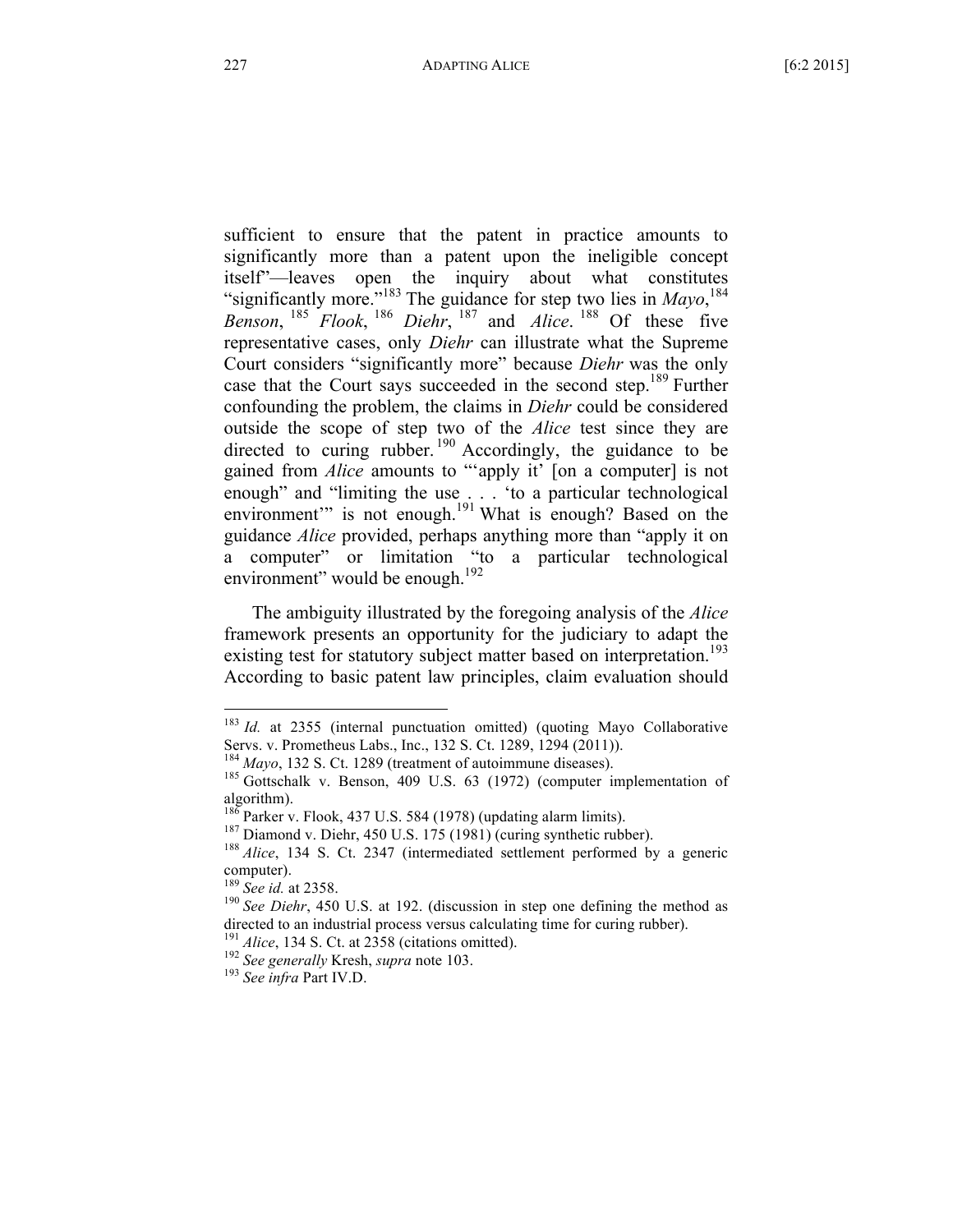avoid intermixing the consideration of novelty and nonobviousness with the determination of eligible subject matter.<sup>194</sup> The rest of this section sets forth a proposed flow of examination that utilizes the *Alice* test for subject matter eligibility but is in "conformity with the basic principles of patent law."<sup>195</sup> The proposed test postpones the novelty and obviousness inquiry until after a determination of subject matter eligibility has been made.

#### *D. Proposed Adaption of Alice*

This author proposes a test that could be adopted by the Federal Circuit that is compliant with *Alice*,<sup>196</sup> yet administrable by lower courts and patent examiners. In the proposed test, the first step to determine subject matter eligibility under § 101, similar to the *Alice* framework, is to identify *elements in the claim* that are covered by the implicit exceptions: "[l]aws of nature, natural phenomena, [or] abstract ideas,"<sup>197</sup> or those that are otherwise nonstatutory under  $\S 101$ .<sup>198</sup> Note that this is not at all the same as the claim being "directed toward" ineligible subject matter<sup>199</sup> because the proposed test evaluates each of the claim elements independently to identify whether *each* individual element of the claim is statutory or non-statutory. This extra step accounts for the fact that the claim as a whole may not be "directed toward" one

<sup>&</sup>lt;sup>194</sup> See CHISUM, *supra* note 33, § 1.03.<br><sup>195</sup> Parker v. Flook, 437 U.S. 584, 599 (1978) (Stewart, J., dissenting).<br><sup>196</sup> See *supra* Part B.<br><sup>197</sup> Alice Corp. v. CLS Bank Int'l, 134 S. Ct. 2347, 2354 (2014) (quoting As for Molecular Pathology v. Myriad Genetics, Inc., 133 S. Ct. 2107, 2116 (2013)).

<sup>&</sup>lt;sup>198</sup> For example, a poem is non-statutory under  $\S$  101 and should instead be the subject of copyright protection. *See, e.g.*, CHISUM, *supra* note 33, § 1.01 ("The general purpose of the statutory classes of subject matter is to limit patent protection to the field of applied technology, what the United States Constitution calls 'the useful arts.'" (quoting U.S. CONST. art I, § 8, cl. 8.)). <sup>199</sup> *See Alice*, <sup>134</sup> S. Ct. at 2355.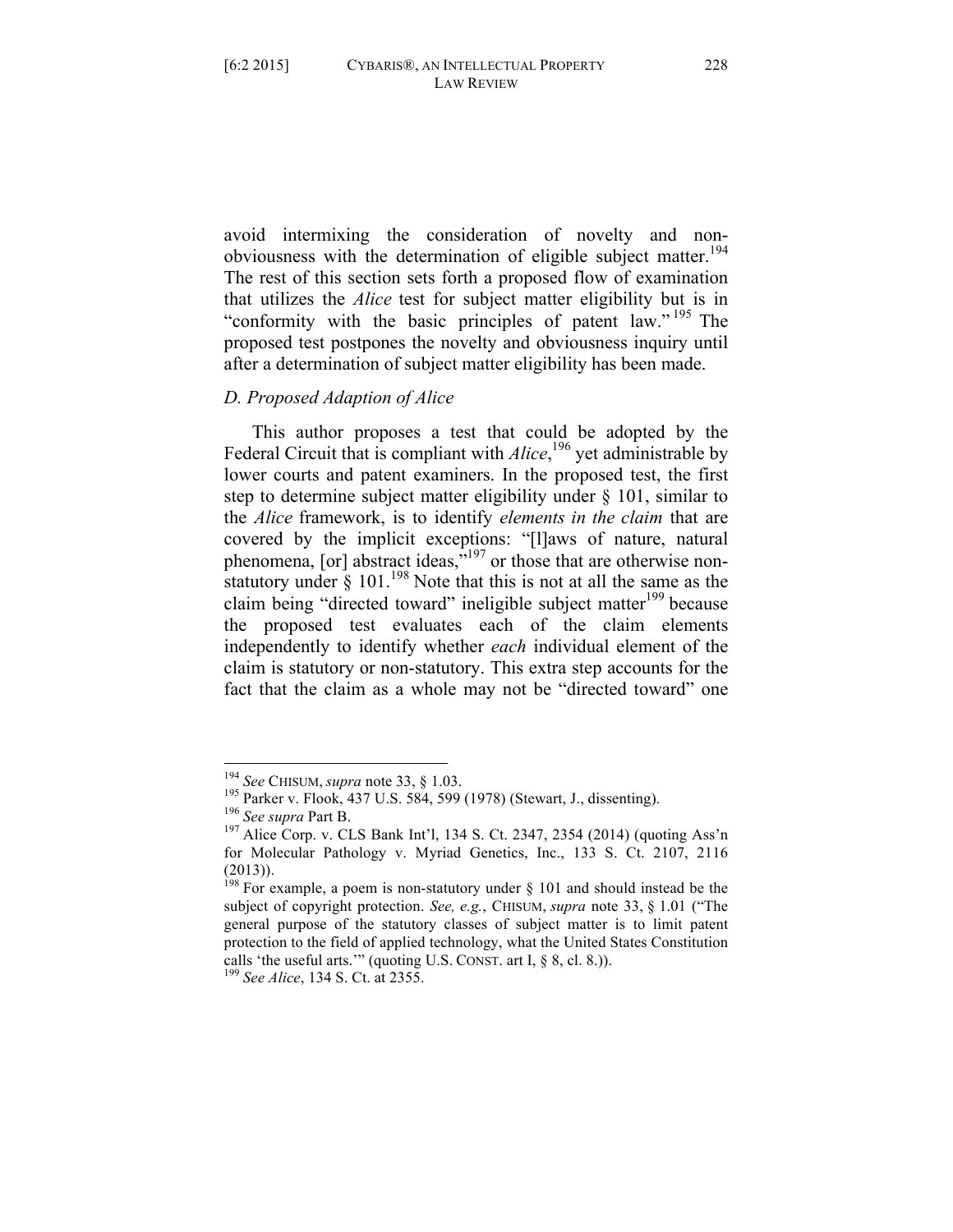single concept.<sup>200</sup> Additionally, determining what an entire claim is "directed toward" can be very subjective and ignores claim limitations, $201$  which is contrary to the principles of peripheral claiming. The outcome of determining what a claim is "directed toward" could determine the test's final result. For example, in *Diehr*, the majority asserted that the claim was directed toward curing rubber, $^{202}$  whereas the dissent characterized the invention as an improved method of calculating time for the curing of rubber. $203$ Both sides made good arguments, but this shows how the characterization of what a claim is "directed towards" can be dispositive.

Under the proposed test, an adjudicator would classify elements as either non-statutory or statutory. When an element of a claim is classified non-statutory, the offending element, for the purpose of subject matter eligibility under § 101, is classified "known in the art." The Supreme Court has long implicitly used this step.204 Another way of saying that an element is "known in the art" is that the element should be left within the public domain.205 The objective of the proposed test is to avoid granting exclusivity to an invention comprised solely of these abstract

 <sup>200</sup> *See generally* Mark A. Litman, *Deficiencies in the Design and USPTO Application of Mayo Collaborative Services v, Prometheus Laboratories, Inc.*, 95 J. PAT. & TRADEMARK OFF. SOC'Y 47 (2013) (noting the difficulty in determining when a claim is directed toward laws of nature).<br><sup>201</sup> *See* Freedman Seating Co. v. Am. Seating Co., 420 F.3d 1350, 1358 (Fed.

Cir. 2005) (discussing the "all limitations" rule).<br><sup>202</sup> Diamond v. Diehr, 450 U.S. 175, 177 (1981).<br><sup>203</sup> Id. at 207 (Stevens, J., dissenting).<br><sup>204</sup> See, e.g., Parker v. Flook, 437 U.S. 584, 591–92 (1978) ("Whether the

algorithm was in fact known or unknown at the time of the claimed invention . . . it is treated as though it were a familiar part of the prior art."); O'Reily v. Morse, 56 U.S. 62, 116 (1853) ("But after much consideration, it was finally decided that this principle must be regarded as well known. . . ."). <sup>205</sup> *See generally* Sears, Roebuck & Co. v. Stiffel Co., <sup>376</sup> U.S. 225, <sup>231</sup> (1964)

<sup>(&</sup>quot;An unpatentable article, like an article on which the patent has expired, is in the public domain.  $\ldots$ ").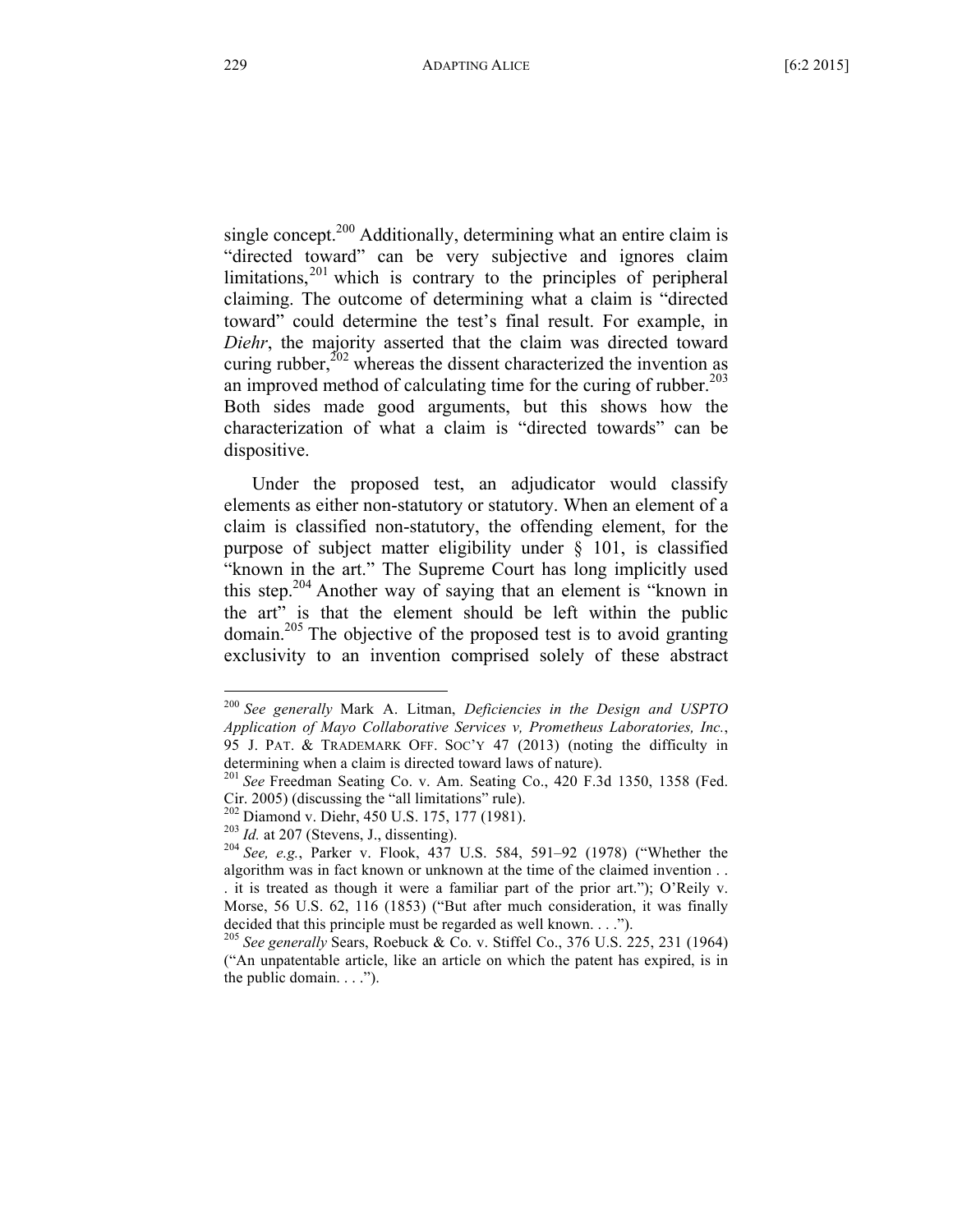elements. As in *Alice*, with enough "additional features" the invention as a whole may be transformed into an "inventive concept" that is eligible for patent protection.<sup>206</sup> The test provides a procedure to determine what precisely is required for this transformation.

After the claim's non-statutory elements are identified and classified, the next step of the proposed test is to determine if there are statutory elements to the claim that are necessary to the invention.<sup>207</sup> This check is meant to prevent patentability from "depend[ing] simply on the draftsman's art."<sup>208</sup> The necessity determination rules out limitations that are merely "[pre- or] postsolution activity<sup> $209$ </sup> or are not required for the operation of the overall invention. An adjudicator would then deem these necessary statutory elements to be "known in the art." After all the claim elements have been classified statutory or non-statutory, *Mayo* describes the conclusion of the test for § 101 eligibility: "What else is there in the claims before us?"<sup>210</sup> If there are any remaining statutory elements (i.e. not deemed "known in the art"), then the claim passes the test for statutory eligibility under § 101. Indeed, this can be a low bar for subject matter, but it is far from the end of the test.

Although it is unclear how the *Alice* framework would continue upon a finding that the claimed matter is eligible subject matter,<sup>211</sup> using this test, an adjudicator must evaluate novelty

<sup>&</sup>lt;sup>206</sup> *See Alice*, 134 S. Ct. at 2357.<br><sup>207</sup> This determination could be considered subjective depending on the technology area. The question to answer is: Can the invention accomplish its purpose without this element? If it cannot, the element is necessary.<br><sup>208</sup> *Alice*, 134 S. Ct. at 2359 (quoting *Flook*, 437 U.S. at 593).<br><sup>209</sup> *Flook*, 437 U.S. at 590 (holding that post-solution activity including

<sup>&</sup>quot;adjustment of the alarm limit to the figure computed according to the formula" did not make the process patentable). <sup>210</sup> *Mayo*, <sup>132</sup> S. Ct. at 1297. <sup>211</sup> *See* Samantak Ghosh, Article, *Prometheus and the Natural Phenomenon*

*Doctrine: Let's Not Lose Sight of the Forest for the Trees*, 94 J. PAT. &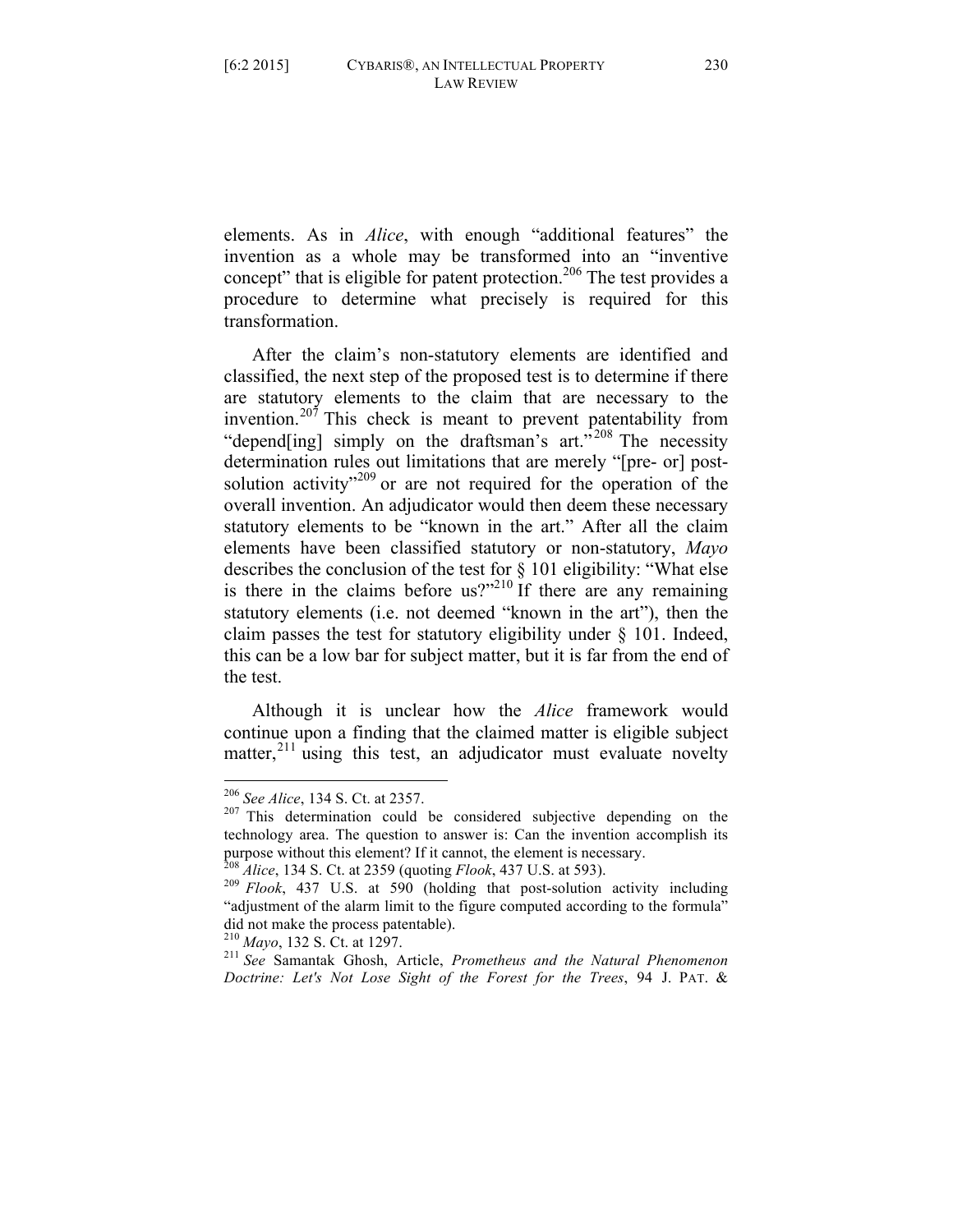under §  $102^{212}$  and non-obviousness under §  $103.^{213}$  The test for subject matter eligibility under § 101 merely disregarded the elements that the test considers in the public domain—it does not establish novelty of the invention. The test sets a low threshold for subject matter eligibility, $2^{14}$  instead using the other sections of the patent code to block inappropriate claims.

The elements of the claim that are squarely in the public domain, according to the test's § 101 determination are not considered in further examination under §§ 102 and 103. This may seem like a violation of the "all elements" rule,  $2^{15}$  but these elements are still considered if combined with statutory elements in a novel, non-obvious way. Without novel application or combination, these elements should not be protected by the patent system $^{216}$  because alone they may "inhibit further discovery by improperly tying up the future use of laws of nature."<sup>217</sup> An adjudicator would consider, for purposes of novelty, the previously excluded elements if those elements add to the functioning of the invention. An example of this is the second step of the 623 patent

TRADEMARK OFF. SOC'Y 330, 356-57 (2012) (discussing the boundaries between sections 101, 102, and <sup>103</sup> in determining patentability). <sup>212</sup> <sup>35</sup> U.S.C. § <sup>102</sup> (2012); *see* Microsoft Corp. v. i4i Ltd., <sup>131</sup> S. Ct. 2238,

<sup>2253</sup> (2011) (Breyer, J., concurring) ("Do the given facts show that the product was previously 'in public use'?") (quoting <sup>35</sup> U.S.C. § 102(b) (2012)). <sup>213</sup> <sup>35</sup> U.S.C. § <sup>103</sup> (2012); *see Microsoft*, <sup>131</sup> S. Ct. at <sup>2253</sup> (Breyer, J.,

concurring) ("Do [the facts] show that the invention was . . . 'non-obvious'?") (quoting 35 U.S.C. § 103).

 $<sup>4</sup>$  Any statutory provisions necessary to the invention would be sufficient for</sup> proper subject matter eligibility. <sup>215</sup> *See* Warner-Jenkinson Co. v. Hilton Davis Chem. Co., <sup>520</sup> U.S. 17, <sup>29</sup>

<sup>(1997)</sup> ("Each element contained in a patent claim is deemed material to defining the scope of the patented invention. . . .").<br><sup>216</sup> *In re* Comiskey, 554 F.3d 967, 979 (Fed. Cir. 2009) ("[M]ental processes—or

processes of human thinking—standing alone are not patentable even if they have practical application."). *But see Warner-Jenkinson*, <sup>520</sup> U.S. at 29. <sup>217</sup> Mayo Collaborative Servs. v. Prometheus Labs., Inc., <sup>132</sup> S. Ct. 1289, <sup>1301</sup>

<sup>(2012).</sup>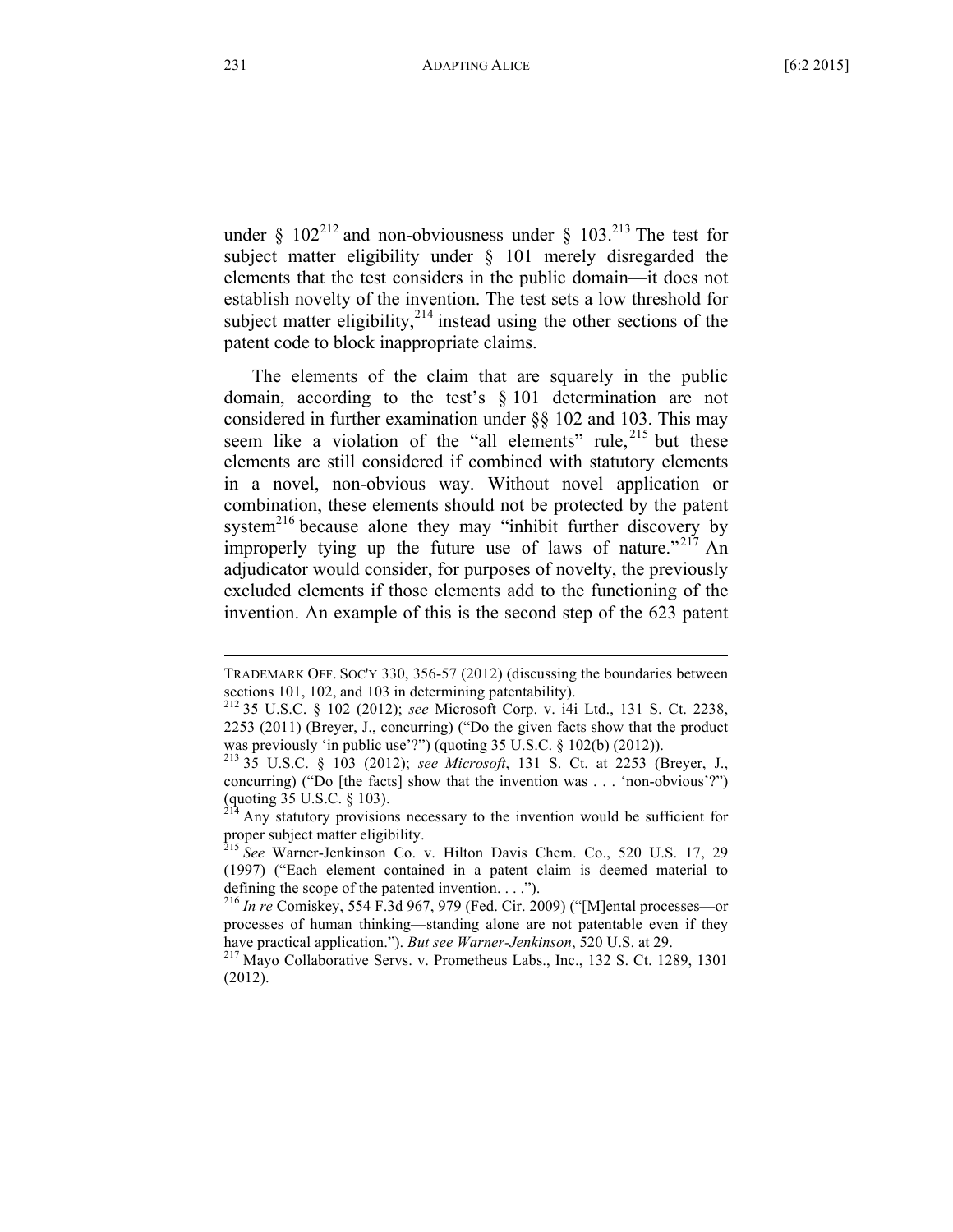in *Mayo*, in which a determination is made of the concentration of 6-thioguanine in the blood.<sup>218</sup> This determination step can be used to orchestrate further statutory steps so it contributes toward the claim's novelty.

The test then proceeds by determining novelty under  $\S$  102 and non-obviousness under § 103, which require an examination of the prior art for the statutory elements and a comparison of the invention as a whole against the prior art. Other than this difference, the §§ 102 and 103 inquiries proceed as they normally would. Accordingly, a novel, non-obvious application of an algorithm may be appropriate. But simply applying the algorithm on a computer is not sufficient.<sup>219</sup> The steps below sum up the test.

§ 101: Eligible Subject Matter

1. Classify elements that are naturally occurring, abstract, or not technology as "known in the art."

2. Classify elements that are not necessary to the invention "known in the art."

3. If there exist elements not "known in the art," continue to step 4.

§ 102: Novelty, § 103: Non-obviousness

4. The elements classified "known in the art" are *per se* anticipated, but the novelty and obviousness inquiry can be satisfied by novel combination or application using all the elements.

<sup>218</sup> *See id.* at 1295. <sup>219</sup> Alice Corp. v. CLS Bank Int'l, Inc., <sup>134</sup> S. Ct. 2347, <sup>2358</sup> ("Stating an abstract idea while adding the words 'apply it with a computer' simply combines those two steps, with the same deficient result.").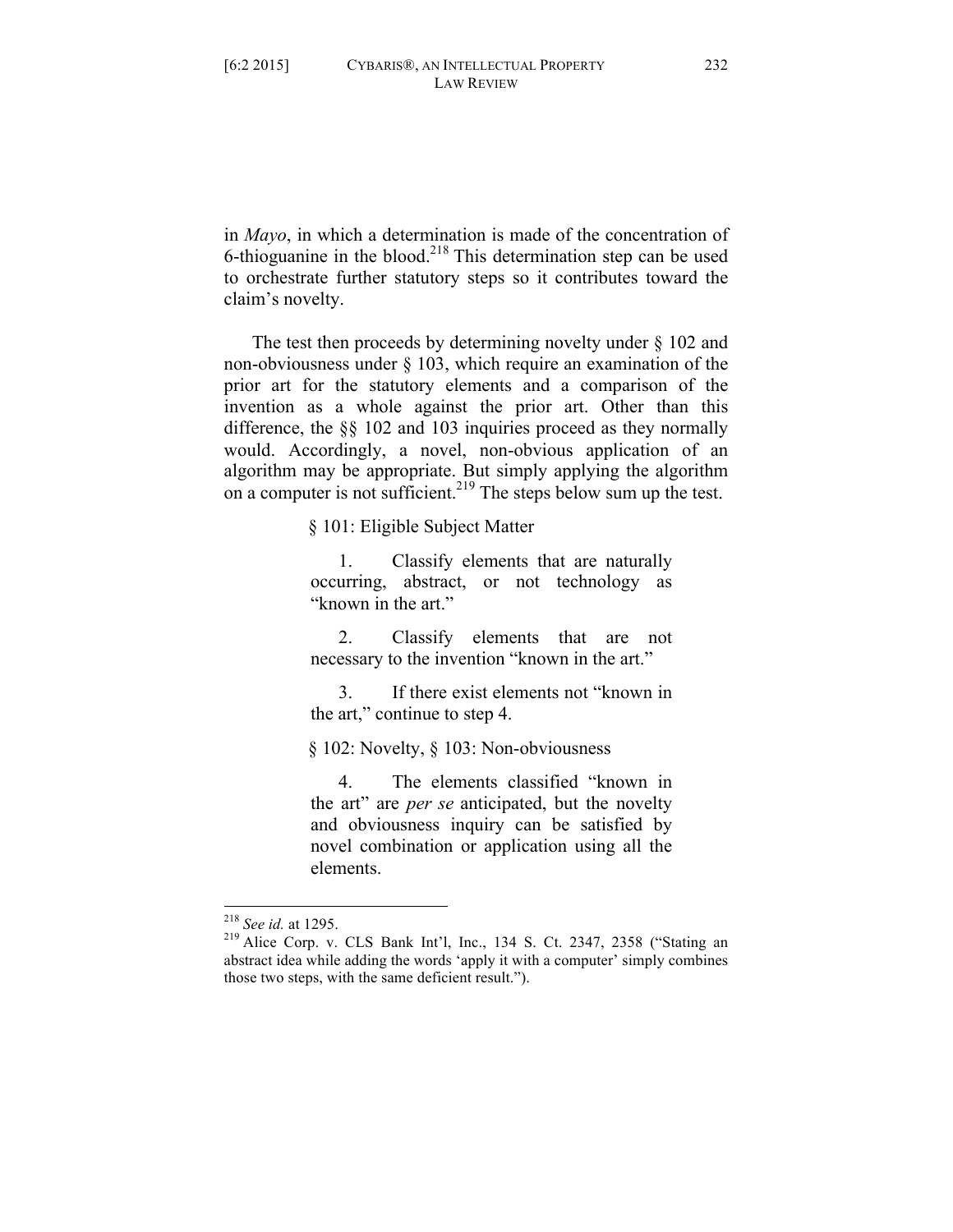The proposed test is similar to what is sometimes referred to as the "blue pencil rule," which conceptually removes all nonstatutory elements of the claim.<sup>220</sup> The examination would then proceed with this purified form of the claim.<sup>221</sup> The difference between the proposed test and the "blue pencil rule" is that the purposed test allows for the non-statutory elements to still be considered, if used in a novel combination or application. In contrast with the "blue pencil rule," no matter how novel the combination of non-statutory elements is, the proposed test will never reconsider an element once it is removed.<sup>222</sup> Another significant difference is that the proposed test does not give weight to unnecessary elements in the § 101 analysis.

To illustrate how the proposed test actually works, consider the following hybrid claim examples. The first example is a novel application of cryptographic security in software.<sup>223</sup> Whether or not the algorithm truly is new, the proposed test would deem the algorithm element to be *"*known in the art" because it is an abstract concept. The computer system would not be classified "known in the art" since the computer and networking components are statutory and necessary to the invention. The test then continues to

<sup>&</sup>lt;sup>220</sup> For detailed discussion of the "blue pencil rule," see MOY, *supra* note 8,  $\S$ 5:67–72. *See also* Diamond v. Diehr, 450 U.S. 175, 189 n.12 (rejecting petitioner's argument that *Flook* requires the "mathematical algorithm [to] be assumed to be within the 'prior art,'" and instead saying that the "fallacy in this argument is that we did not hold in *Flook* that the mathematical algorithm could not be considered at all when making the § <sup>101</sup> determination"). <sup>221</sup> *See, e.g.*, Brief for the United States as Amicus Curiae Supporting Neither

Party at 28–29, *Mayo*, 132 S. Ct. 1289 (No. 10-1150), 2011 WL 4040414, at \*28–29 (arguing that "[b]ecause the "wherein" clauses of respondent's claims do not recite any physical step to be performed by a doctor (or anyone else), they add no patentable weight to the "administering" and "determining" steps").<br><sup>222</sup> Indeed, under this analysis, the draftsman would have no reason to include

non-statutory elements because the only effect they could have is to limit the scope of the claim in an infringement action. <sup>223</sup> *See, e.g.*, System, Method, & Software for Cyber Threat Analysis, U.S.

Patent No. 8,601,587 (filed Sept. 3, 2010).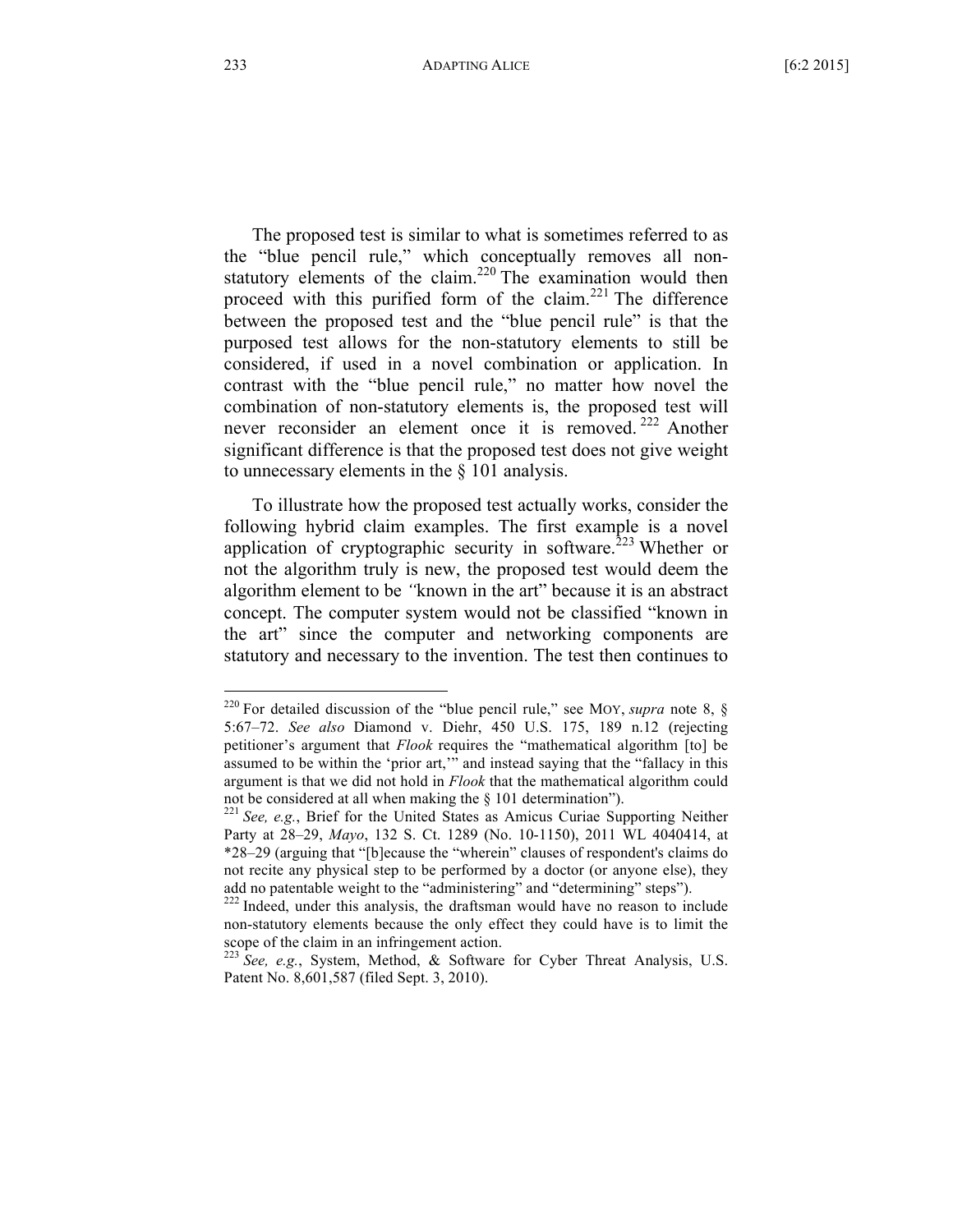the novelty and non-obviousness inquiries. For novelty purposes, the application of the algorithm on the system would be considered since it enhances the functioning of the computer. Evaluating only the allowed elements, the software as a whole would be considered for novelty and non-obviousness. Accordingly, if the entire invention in cryptographic security is novel and non-obvious against prior art, it would be patentable. The second example, which intuitively would be expected to be unpatentable, is a song (or book or poem) on a typical storage medium.<sup>224</sup> The song, novel or otherwise, is not eligible subject matter. Rather it should be protected by copyright. An adjudicator should consider the song "known in the art" for § 101 criteria. The storage medium is deemed "known in the art under the test's necessity inquiry because the song could be stored in some other medium without changing its function, so it fails subject matter eligibility.

# V. ANALYSIS OF ADAPTED TEST

The new test should render the same outcome as the Supreme Court's opinions in previous cases; this will ensure that the proposed test is effective and fits the legal landscape as it exists.<sup>225</sup> This section evaluates how each of the previously discussed cases would be analyzed using the proposed test.

 <sup>224</sup> *See, e.g.*, Compact Disk Musical Jukebox with Digital Music Library Access, U.S. Patent App. Pub. No. 2006/0153020 (filed Sept. 26, 2003). <sup>225</sup> *See generally* Douglas Lind, *<sup>A</sup> Matter of Utility: Dworkin on Morality,*

*Integrity, and Making Law the Best It Can Be*, 6 SETON HALL CONST. L.J. 631, 648–49 (1996) (discussing Dworkin's theory of interpretive fit and justification). "Any plausible working theory of legal interpretation . . . must be able to disqualify an interpretation that fails to satisfy the threshold requirement of fit." *Id.* at 648 (quoting RONALD DWORKIN, LAW'S EMPIRE 255 (1986)) (internal punctuation omitted).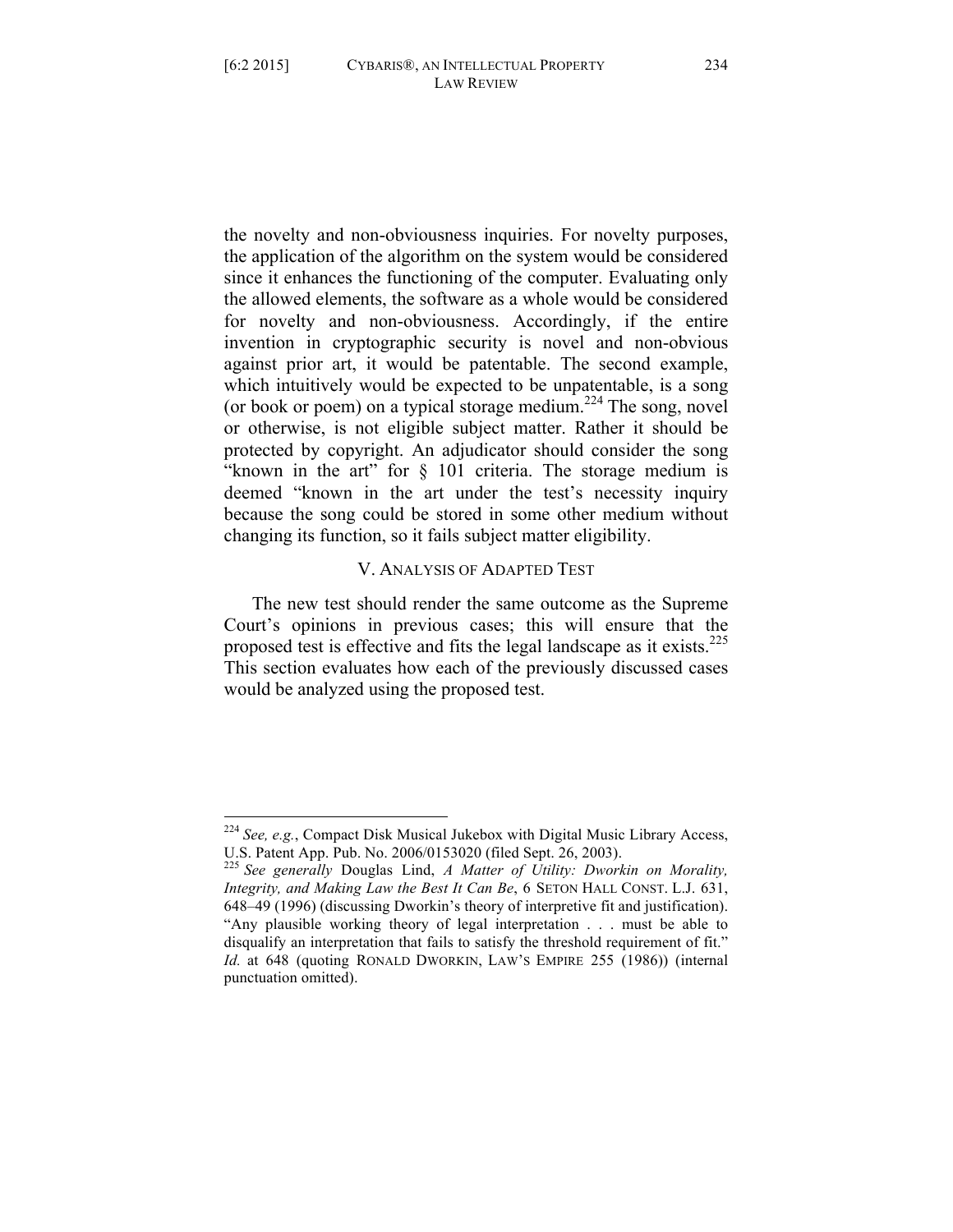# *A. In re Abrams*

*In re Abrams* involved "petroleum prospecting."<sup>226</sup> The CCPA held that *In re Abrams* failed the point-of-novelty test because the novelty was in the non-statutory elements of "measuring," "determining," and "comparing."<sup>227</sup> Under the first step of the proposed test, these mental-step elements would be considered "known in the art." The remaining elements involving "sinking," "sealing," and "reducing the pressure" are necessary to the invention because the mental steps cannot be performed without them. Because these elements of the claim are considered statutory, an adjudicator should continue the test with the novelty and non-obviousness inquiries. An adjudicator should continue to deem the first three elements "known in the art" for these inquiries, but a novel application may be possible. However, using prior art, it is unlikely that one would consider the application of "measuring," "determining," and "comparing" to the statutory elements as novel. Using the proposed test, one would at least consider this composition of elements obvious because at the time of the invention it was likely known that those steps would reach the expected outcome.

# *B. Parker v. Flook*

*Flook* involved "updating alarm limits" based on the calculation using an algorithm.<sup>228</sup> Here, the three elements of the claim involve "measuring," "calculating," and "updating." <sup>229</sup> Under the proposed test, since all three elements are abstract and therefore deemed "known in the art," further examination is unnecessary. The claim fails the test under  $\S$  101 because each element of the claim is classified "known in the art." The absence of any statutory elements automatically dooms this patent claim.

<sup>226</sup> *In re* Abrams, <sup>188</sup> F.2d <sup>165</sup> (C.C.P.A. 1951). <sup>227</sup> *See id.* at 169–70. *<sup>228</sup>* Parker v. Flook, <sup>437</sup> U.S. 584, <sup>585</sup> (1978). <sup>229</sup> *See id.*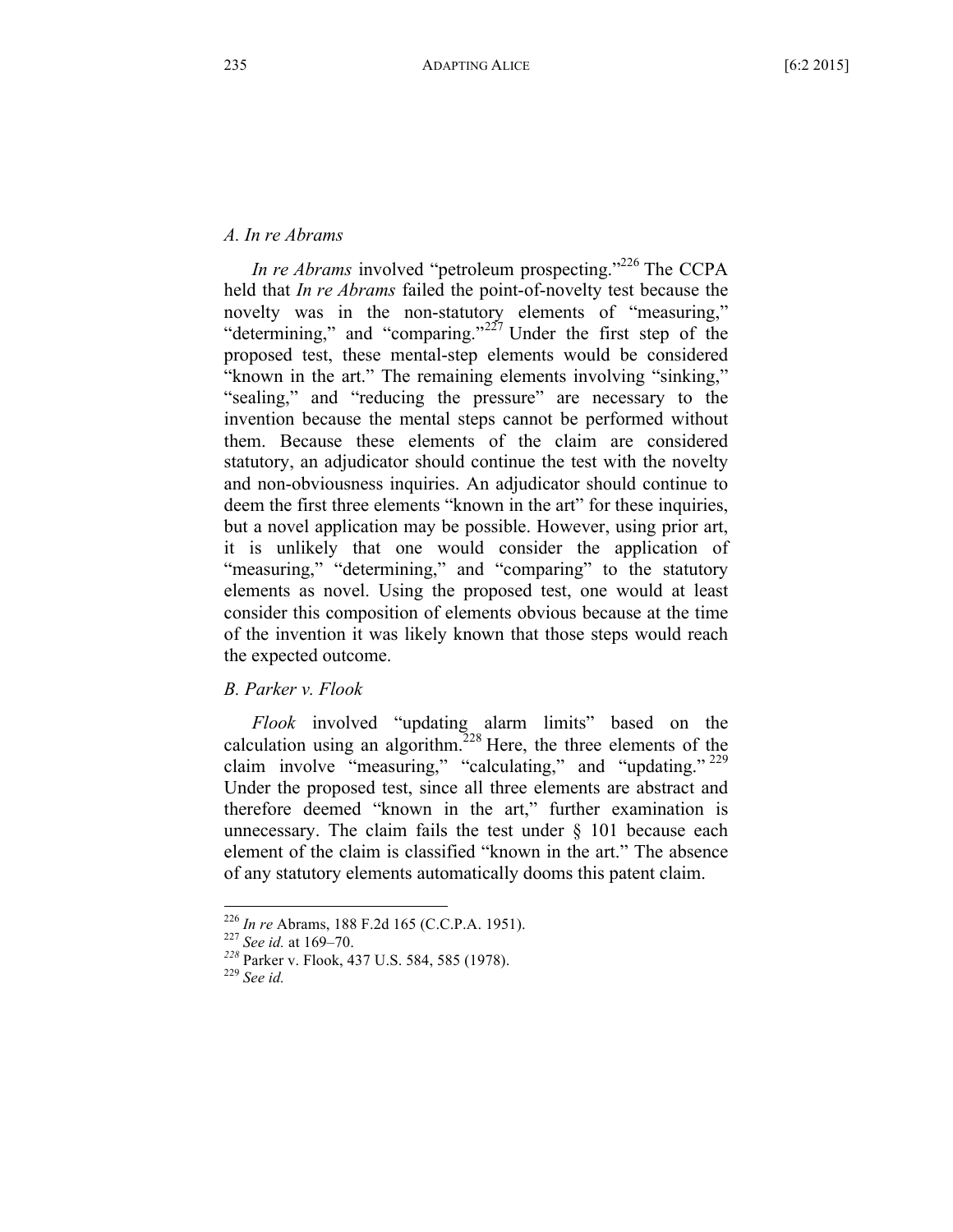# *C. Diamond v. Diehr*

Using the proposed test for the § 101 analysis, the *Diehr* claim's analysis would be similar to the majority's analysis.<sup>230</sup> The claim elements involving recalculating cure time would be classified "known in the art," but the portions of the claim involving "curing synthetic rubber" would be statutory because they are necessary to the invention as a whole. Since there is at least something necessary and statutory, it is patent-eligible subject matter. As the majority alluded to, the questions of §§ 102 and 103 patentability are "wholly apart from whether the invention falls into a category of statutory subject matter."<sup>231</sup> The formula used would be classified as "known in the art," so the remaining elements likely would not be novel because curing synthetic rubber is known.<sup>232</sup> Using § 102 or § 103, an adjudicator could easily come to the conclusion that curing rubber was anticipated by other inventions. Since the Supreme Court left this question open, this analysis will not address the question either.

# *D. Mayo v. Prometheus*

To evaluate *Mayo*, the first step is to determine which elements are statutory. The *Mayo* claim is described in three steps: "administering" the drug, "measuring" the concentration of the drug in the blood stream, and "determining" what the concentration indicates.<sup>233</sup> The only statutory step of the process is the "administering" step, as the other two are "mental processes," so they would be classified "known in the art." Using the test, an adjudicator should classify the "administering" step necessary to

<sup>&</sup>lt;sup>230</sup> Diamond v. Diehr, 450 U.S. 175, 185-87 (1981).<br><sup>231</sup> *Id.* at 190 (quoting *In re Bergy*, 596 F.2d 952, 961 (C.C.P.A. 1979)).<br><sup>232</sup> *See id.* at 191 ("In this case, it may later be determined that the respondents" process is not deserving of patent protection because it fails to satisfy the statutory conditions of novelty under § 102 or nonobviousness under § 103.").<br><sup>233</sup> Mayo Collaborative Servs. v. Prometheus Labs., Inc., 132 S. Ct. 1289, 1295

<sup>(2012).</sup>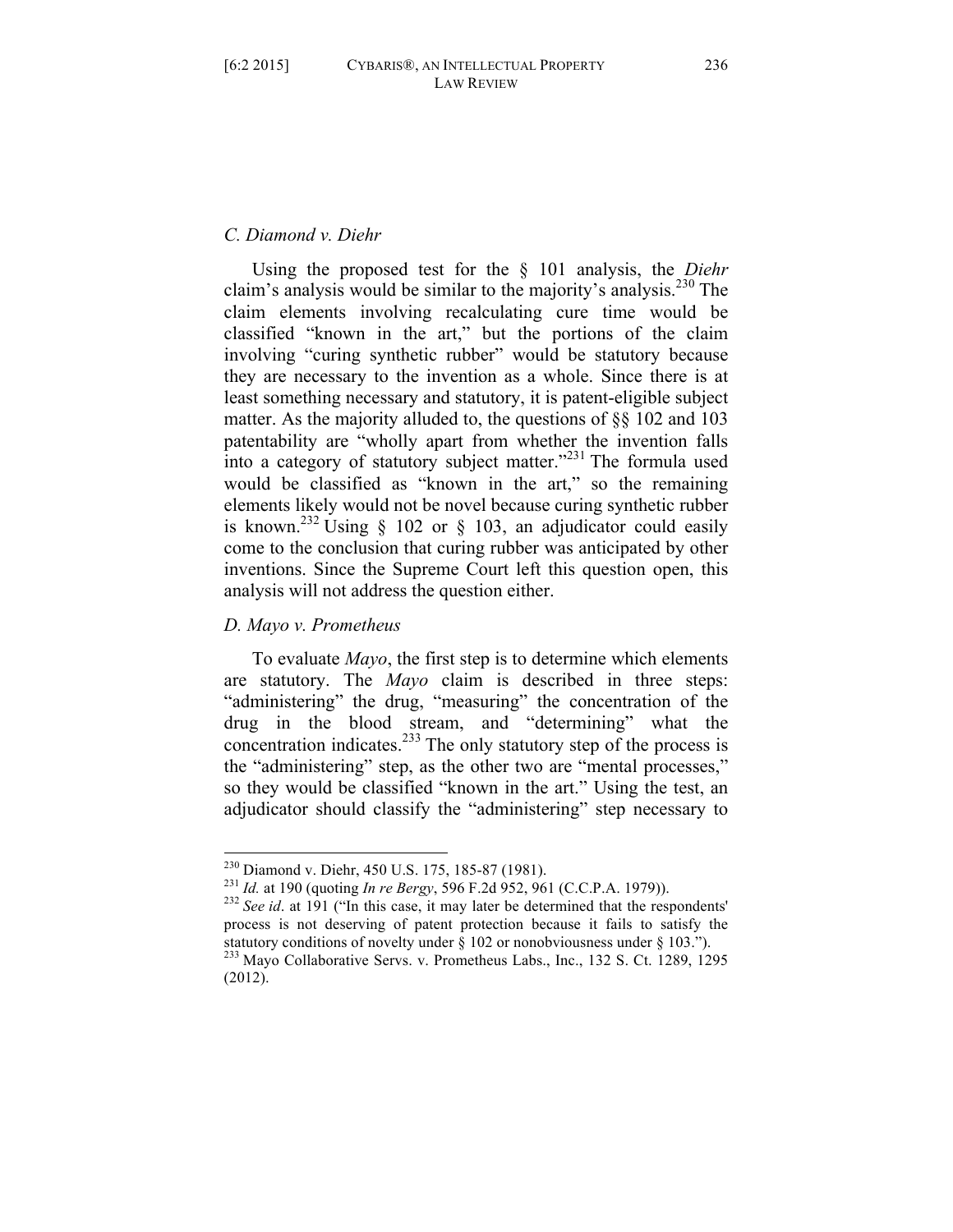the invention and not merely "[pre-]solution activity." <sup>234</sup> Therefore, the claim survives the § 101 eligibility test. However, this step is the only statutory element, and the addition of two steps that are classified "known in the art" is not enough to create patentability under § 102 or § 103. Note that unlike the majority opinion, using this analysis, the "administering" step is not merely referring to the relevant audience.<sup>235</sup> Using the test, an adjudicator should treat it as a legitimate step because, for eligibility purposes, it can be assumed that it is required in order to make the determinations of the rest of the process. The end result likely would turn out the same because the Supreme Court is correct that the claims at issue "effectively claim the underlying laws of nature themselves."<sup>236</sup> This validates the test because it reaches the same outcome as the Supreme Court, but the proposed test provides more guidance and structure about how to come to that conclusion.

# *E. Alice v. CLS Bank*

Finally, the analysis comes to the most recent case, *Alice*. 237 Technically, the method claim in *Alice* does not recite a computer, but assuming the algorithm is run on a computer as the parties stipulated, one would consider the computer statutory using the new proposed test. <sup>238</sup> The computer is necessary, again by stipulation of the parties, so the claim is statutory subject matter.<sup>239</sup> For the sake of  $\S$  101, the algorithm steps would be classified "known in the art." For the novelty inquiry, an adjudicator using the proposed test searches for novel and nonobvious application of known elements on a computer. However, the most likely outcome

<sup>234</sup> *Id.* at <sup>1298</sup> (quoting Parker v. Flook, <sup>437</sup> U.S. 584, <sup>585</sup> (1978)). <sup>235</sup> *See id.* at 1297. <sup>236</sup> The determination step merely indicates <sup>a</sup> meaning of the data and does not command any action. *Id.* at 1305.<br><sup>237</sup> 134 S. Ct. 2347 (2014).<br><sup>238</sup> *Id.* at 2353 (noting that "the parties have stipulated that the method claims

require <sup>a</sup> computer"). <sup>239</sup> *See id.*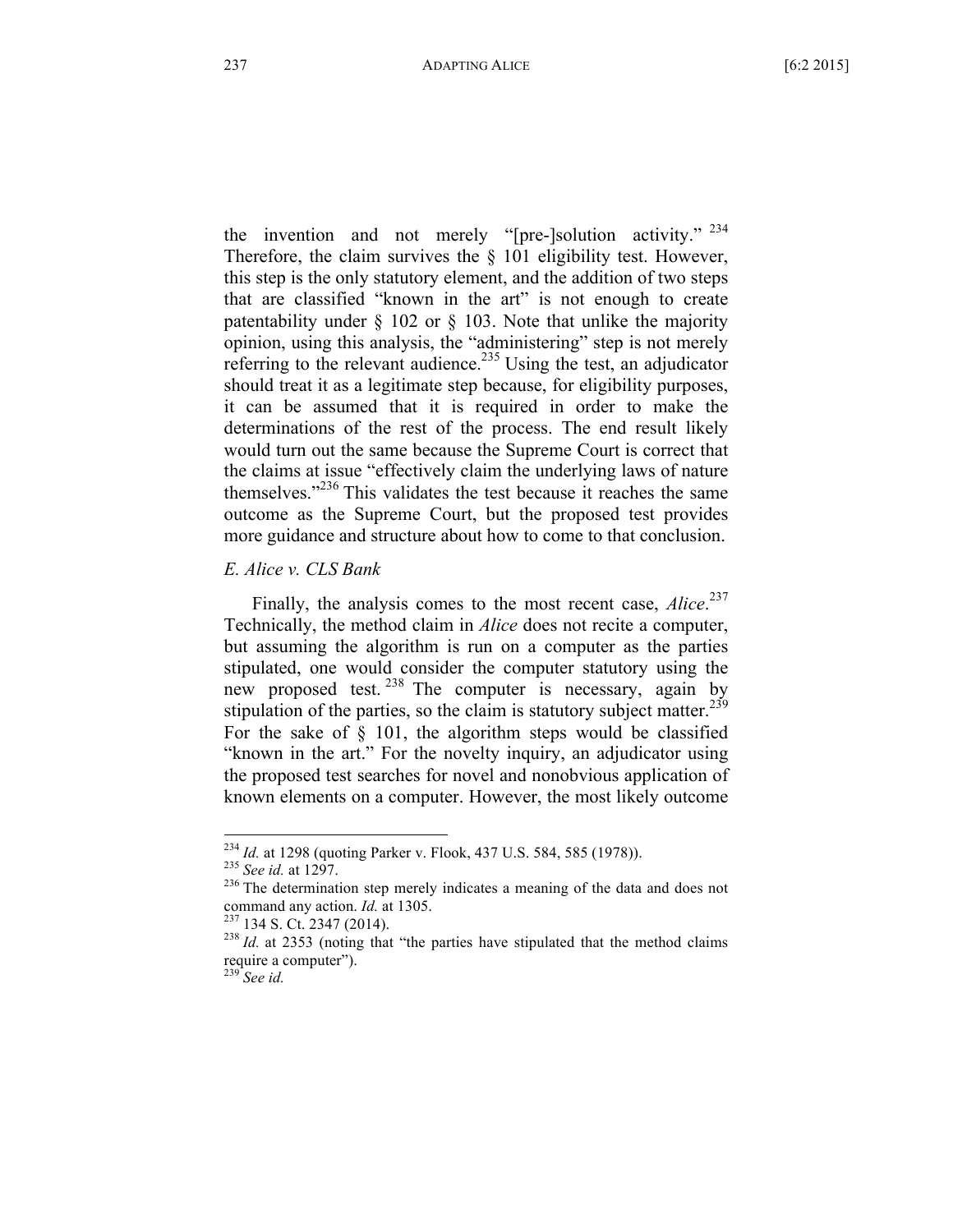is that with the new proposed test, one would find the use of the algorithm on the computer obvious because there is no other practical use of the algorithm besides "applying it on a computer."

The preceding analysis is not a complete examination of these claims, but rather it is intended to illustrate how the test functions. Though the test appears to predict the same outcome as was adjudicated, the test proceeds with a logical and replicable path. A repeatable procedure is necessary because the examination procedures need to be exercised by thousands of examiners at the  $\overline{U}$ SPTO<sup>240</sup>

# VI. CONCLUSION

The Supreme Court's decision in *Alice Corp. v. CLS Bank International*<sup>241</sup> indicates the Court's desire to prevent patentees from obtaining monopoly rights on abstract ideas.<sup>242</sup> The holding in *Alice* may align with the greater needs in the patent system, but the "framework" identified in *Mayo*<sup>243</sup> and reiterated in *Alice*<sup>244</sup> gives little guidance for lower courts and patent examiners about *how* to apply the framework factors. This article proposed a test that harnesses the strong points of the framework in a way that guides future examination with articulated steps.

The Federal Circuit will have to follow the framework in *Alice*, and the proposed test is one way to follow it and attain a

 <sup>240</sup> *See* John M. Golden, *Patentable Subject Matter and Institutional Choice*, <sup>89</sup> TEX. L. REV. 1041, 1047 (2011) ("No matter how incoherent or tortured relevant judicial precedent is, the USPTO must try to distill it into a set of comprehensible guidelines for several thousand patent examiners. . . ."). <sup>241</sup> <sup>134</sup> S. Ct. 2347, <sup>2352</sup> (2014). <sup>242</sup> *Id.* at <sup>2354</sup> ("'[M]onopolization of those tools through the grant of <sup>a</sup> patent

might tend to impede innovation more than it would tend to promote it,' thereby thwarting the primary object of the patent laws. . . .") (quoting Mayo Collaborative Servs. v. Prometheus Labs., Inc., <sup>132</sup> S. Ct. 1289, <sup>1293</sup> (2012)). <sup>243</sup> The *Mayo* opinion never actually refers to its methodology as either

<sup>&</sup>quot;framework" or "test." *See Mayo*, <sup>132</sup> S. Ct. at 1296–97. <sup>244</sup> *Alice*, <sup>134</sup> S. Ct. at 2355.